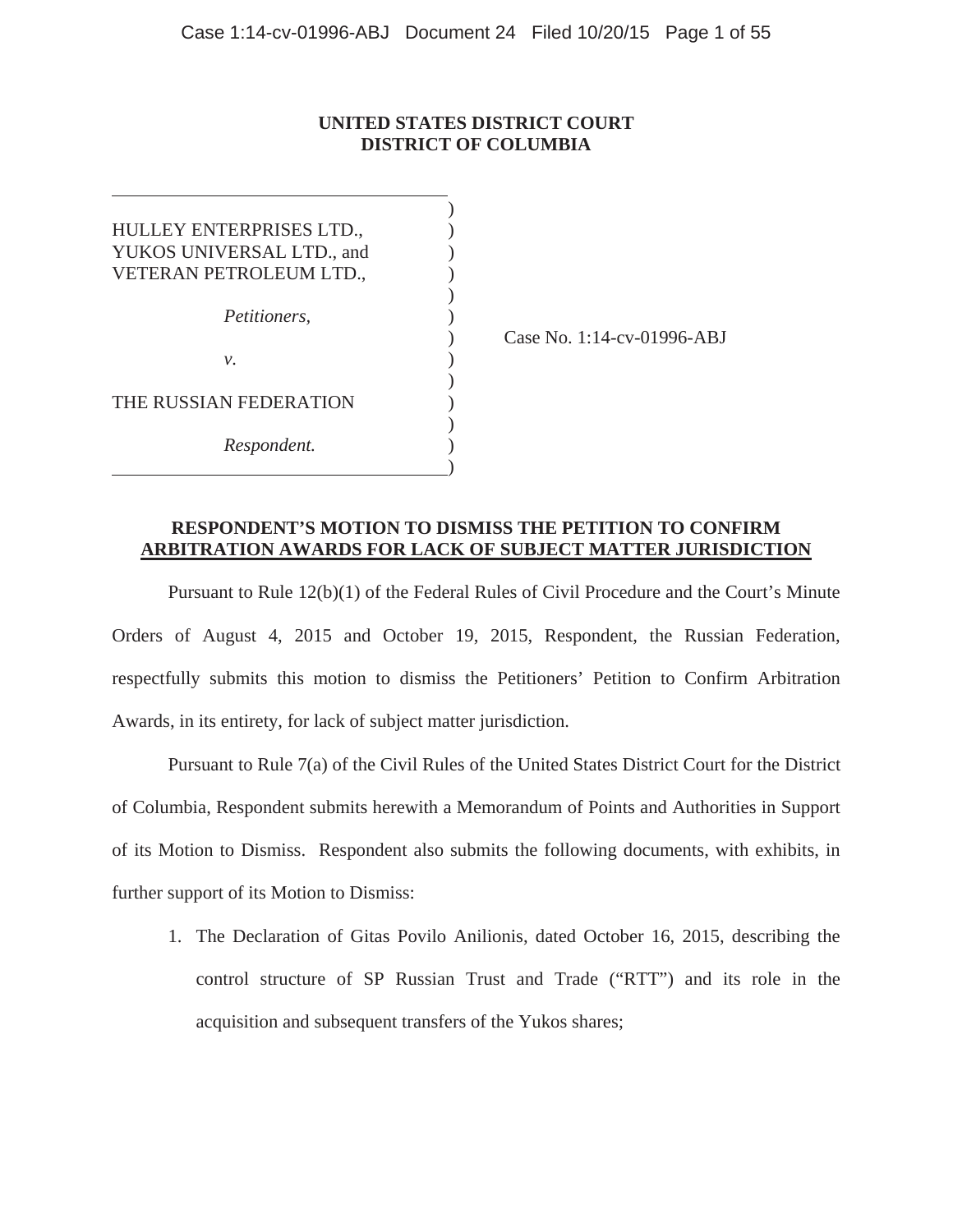- 2. The Declaration of Arkady Vitalyevich Zakharov, dated October 14, 2015, describing the control structure of Menatep Group and IF Menatep and its role, along with RTT, in the acquisition and subsequent transfers of the Yukos shares;
- 3. The Declaration of Colonel of Justice Sergey A. Mikhailov, dated October 14, 2015, regarding criminal investigations involving Mr. Mikhail Khodorkovsky, Mr. Platon Lebedev, and Mr. Andrey Kraynov;
- 4. The Expert Report of S.P. Kothari, dated October 20, 2015, analyzing the chain of transactions involving the Yukos shares between 1995 and 2001;
- 5. The Expert Report of Professor James Dow, dated October 20, 2015, addressing the method of damages valuation developed by the Tribunal;
- 6. The Opinion of Russian Law of Professor Anton V. Asoskov dated October 20, 2015, addressing issues of Russian civil law and private international law, and reaffirming his prior Expert Report dated October 30, 2014 (submitted to the District Court of The Hague, Netherlands, in the set aside proceedings);
- 7. The Expert Opinion of Professor George A. Bermann, dated October 20, 2015, opining on issues related to recognition of the arbitration awards under the New York Convention;
- 8. The Expert Opinion of Professor Rudolf Dolzer, dated October 20, 2015, opining on questions of international law related to recognition of the arbitration awards;
- 9. The Declaration of Albert Jan van den Berg, dated October 20, 2015, regarding the ongoing proceedings initiated by the Russian Federation in the District Court of The Hague to set aside the arbitration awards;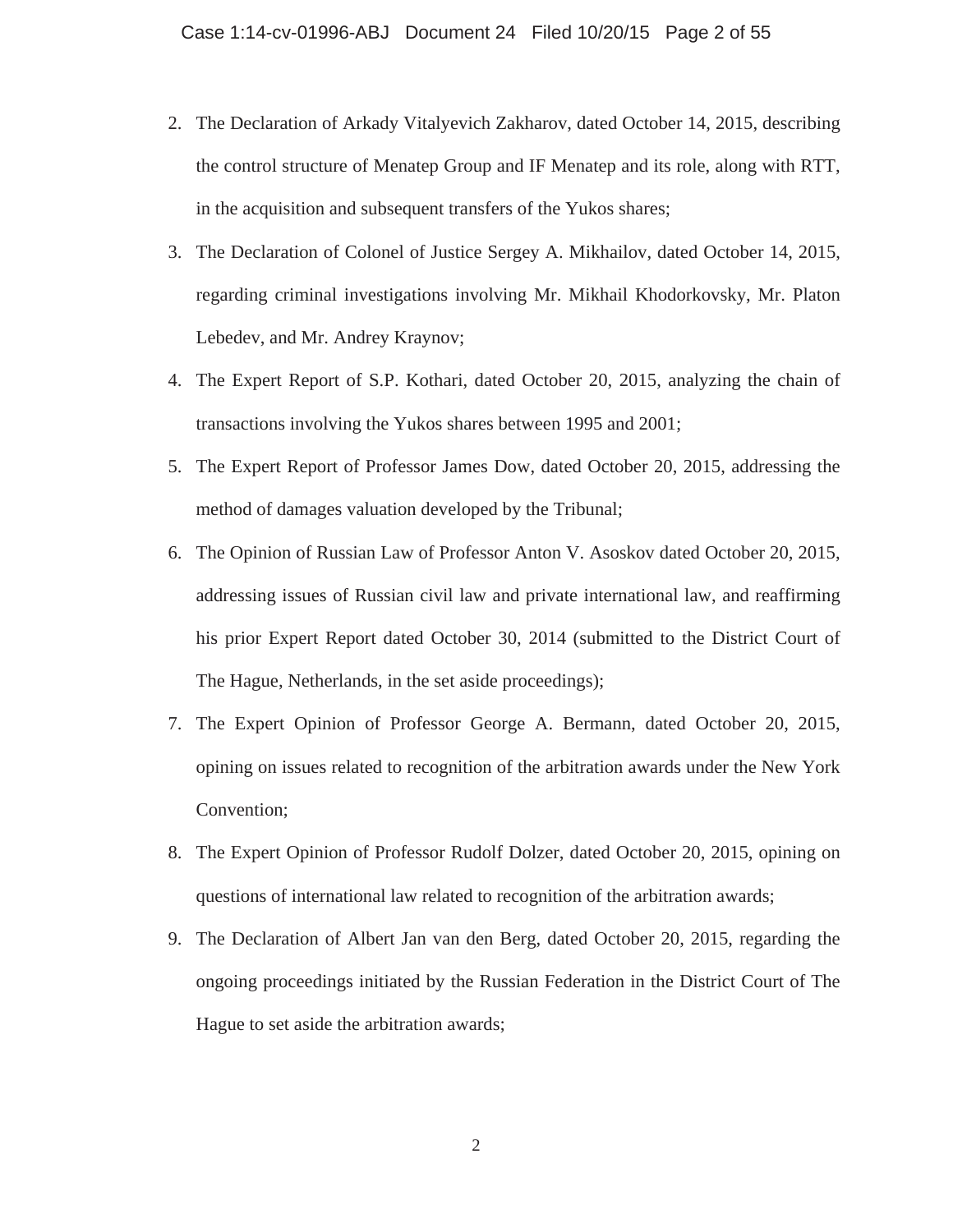- 10. The Declaration of Pavel Yurievich Boulatov, dated October 20, 2015, describing and explaining certain Russian laws and regulations that were in force between 1995 and 2000;
- 11. Pursuant to the Court's October 19, 2015 Minute Order and D.C. Local Civil Rule  $7(n)(1)$ , a certified list of the contents of the entire record of the underlying arbitrations, as the unfiled documents from that record are too voluminous to file at this time, but are to be provided to the Court as permitted under LCvR  $7(n)$ .
- 12. The Declaration of Francis A. Vasquez, dated October 20, 2015, attaching indices and documents supporting the motion.

Finally, Respondent submits herewith a Proposed Order pursuant to Rule 7(c) of the Civil Rules of the United States District Court for the District of Columbia.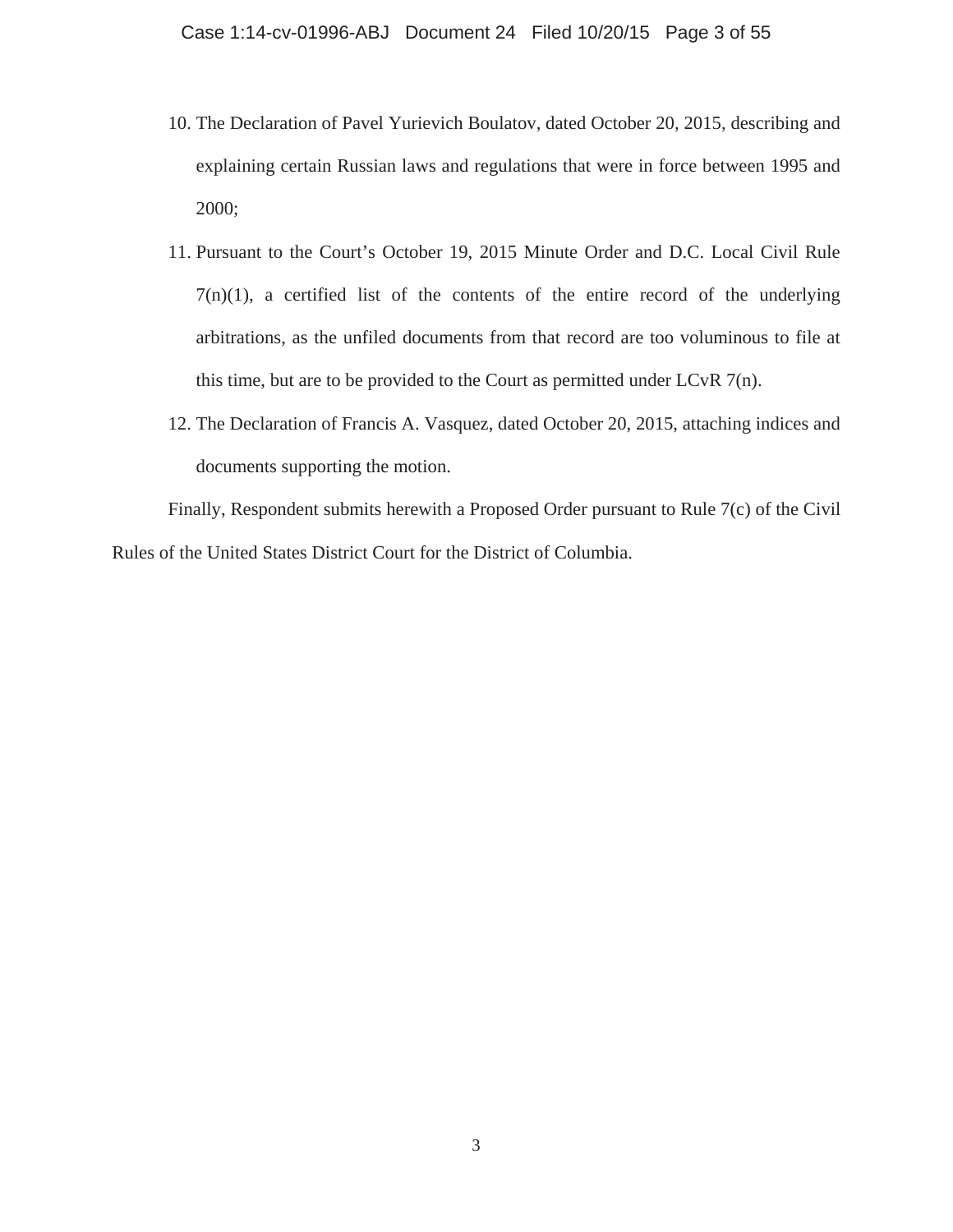Dated: Washington, D.C. Respectfully submitted, October 20, 2015

# **WHITE & CASELLP**

 /s/ Carolyn B. Lamm Carolyn B. Lamm (D.C. Bar No. 221325) Francis A. Vasquez, Jr. (D.C. Bar No. 442161) Frank Panopoulos (D.C. Bar No. 459365) Eckhard Robert Hellbeck (D.C. Bar No. 437619) Chauncey Bratt (D.C. Bar No. 1018133) 701 Thirteenth Street, N.W. Washington, D.C. 20005 Phone: (202) 626-3600 Fax: (202) 639-9355

*Counsel for the Russian Federation*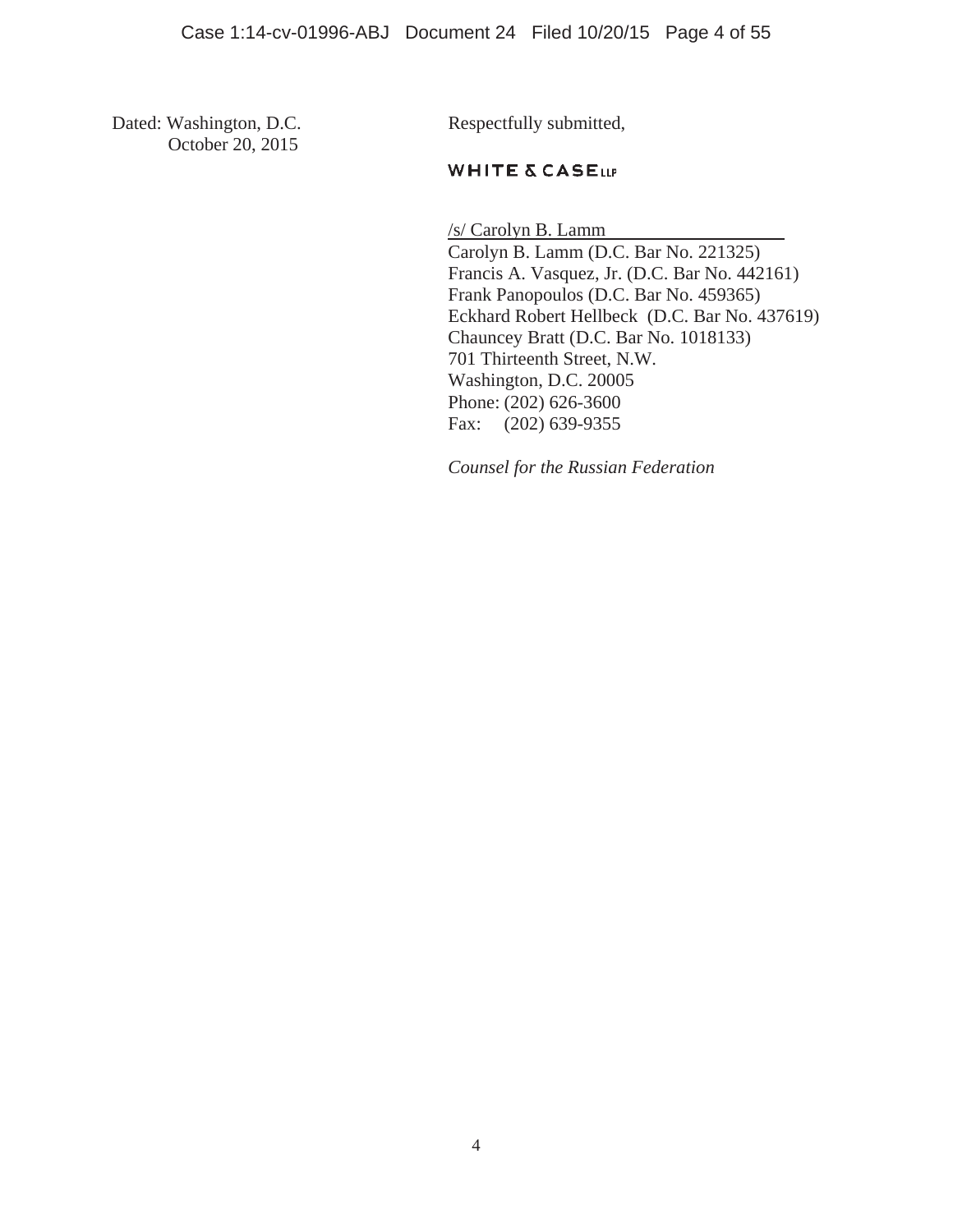# **CERTIFICATE OF SERVICE**

I hereby certify that on October 20, 2015, I filed a true and correct copy of the foregoing Motion to Dismiss the Petition to Confirm Arbitration Awards for Lack of Subject Matter Jurisdiction with the Clerk of Court using the CM/ECF system, which will send notification of such filing to the following:

Christopher M. Ryan SHEARMAN & STERLING LLP 801 Pennsylvania Avenue, NW Suite 900 Washington, DC 20004-2604 Phone: (202) 508-8098 Fax: (202) 508-8100 Email: christopher.ryan@shearman.com

Henry S. Weisburg Richard F. Schwed SHEARMAN & STERLING LLP 599 Lexington Avenue New York, NY 10022-6069 Phone: (212) 848-4193 Fax: (646) 848-4193 Email: hweisburg@shearman.com rschwed@shearman.com

*Counsel for Hulley Enters. Ltd., Yukos Universal Ltd., and Veteran Petroleum Ltd.* 

> /s/ Carolyn B. Lamm Carolyn B. Lamm (D.C. Bar No. 221325)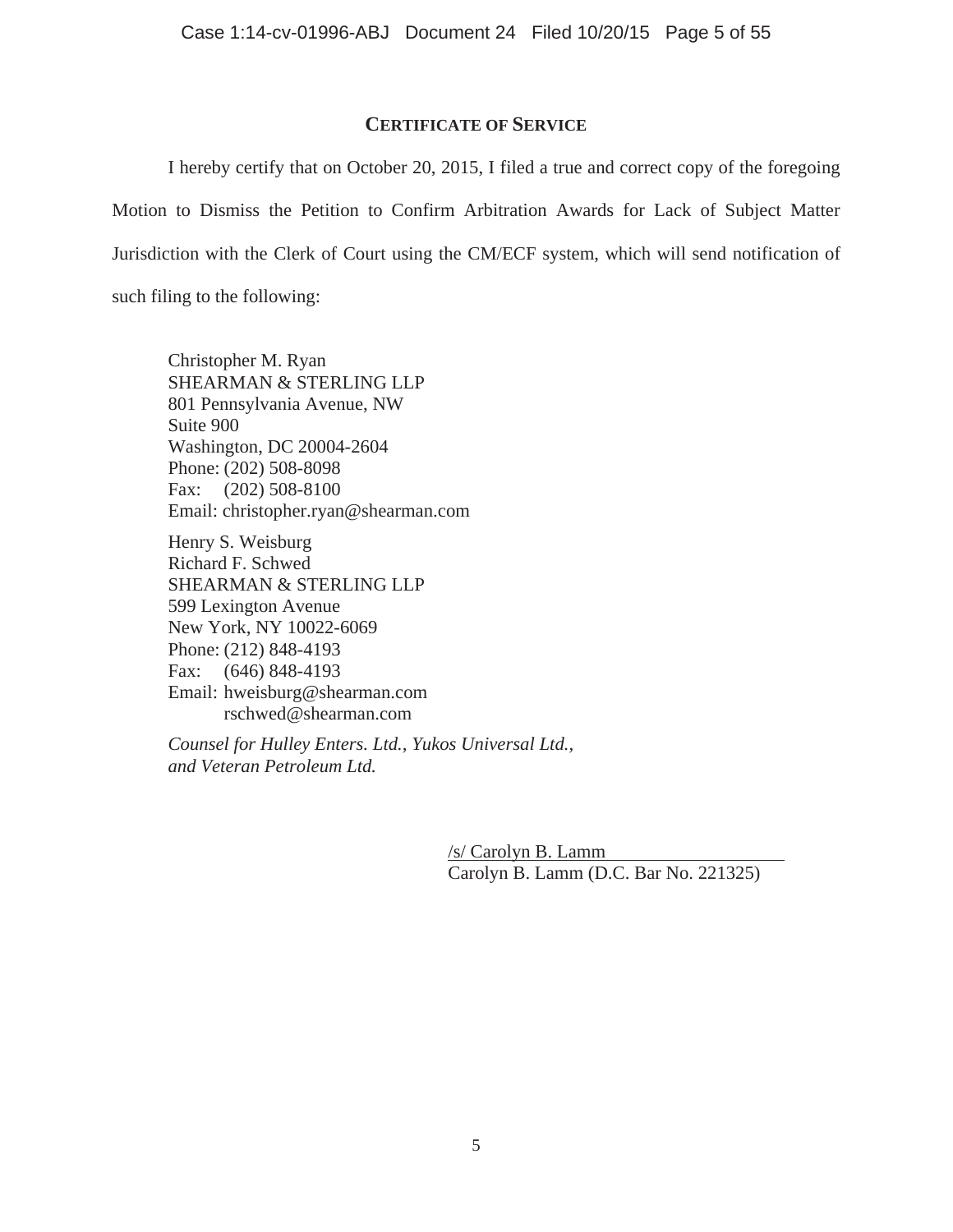# **UNITED STATES DISTRICT COURT DISTRICT OF COLUMBIA**

| HULLEY ENTERPRISES LTD., YUKOS<br>UNIVERSAL LTD., AND VETERAN<br>PETROLEUM LTD., |                            |
|----------------------------------------------------------------------------------|----------------------------|
| Petitioners,                                                                     | Case No. 1:14-cv-01996-ABJ |
| V.                                                                               |                            |
| THE RUSSIAN FEDERATION,                                                          |                            |
| Respondent.                                                                      |                            |

\_\_\_\_\_\_\_\_\_\_\_\_\_\_\_\_\_\_\_\_\_\_\_\_\_\_\_\_\_\_\_\_\_\_\_\_\_\_\_\_

# **THE RUSSIAN FEDERATION'S MEMORANDUM OF LAW IN SUPPORT OF ITS MOTION TO DISMISS THE PETITION TO CONFIRM ARBITRATION AWARDS FOR LACK OF SUBJECT MATTER JURISDICTION**

## **WHITE & CASELLP**

Carolyn B. Lamm (D.C. Bar No. 221325) Francis A. Vasquez, Jr. (D.C. Bar No. 442161) Frank Panopoulos (D.C. Bar No. 459365) Eckhard Robert Hellbeck (D.C. Bar No. 437619) Chauncey Bratt (D.C. Bar No. 1018133) 701 Thirteenth Street, N.W. Washington, D.C. 2000 Phone: (202) 626-3600 Fax: (202) 639-9355

*Counsel for Respondent*

October 20, 2015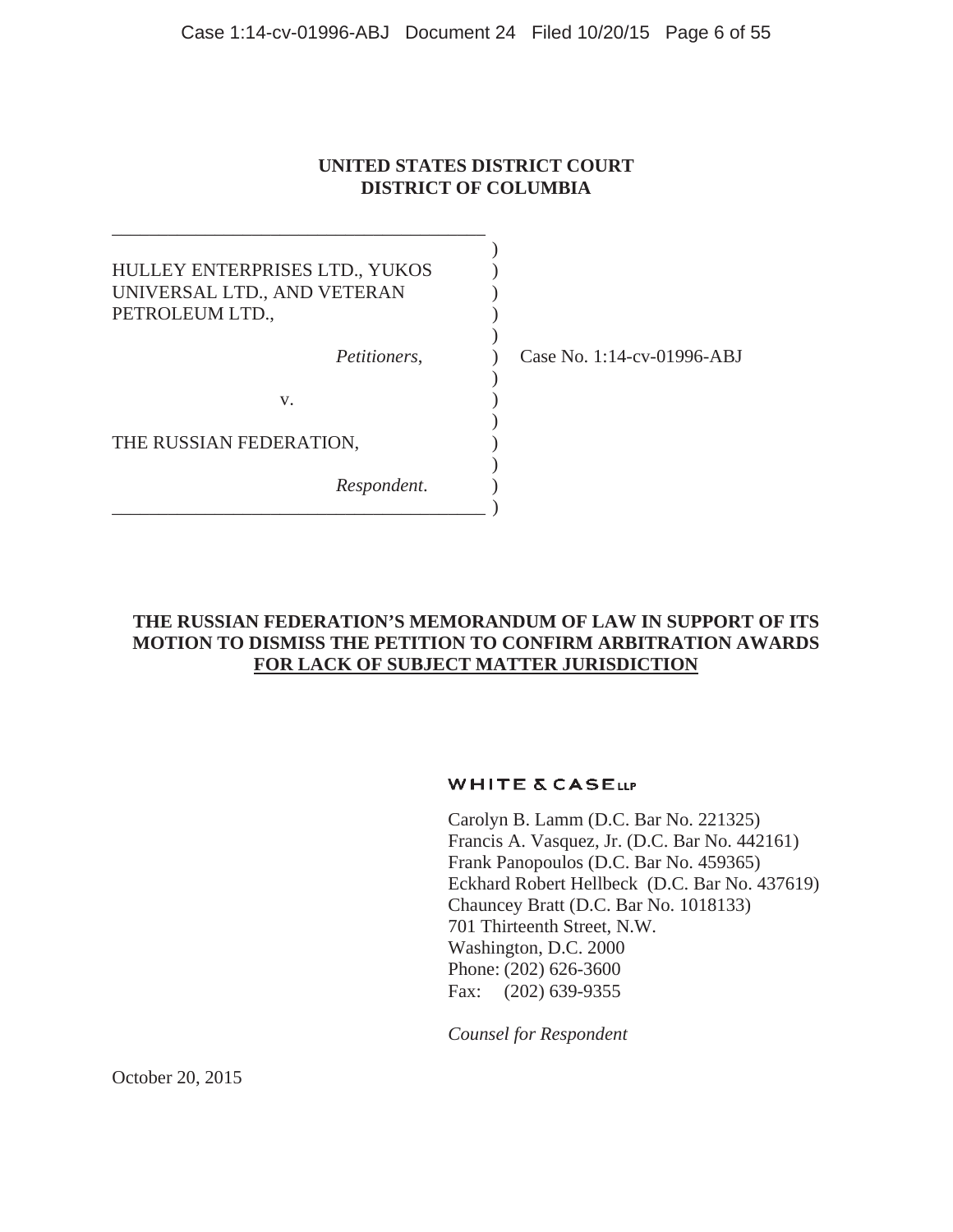# **TABLE OF CONTENTS**

|     |                                                                                                                                                                                                                       |    |                                                                                                                                                                                                                   | Page |
|-----|-----------------------------------------------------------------------------------------------------------------------------------------------------------------------------------------------------------------------|----|-------------------------------------------------------------------------------------------------------------------------------------------------------------------------------------------------------------------|------|
| I.  | As Petitioners Failed To Disclose To The Tribunal: Petitioners Are Owned And<br>Controlled Exclusively By Six Russian Oligarchs, And Have Never Conducted                                                             |    |                                                                                                                                                                                                                   |      |
| Π.  | In 1995, As Not Disclosed To The Tribunal, The Oligarchs Obtained Ownership<br>Of Yukos By Defrauding The Russian Federation During An LFS Auction                                                                    |    |                                                                                                                                                                                                                   |      |
| Ш.  | Between 1996 And 2000 The Oligarchs Implemented A Series Of Secret<br>Transactions Devised To Consolidate The Yukos Shares Offshore, Avoid<br>Russian Taxation And Currency Controls, And Conceal The Identity Of The |    |                                                                                                                                                                                                                   |      |
| IV. | The Oligarchs Implemented A Massive Tax Evasion Scheme, Defrauding The                                                                                                                                                |    |                                                                                                                                                                                                                   |      |
| V.  |                                                                                                                                                                                                                       |    |                                                                                                                                                                                                                   |      |
| VI. |                                                                                                                                                                                                                       |    | On The Basis Of A Treaty That Russia Never Ratified, An Arbitral Tribunal<br>Sitting In The Hague (Not Knowing The Extent Of The Oligarchs' Deception                                                             |      |
|     |                                                                                                                                                                                                                       |    |                                                                                                                                                                                                                   |      |
| I.  |                                                                                                                                                                                                                       |    |                                                                                                                                                                                                                   |      |
|     | A.<br><b>B.</b>                                                                                                                                                                                                       |    | Applicable Standards For A Jurisdictional Determination Under the FSIA26<br>The Exception To Sovereign Immunity For Confirming An Arbitral<br>Award Does Not Apply Because There Was No Agreement to Arbitrate 28 |      |
|     |                                                                                                                                                                                                                       | 1. | An Agreement to Arbitrate Was Not Formed Because Russia's<br>Provisional Application of the ECT Did Not Include Application of The                                                                                |      |
|     |                                                                                                                                                                                                                       | 2. | An Agreement to Arbitrate Was Not Formed Because The Russian<br>Federation Did Not Make An Offer to Arbitrate Under the ECT To                                                                                    |      |
|     |                                                                                                                                                                                                                       | 3. | An Agreement to Arbitrate Was Not Formed Because The Russian<br>Federation Did Not Offer to Arbitrate With Russian Nationals 34                                                                                   |      |
|     |                                                                                                                                                                                                                       | 4. | An Agreement to Arbitrate Was Not Formed Because Neither<br>Petitioners Nor the Tribunal Followed A Mandatory Precondition Under                                                                                  |      |
|     | C.                                                                                                                                                                                                                    |    | The Exception To Sovereign Immunity For Confirming An Arbitral<br>Award Does Not Apply Because The Award Is Not Subject to the New                                                                                |      |
|     | D.                                                                                                                                                                                                                    |    | The Russian Federation Has Not Waived Its Sovereign Immunity39                                                                                                                                                    |      |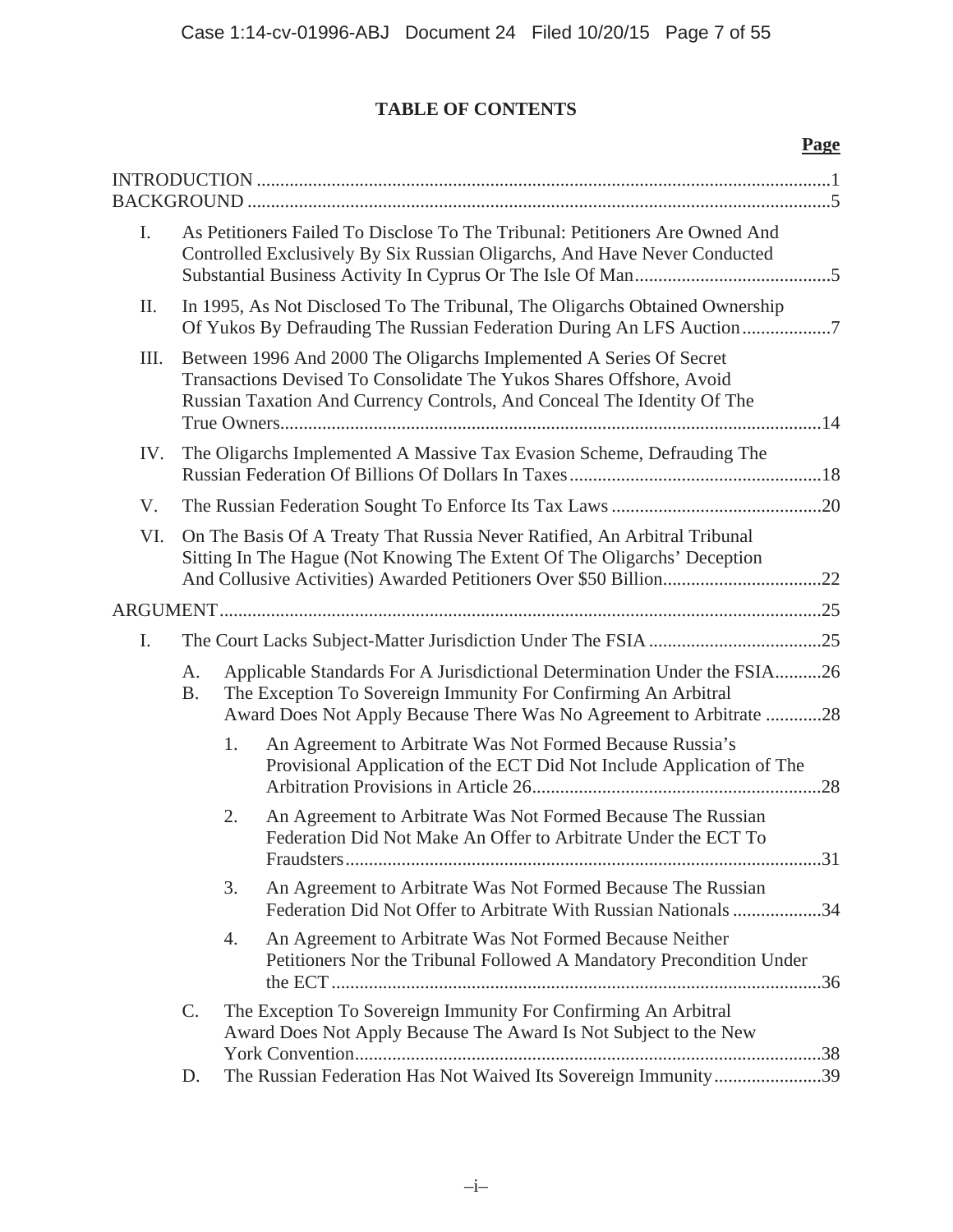# **TABLE OF CONTENTS**

| П. |    | The Court Lacks Subject Matter Jurisdiction Under The FAA And N.Y. |                                                                      |  |
|----|----|--------------------------------------------------------------------|----------------------------------------------------------------------|--|
|    | A. |                                                                    | Applicable Standard For a Jurisdictional Determination Under the FAA |  |
|    |    |                                                                    | B. The Award Does Not Meet the Jurisdictional Requirements Under the |  |
|    |    |                                                                    |                                                                      |  |
|    |    | 2.                                                                 | The Subject Matter Of The Dispute And Claims Is Not Commercial43     |  |
|    |    |                                                                    |                                                                      |  |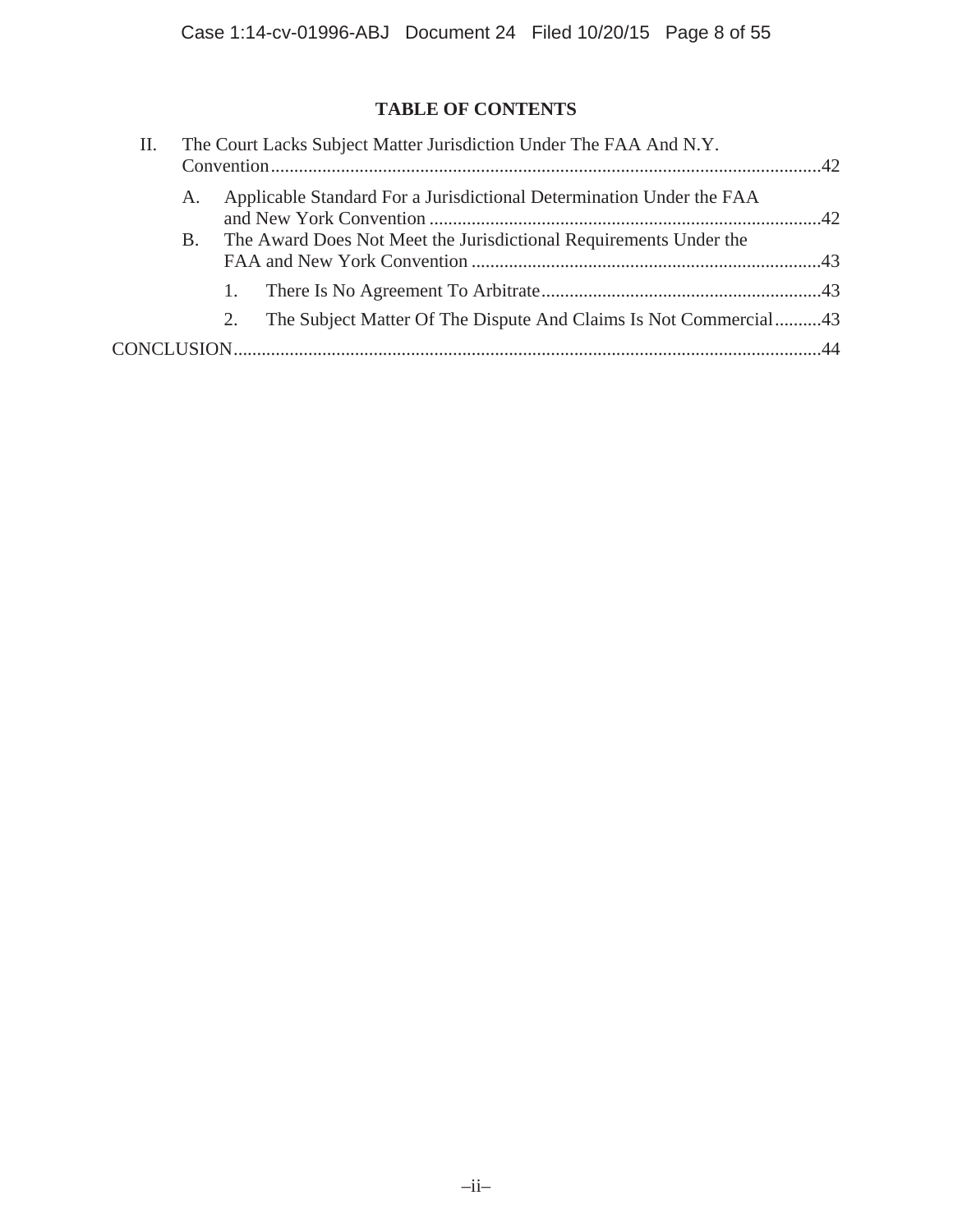# **TABLE OF AUTHORITIES**

| <b>CASES</b>                                                           | Page(s) |
|------------------------------------------------------------------------|---------|
| Aquamar S.A. v. Del Monte Fresh Produce N.A., Inc.,                    |         |
| Argentine Republic v. Amerada Hess Shipping Corp.,                     |         |
|                                                                        |         |
|                                                                        |         |
|                                                                        |         |
| Capital Ventures Int'l v. Republic of Argentina,                       |         |
|                                                                        |         |
| China Minmetals Materials Imp. & Exp. Co., Ltd. v. Chi Mei Corp.,      |         |
| Creighton Ltd. v. Gov't of the State of Qatar,                         |         |
| *Diag Human S.E. v. Czech-Republic-Ministry of Health,                 |         |
| *First Nat'l City Bank v. Banco Para El Comercio Exterior de Cuba,     |         |
| *Foremost-McKesson, Inc. v. Islamic Republic of Iran,                  |         |
|                                                                        |         |
|                                                                        |         |
| Mar. Int'l Nominees Establishment v. Republic of Guinea, 693 F.2d 1094 |         |
|                                                                        |         |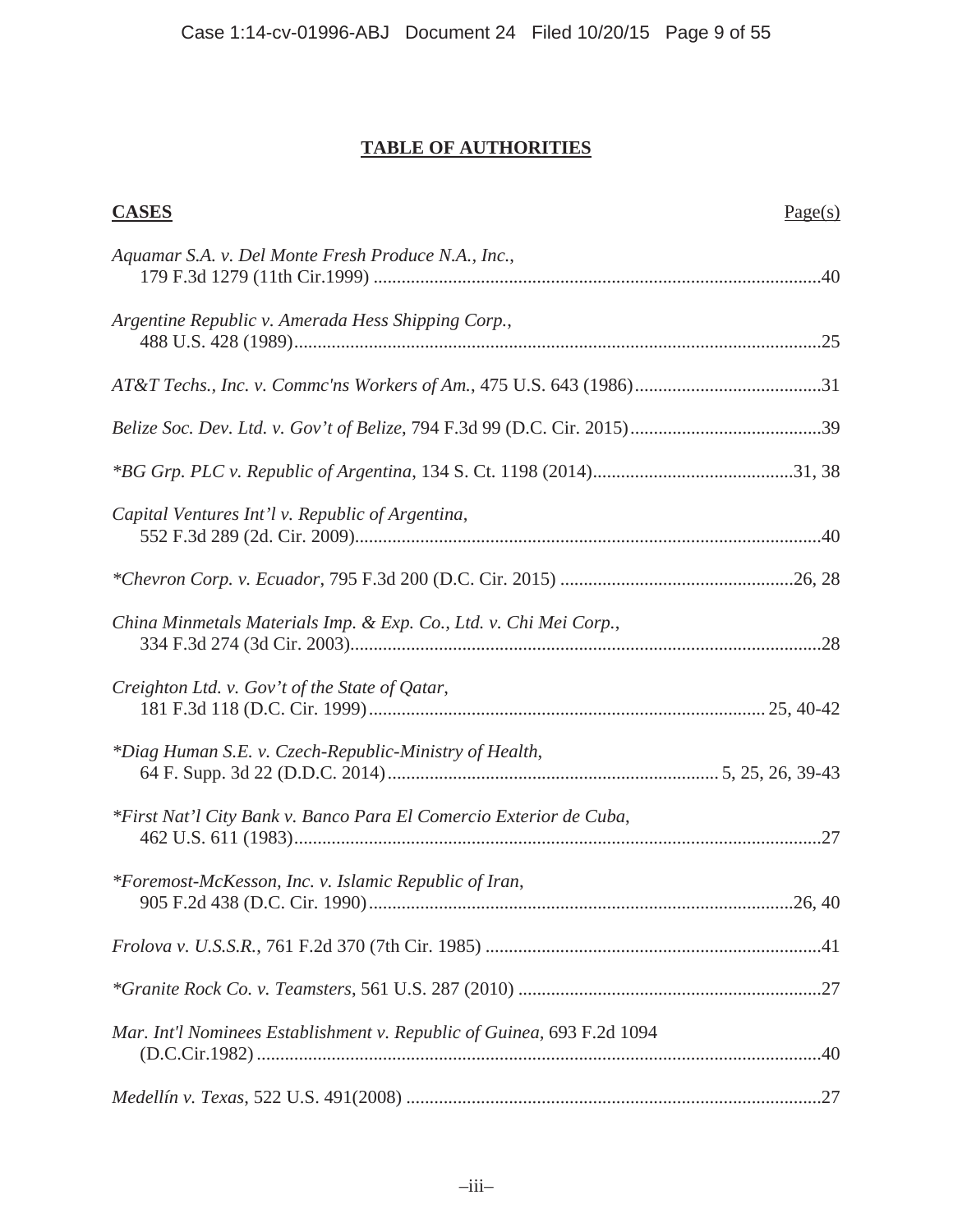|                                                                                                                                                                | Page(s) |
|----------------------------------------------------------------------------------------------------------------------------------------------------------------|---------|
| Nat'l R.R. Passenger Corp. v. Boston & Maine Corp.,                                                                                                            |         |
| Phoenix Consulting Inc. v. Republic of Angola,                                                                                                                 |         |
|                                                                                                                                                                |         |
|                                                                                                                                                                |         |
|                                                                                                                                                                |         |
| Scandinavian Satellite Sys., AS v. Prime TV Ltd.,                                                                                                              |         |
|                                                                                                                                                                |         |
| U.S. Titan, Inc. v. Guangzhou Hua Shipping Co.,                                                                                                                |         |
| World Wide Minerals, Ltd. v. Republic of Kazakhstan,                                                                                                           |         |
| <b>STATUTES</b>                                                                                                                                                |         |
|                                                                                                                                                                |         |
|                                                                                                                                                                |         |
|                                                                                                                                                                |         |
| <b>TREATIES</b>                                                                                                                                                |         |
| Convention for the Recognition and Enforcement of Foreign Arbitral Awards, June<br>10, 1958, 21 U.S.T. 2517, 330, U.N.T.S. 38, codified at 9 U.S.C. §§ 201-208 |         |
| Energy Charter Treaty,                                                                                                                                         |         |
| <b>INTERNATIONAL AUTHORITY</b>                                                                                                                                 |         |
| ADC Affiliate Limited et al. v. Hungary, ICSID Case No. ARB/03/16, Award                                                                                       |         |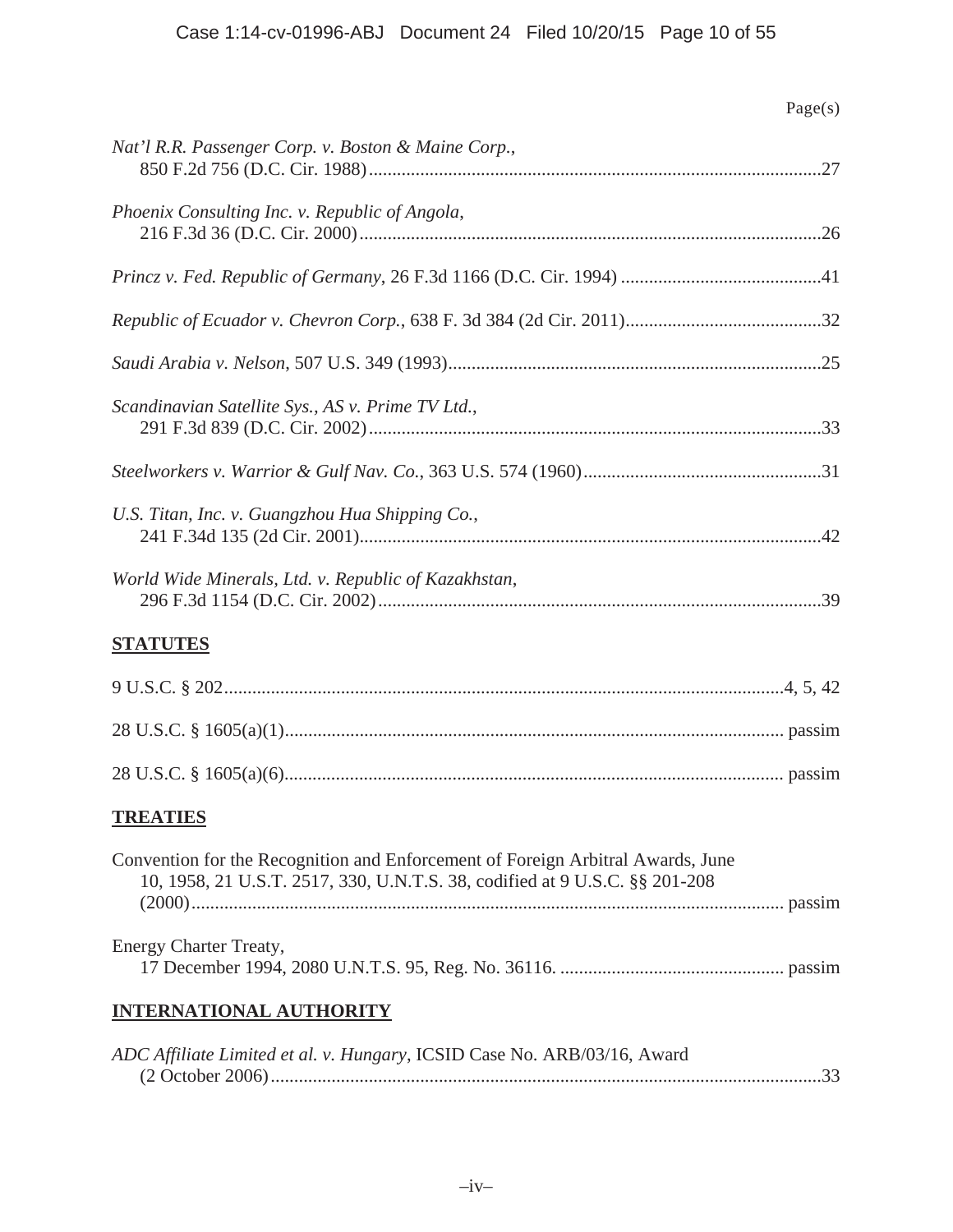| Page(s)                                                                                                                       |
|-------------------------------------------------------------------------------------------------------------------------------|
| Aguas del Tunari v. Bolivia, ICSID Case No. ARB/02/3, Decision on Jurisdiction                                                |
| Case Concerning The Barcelona Traction, Light & Power Co. Ltd.                                                                |
| Case of Khodorkovskiy v. Russia, App. No. 5829/04, Judgment                                                                   |
| In re Production-Tech. Ass'n for Capital Repairs v. ArbatStroy LLC,<br>Resolution of the Supreme Arbitrazh Court No. 11535/13 |
| Khodorkovskiy and Lebedev v. Russia, Apps. Nos. 11082/06, 13772/05,                                                           |
| Loewen Group Inc. v. United States of America, Award,                                                                         |
| OAO Neftyanaya Kompaniya Yukos v. Russia, App. No. 14902/04,                                                                  |
| Plama Consortium Ltd. v. Republic of Bulgaria,                                                                                |
| Saluka v. Czech Republic, UNCITRAL,                                                                                           |
| SAUR International S.A. v. Argentine Republic,<br>ICSID Case No. ARB/04/4,<br>.32                                             |
| Tokios Tokeles v. Ukraine, ICSID Case No. ARB/02/18,                                                                          |
| L. Caplan & J. Sharpe, United States, in Commentaries On Select Model Investment                                              |
| W. Park, Tax Arbitration and Investor Protection,<br>in Investment Protection And The Energy Charter Treaty                   |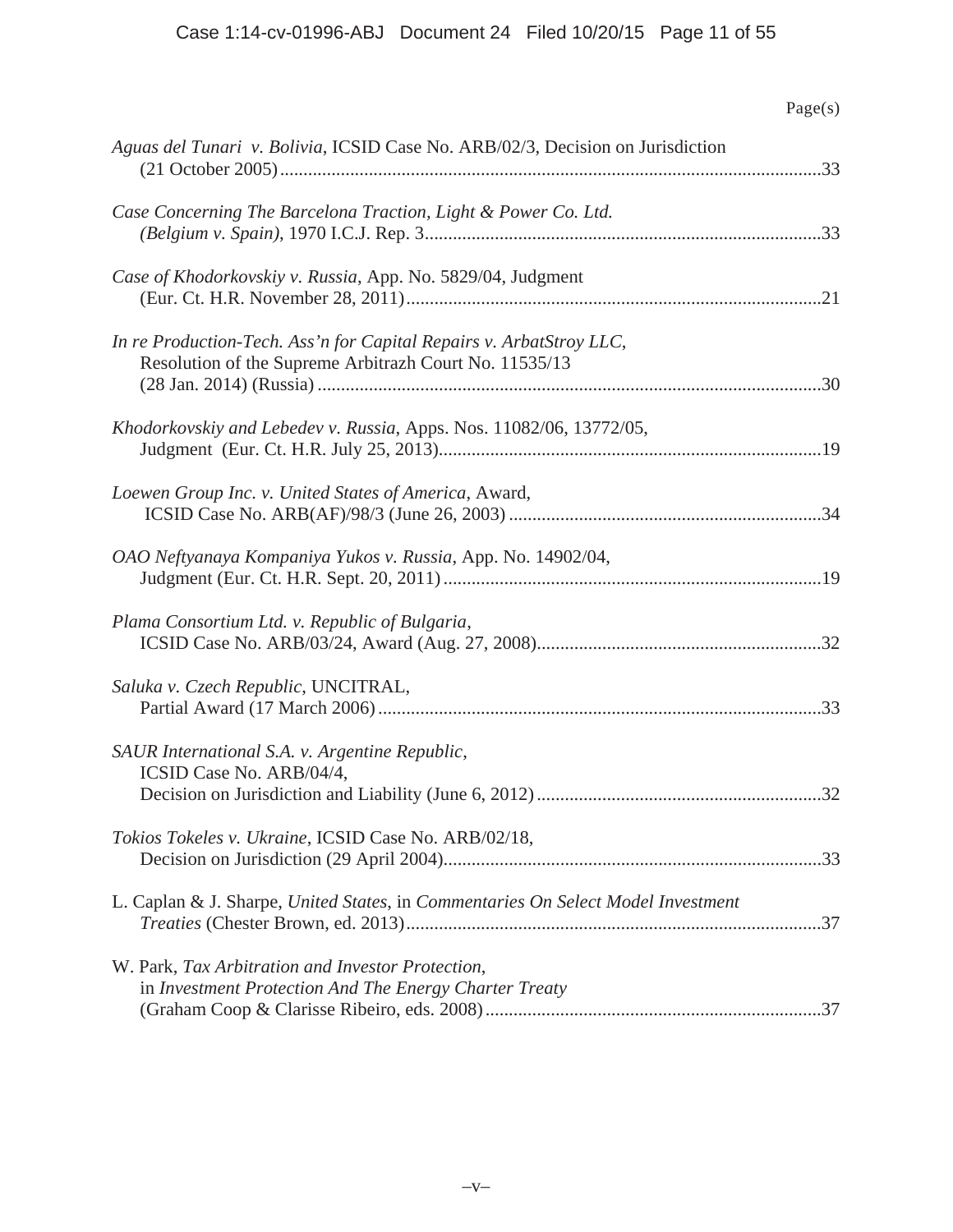## **INTRODUCTION**

This enforcement proceeding raises important issues at the intersection of foreign sovereign immunity, international investment treaty arbitration, and public policy. The extraordinary issues in this proceeding arise because the fraud perpetrated by the Russian oligarchs that own and control Petitioners – and use Petitioners to hide and wash their fraud – and Petitioners' lack of candor with the arbitration tribunal, resulted in a US\$50 billion award against Respondent, the largest arbitration award in modern times. That lack of candor continues before this Court. It is an affront to any system based on the rule of law to condone that fraud by finding jurisdiction to confirm the award against a foreign sovereign that did not offer or consent to arbitrate disputes under the Energy Charter Treaty ("ECT")<sup>1</sup> with fraudsters who are Russian nationals, and their off-shore shell companies that were created to hide the fraud, avoid taxes, and obtain an investment in violation of Russian law.

Petitioners Hulley Enterprises Ltd. ("Hulley"), Veteran Petroleum Ltd. ("Veteran"), and Yukos Universal Ltd. ("YUL") are shell companies that are owned, controlled and operated by six Russian criminal oligarchs (*i.e.*, Mikhail Khodorkovsky, Platon Lebedev, Leonid Nevzlin, Mikhail Broudno, Vladimir Dubov, and Vassily Shakhnovsky) ("Oligarchs"). These Oligarchs colluded to fix the Loans-for-Shares ("LFS") auctions in 1995-96, by which they first obtained fraudulently their shares in the state-owned OAO Yukos Oil Company ("Yukos"), and then transferred those shares to on- and off-shore shell companies to hide illegally their ownership, ultimately transferring them to Petitioners. Petitioners are not nationals of Cyprus or the Isle of Man as they would have this Court believe. Rather, they *admittedly* are corporate shells with no function other than to hold the Oligarchs' shares in Yukos and to transfer them to the benefit of

 $\overline{a}$ 

<sup>1</sup> Energy Charter Treaty, 17 December 1994, 2080 U.N.T.S. 95.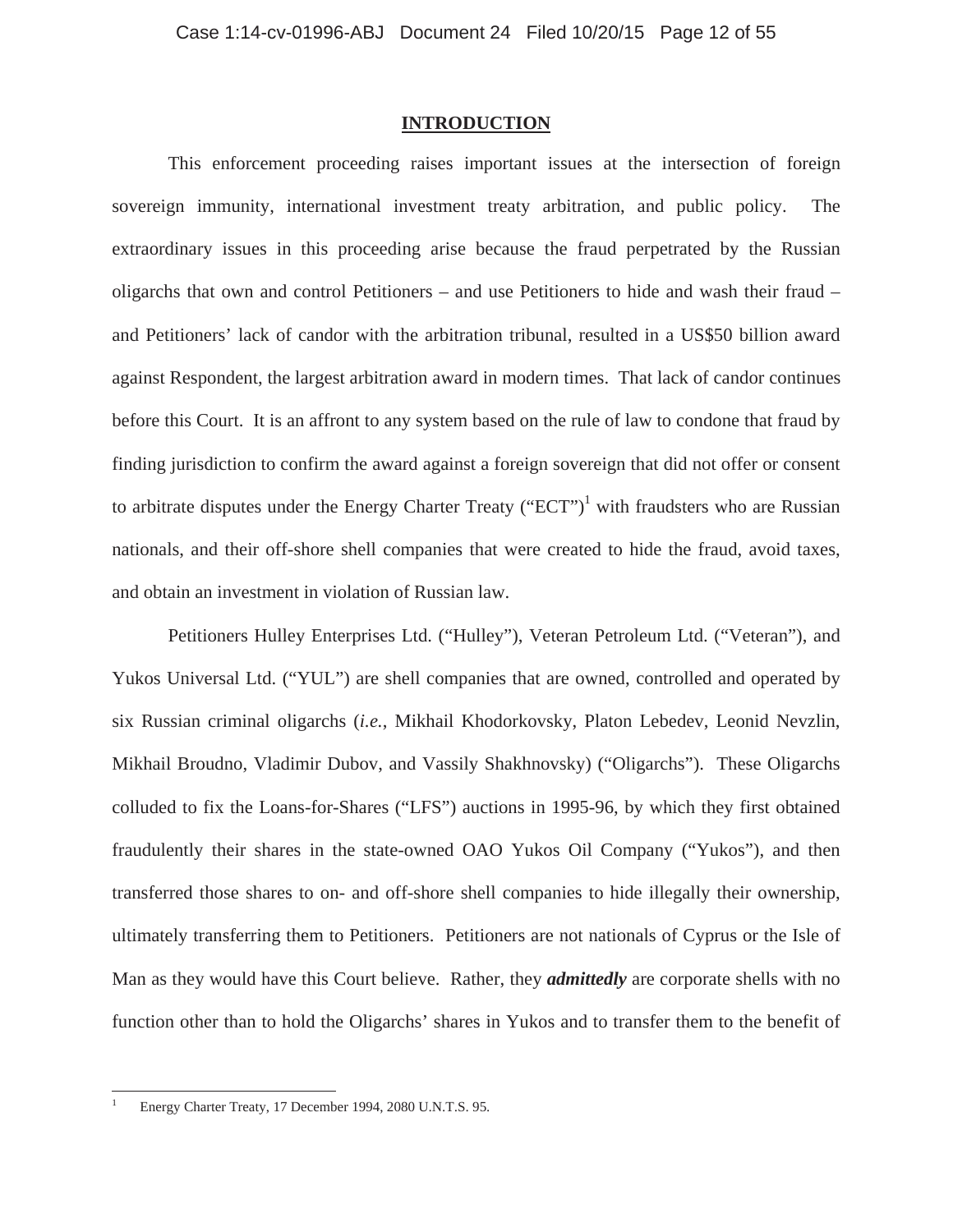### Case 1:14-cv-01996-ABJ Document 24 Filed 10/20/15 Page 13 of 55

the Oligarchs. Petitioners were created and controlled by the Oligarchs to conceal fraud and other unlawful activity, including evasion of Russian tax, currency, and anti-monopoly laws.

Petitioners were not candid with the arbitration tribunal ("Tribunal") and did not disclose their Russian nationality and their participation in the fraud during the arbitration. The Award was expressly contingent on the absence of a link between the illegal acquisition of the Yukos shares by the Oligarchs and Petitioners' alleged investment. Specifically, the Tribunal found that the Petitioners were unrelated to the persons or entities that violated Russian law in originally acquiring the shares. Ex. R-63 ¶ 1370 (Hulley Final Award). *Petitioners failed to correct this misimpression of the Tribunal, which Petitioners certainly knew to be false*.

The Tribunal acknowledged that Petitioners could have been "barred from seeking relief under the ECT" if their investment was made "in bad faith or in violation of the laws of the [Russian Federation]." Ex. R-63 ¶ 1364 (Hulley Final Award). The Tribunal moreover agreed that if Petitioners' investment was the culmination of *a "series of transactions" that was "sufficiently connected" to the illegal acquisition of the Yukos shares* in 1995 and 1996, their claims might be barred.

> The Tribunal agrees with Respondent that an examination of the legality of an investment should not be limited to verifying whether the last in a series of transactions leading up to the investment was in conformity with the law. The making of the investment will often consist of several consecutive acts and all of these must be legal and bona fide. Ex. R-63 ¶ 1369 (Hulley Final Award).

Indeed, the Tribunal quoted with approval the correct conclusion of Dr. Claudia

Annacker, that

[I]t would be incompatible with economic reality and undermine the integrity of the legal process if serious irregularities – illegalities – infecting the process of the making of the investment would not affect the availability of investment treaty protection, whether or not a specific transaction, part of the process, if viewed in isolation, might be legal.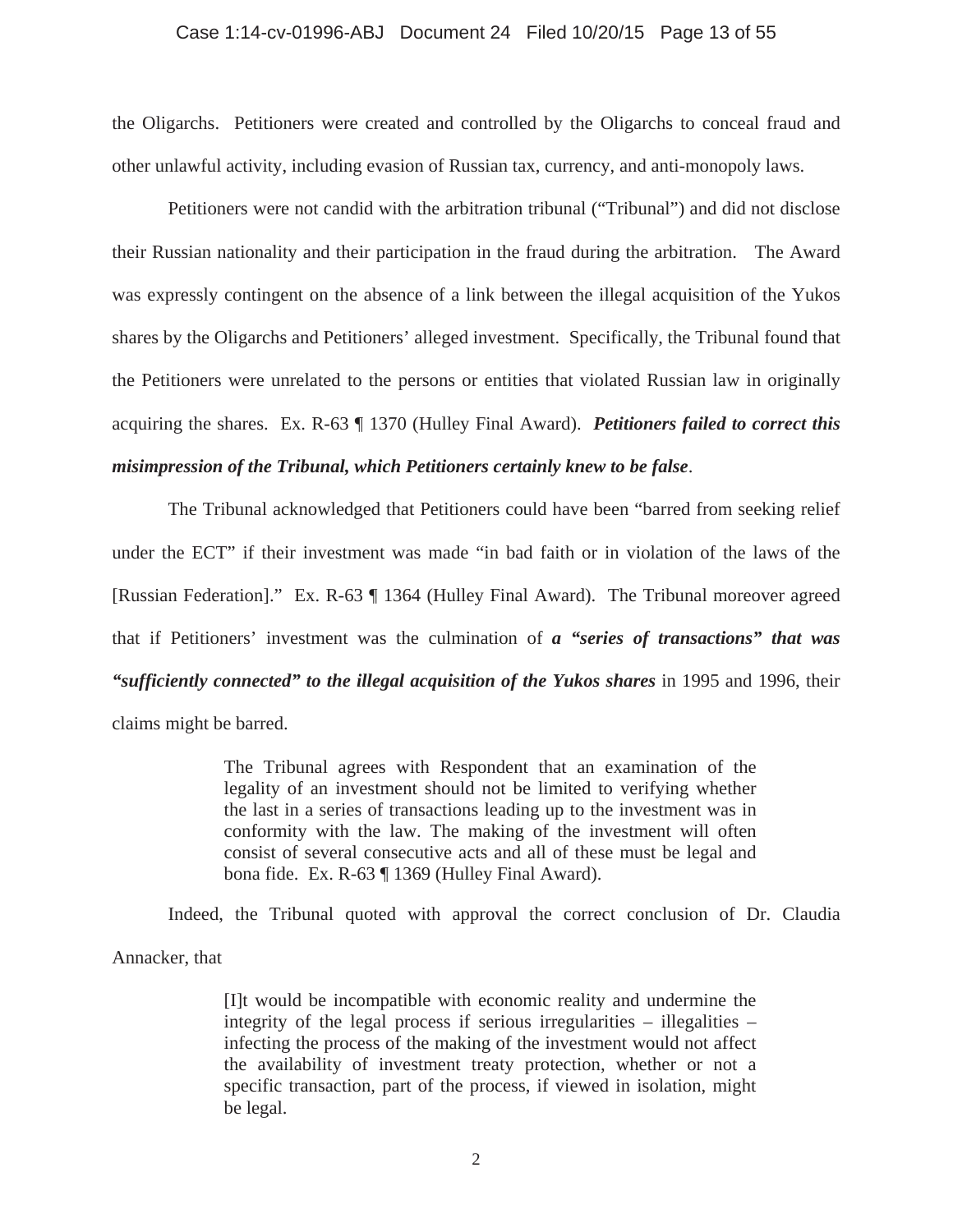Now, this conclusion applies *a fortiori where a claimant is not unrelated to the persons or entities that committed these illegalities, but is an investment vehicle owned and controlled by the same persons who committed the illegalities* . . . Otherwise, investment treaty protection could be achieved simply by shifting investments through layers of ownership and control to launder illegal investments. Ex. R-63  $\P$  1368 (Hulley Final Award).

The Tribunal declined to reach any conclusions regarding the allegations of illegality, reasoning that the illegal transactions "connected to the acquisition of Yukos" in 1995 and 1996 "involved Bank Menatep and the Oligarchs, an entity and persons *separate from [Petitioners]*." Ex. R-63 ¶ 1370 (Hulley Final Award) (emphasis added). As explained in detail in the Background Section of this brief, the expert report of Mr. Kothari attaching the share registry of Yukos demonstrating the Oligarchs' continuous ownership of the shares through multiple offshore companies, including Petitioners, to obscure their identities and Russian nationality, and the witness statements, the Tribunal was misled in reaching this conclusion.

Respondent's witnesses Messrs. Anilionis and Zakharov observe, for example, that the "head of the Menatep group of companies [including Bank Menatep] was Mr. Mikhail Borisovich Khodorkovsky." Anilionis ¶ 3; Zakharov ¶ 3. Although Hulley Enterprises Ltd. subsequently acquired a majority of these Yukos shares after a series of related-party transactions, "at all times . . . [i]n practical terms, [] the shares were actually owned and controlled" by Mr. Khodorkovsky and his associates. Anilionis ¶¶ 32-33; Zakharov ¶ 15 (the shares "remained at all times in the control of the principals of Bank Menatep and ZAO Rosprom, including Mr. Khodorkovsky, Mr. Nevzlin, and Mr. Lebedev, who conducted the various transactions through the holding companies controlled by [RTT]."). Mr. Anilionis explains that at the Mr. Khodorkovsky presided over weekly meetings with RTT, at which he delivered oral instructions and directly conveyed instructions about the creation of the holding companies to hold secretly the Oligarch's shares. Anilionis ¶¶ 7, 9, 10-11, 15.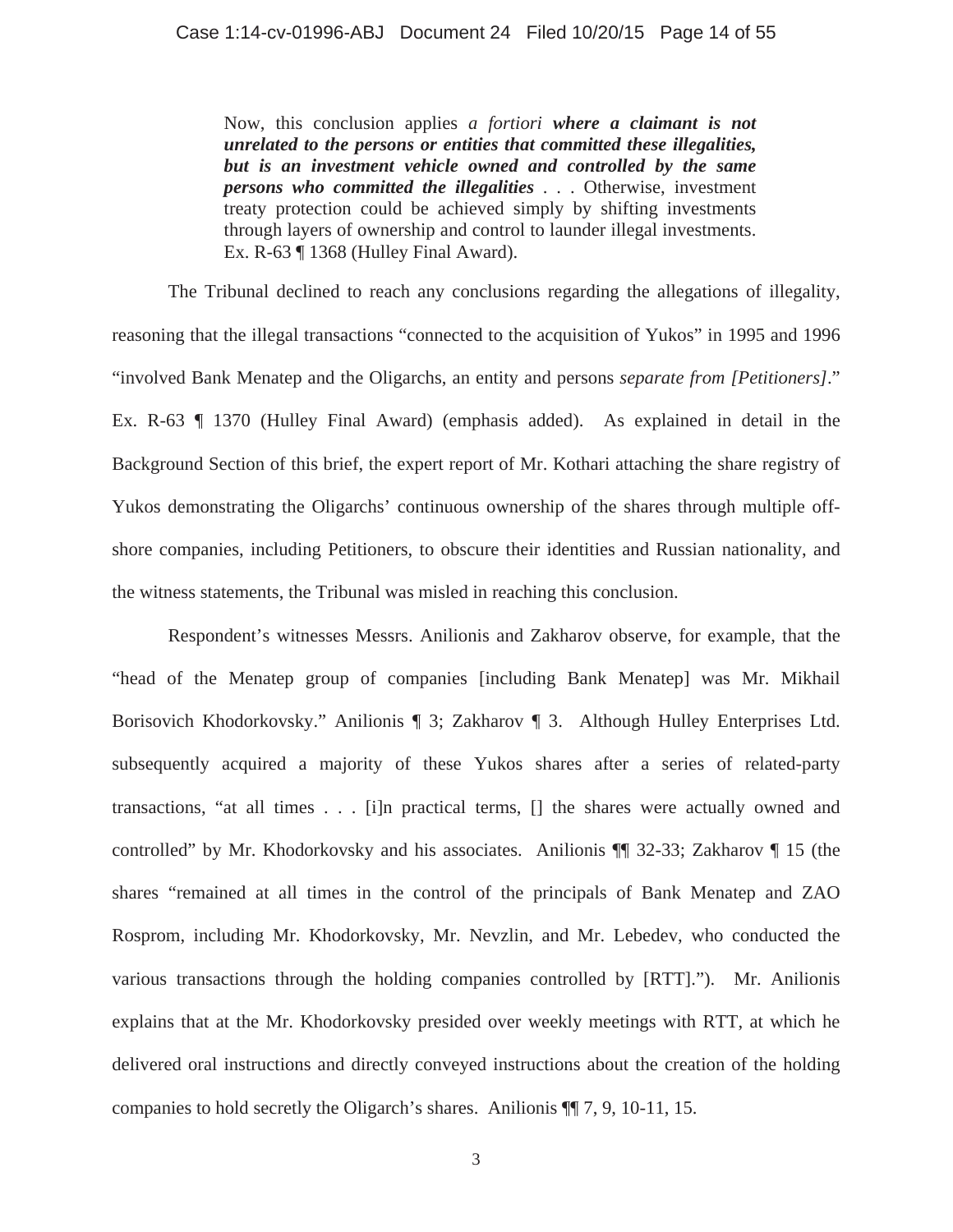#### Case 1:14-cv-01996-ABJ Document 24 Filed 10/20/15 Page 15 of 55

In short, the Tribunal did not have before it all of the evidence of Petitioners' collusion and deception to obtain an investment illegally, and deception about their Russian nationality. That evidence – which goes to *the heart* of the Court's jurisdiction – has been recently obtained and is submitted herewith, including the share registry for Yukos. The transactions recorded in the share registry, witness statements by persons acting at the time under the direction of the Oligarchs, and transaction records, all now establish the continued ownership of Yukos shares by these Oligarchs from 1995 through 2004, their Russian nationality, and their fraud.

The Oligarchs' fraud nullified any purported agreement to arbitrate between Russia and Petitioners. *If* any offer to arbitrate existed under the ECT for Russia (which, as explained herein, was not the case because of the terms of treaty's provisional application), the Russian Federation nonetheless did not offer – and therefore did not consent – to arbitrate disputes under the ECT with fraudsters, or with its own nationals, let alone those who illegally obtained an investment. The non-existence of an arbitration agreement results in the Court lacking subject matter jurisdiction over this case under the Foreign Sovereign Immunities Act ("FSIA"), $^2$ because neither of the two exceptions to foreign sovereign immunity posited by Petitioners applies due to the lack of an arbitration agreement. Likewise, jurisdiction is lacking under Section 202 of Federal Arbitration Act ("FAA"), 9 U.S.C. § 202, because there is not an arbitration agreement. Jurisdiction is further lacking under the FSIA and FAA because Petitioners' claims are in connection with the exercise of Russia's public law functions: its sovereign and regulatory powers of taxation, procurement, and policing. Therefore, the dispute and award are not in connection with "commerce," and the "legal relationship" between Petitioners and Russia is not commercial.

 $\frac{1}{2}$  Foreign Sovereign Immunities Act of 1976, Pub. L. No. 94-583, 90 Stat. 2891 (codified as amended at 28 U.S.C. §§ 1330, 1332(a), 1391(f), 1441(d), and 1602-1611).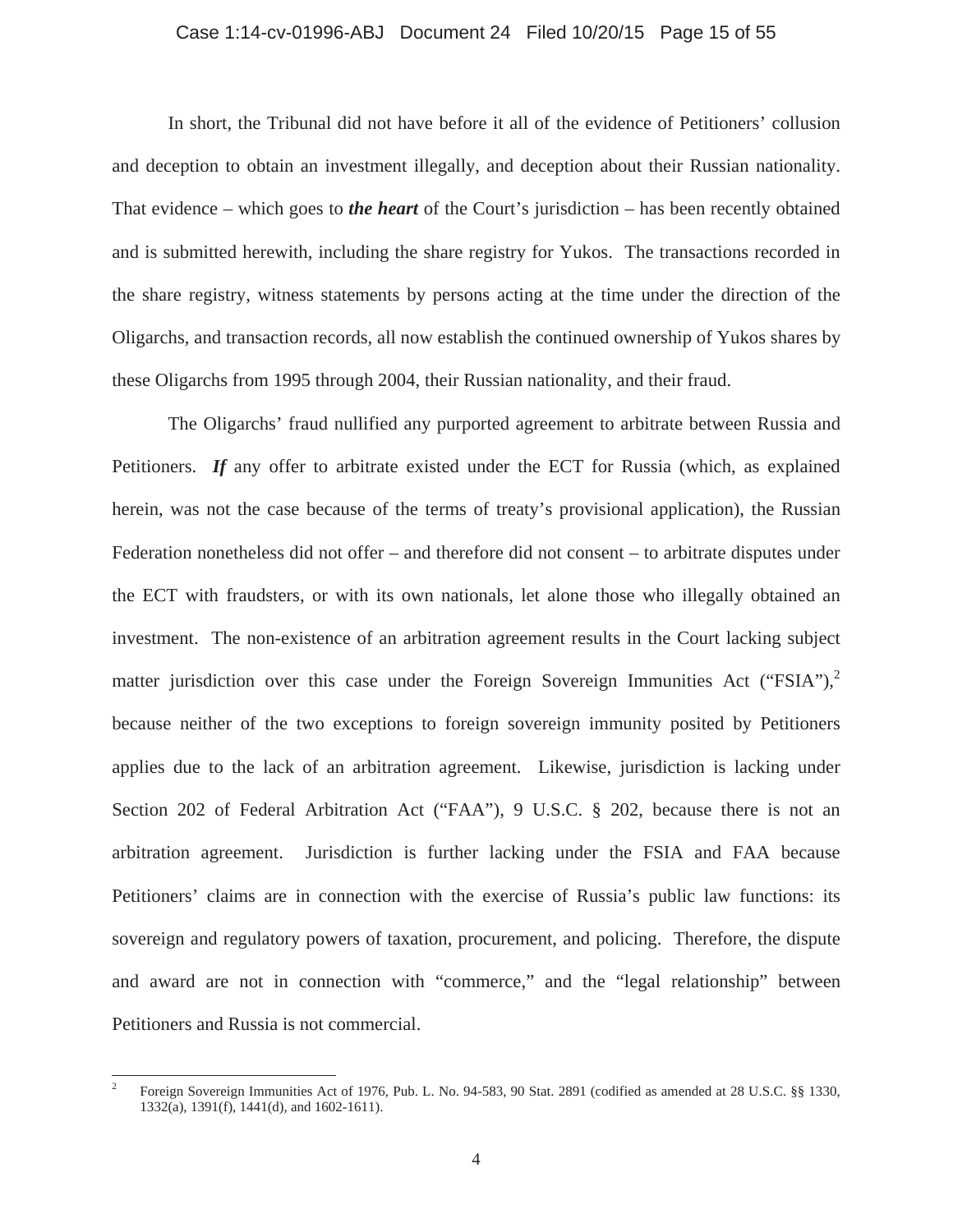## Case 1:14-cv-01996-ABJ Document 24 Filed 10/20/15 Page 16 of 55

Consequently, the Petition should be dismissed pursuant to Rule 12(b)(1) of the Federal Rules of Civil Procedure for lack of subject matter jurisdiction. *See Diag Human S.E. v. Czech-Republic-Ministry of Health*, 64 F. Supp. 3d 22, 28-33 (D.D.C. 2014) (dismissing petition to enforce arbitration award for lack of subject matter jurisdiction under FSIA and FAA § 202).

In addition to this motion addressing subject-matter jurisdiction, the Russian Federation has filed a companion motion and supporting memorandum addressing that the Petition should not be confirmed pursuant to Article V of the New York Convention<sup>3</sup> ("N.Y. Convention Motion").

### **BACKGROUND**

# **I. As Petitioners Failed To Disclose To The Tribunal: Petitioners Are Owned And Controlled Exclusively By Six Russian Oligarchs, And Have Never Conducted Substantial Business Activity In Cyprus Or The Isle Of Man**

In their Petition, Petitioners present themselves as companies based in Cyprus and the

Isle of Man. Pet. ¶ 4. As Petitioners acknowledged explicitly in November 2006, however, each of these three entities is merely a shell company that does "*not engage in any substantial business activity in its place of organization (or elsewhere)*." *See* Ex. R-439 (Nov. 3, 2006 Letter to Tribunal from Petitioners) (emphasis added). Petitioners failed to disclose to the Tribunal, however, that Petitioners are owned and controlled by six Russian criminals, who are colloquially known throughout the Russian Federation and Eastern Europe as "Oligarchs": Mikhail Khodorkovsky, Leonid Nevzlin, Platon Lebedev, Mikhail Brudno, Vassili Shakhnovsky, and Vladimir Dubov. *Id.* at 2. As explained below, Petitioners – and their predecessor entities – were owned and controlled by these same Russian Oligarchs since 1995, when these men deceptively submitted collusive bids to fraudulently obtain the ownership of Yukos assets from

 $\overline{a}$ 

<sup>3</sup> Convention for the Recognition and Enforcement of Foreign Arbitral Awards ("New York Convention"), June 10, 1958, 21 U.S.T. 2517, 330, U.N.T.S. 38, codified at 9 U.S.C. §§ 201-208 (2000).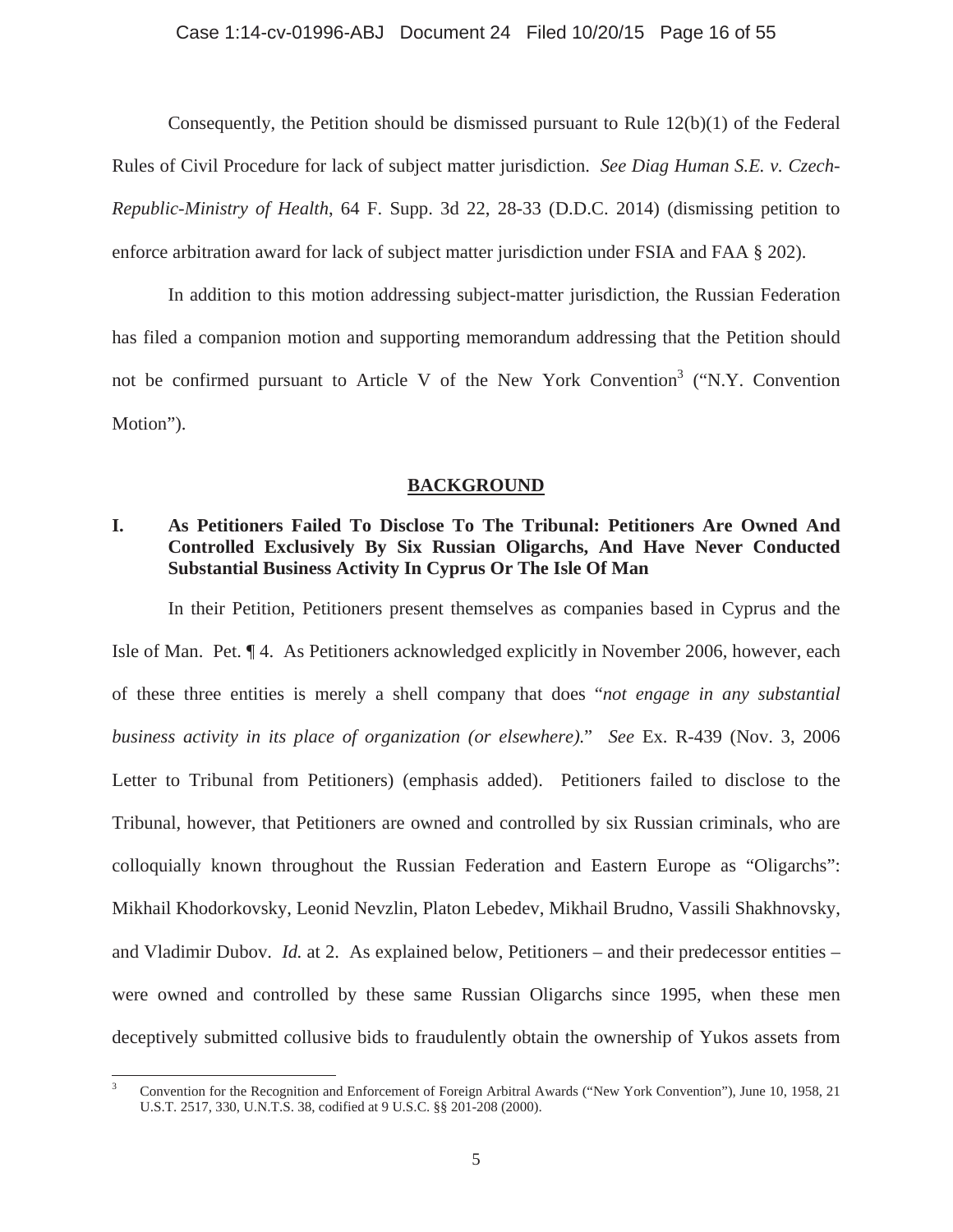## Case 1:14-cv-01996-ABJ Document 24 Filed 10/20/15 Page 17 of 55

the Government of the Russian Federation in a Loans-for-Shares auction and investment tender in 1995. *See* Anilionis Decl. ¶¶ 19-21; Zakharov Decl. ¶¶ 7-11; Ex. R-270 (*Berezovsky v. Abramovich*, [2012] EWHC 2463 (Comm) ¶¶ 224, 231); Ex. R-265 ¶ 121 (Berezovsky Statement); Ex. R-266 at 52 (Berezovsky Transcript).

Specifically, both Hulley (located in Cyprus) and YUL (located in the Isle of Man) are wholly-owned subsidiaries of a company known as Group Menatep Ltd. ("GML"), which is incorporated in Gibraltar. Ex. R-439 (Nov. 3, 2006 Letter to Tribunal from Petitioners). GML is held, in turn, by seven trusts located in the Bailiwick of Guernsey for the exclusive benefit of the six Oligarchs. *Id.* at 2. For its part, Veteran is merely an extension of YUL. *See* Ex. R-461 (Veteran Trust Agreement, Apr. 25, 2001). The shares of Veteran are held in trust in the Bailiwick of Jersey, by a custodian-trustee appointed by YUL. *See id.* § 2. This custodiantrustee casts all of its votes based on Veteran's Yukos shares in accordance with the instructions of a voting committee dominated by YUL's appointees. *See id.* § 9(3); Ex. R-462, §§ 4-8 (Veteran Trust Amendment, Oct. 8, 2007). Moreover, all dividends based on Veteran's Yukos shares are paid exclusively to YUL. *See* Ex. R-461 § 4 (Veteran Trust Agreement, Apr. 25, 2001). Finally, in 2007, YUL amended Veteran's trust agreement to empower the custodiantrustee and an unidentified "Russian Service Provider," who is appointed solely by YUL, to divide any damages recovered by Veteran in these proceedings between YUL and the Oligarchs. *See id.* § 3(3); Ex. R-462, §§ 1-3 (Veteran Trust Amendment, Oct. 8, 2007).

Accordingly, even though the Oligarchs laundered their ownership of Yukos (in addition to the extraordinary revenues received from the production of crude oil through the Yukos facilities in Russia) through an elaborate network of shell companies and trusts located in a variety of offshore jurisdictions (specifically Jersey, Guernsey, Gibraltar, the Isle of Man, and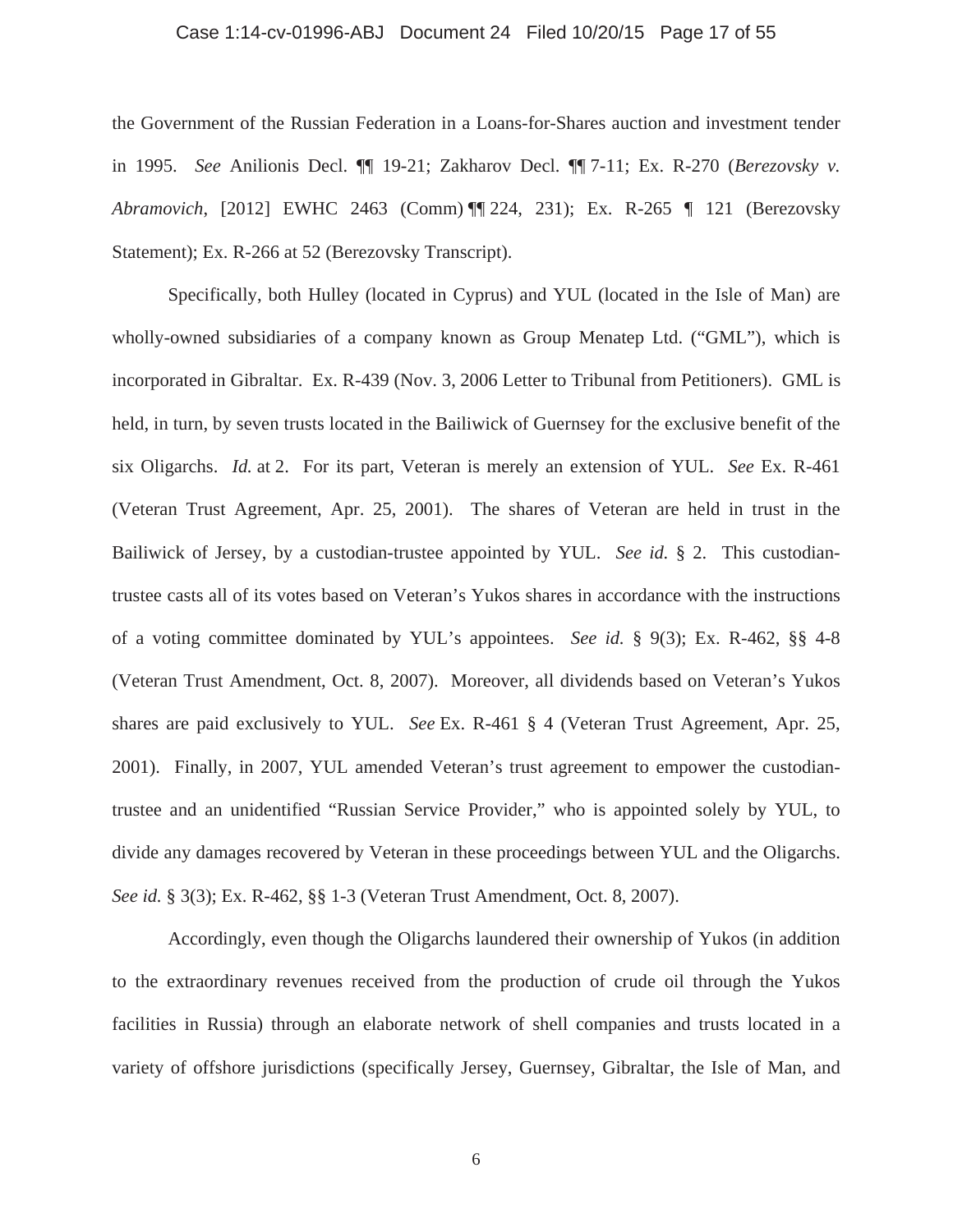### Case 1:14-cv-01996-ABJ Document 24 Filed 10/20/15 Page 18 of 55

Cyprus), there is no economic substance to any of these entities. Rather, it was the Russian Oligarchs' creation of Bank Menatep, Rosprom and RTT, among others, that led to the initial acquisition by the Russian Oligarchs of Yukos' assets through fraudulent and deceptively rigged bids in the auction of Yukos, that is the source of revenue, and the basis for Petitioners' alleged acceptance of the Russian Federation's offer to arbitrate under the ECT. This offer, if any under ECT, was not open to be accepted by Russian nationals who obtained their investments through fraudulent means, and which are void *ab initio*. Given that none of these entities conducts "*any substantial business activity in its place of organization (or elsewhere)*," any purported distinctions between the Petitioners and the Russian Oligarchs, who own and control them, are purely illusory and were deceptively not revealed. *See* Ex. R-439 (Nov. 3, 2006 Letter to Tribunal from Petitioners) (emphasis added).

## **II. In 1995, As Not Disclosed To The Tribunal, The Oligarchs Obtained Ownership Of Yukos By Defrauding The Russian Federation During An LFS Auction**

Contrary to Petitioners' representations to the Tribunal and this Court, and as explained in the declarations submitted by the Oligarchs' former employees, Mr. Gitas Anilionis and Mr. Arkady Zakharov, the six Oligarchs behind Petitioners previously served during the 1990s as executives and directors of three interrelated Russian entities known as Bank Menatep, ZAO Rosprom, and Russian Trust and Trade ("RTT"). Anilionis Decl. ¶¶ 3-5; Zakharov Decl. ¶ 2. In 1994, it was reported that Bank Menatep was "*controlled by one of the most powerful crime clans in Moscow*." Ex. R-463 (*Washington Times*, "Most of Russia's Biggest Banks Linked To Mob, CIA Report Says," Dec. 5, 1994) (emphasis added).

In 1995, the Oligarchs decided to obtain ownership of Yukos by fraudulently manipulating an auction conducted by the Russian Federation in relation to the privatization of its State-owned enterprises through the LFS Program. *See* Anilionis Decl. ¶¶ 19-21; Zakharov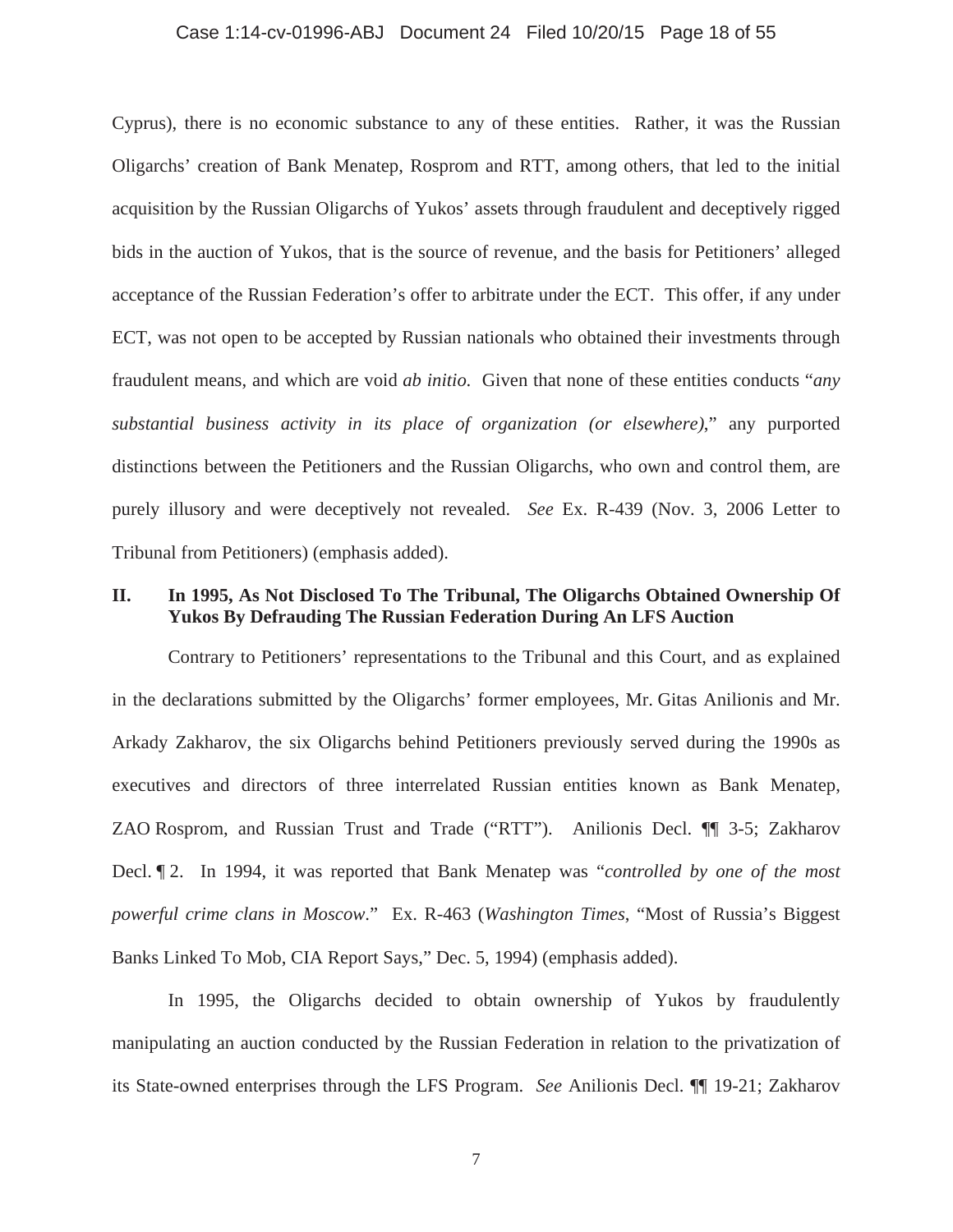### Case 1:14-cv-01996-ABJ Document 24 Filed 10/20/15 Page 19 of 55

Decl. ¶¶ 7-11. The majority of Yukos shares were still State-owned at this time. *See* Ex. R-63 ¶¶ 71, 1284 (Hulley Final Award).

The LFS program was established by Presidential Decree No. 889, which was issued by President Boris Yeltsin on August 31, 1995. *See* Ex. R-261 (Presidential Decree No. 889). The purpose of the LFS program was to use highly valuable state-owned assets as collateral for the Government of the Russian Federation to borrow funds "for covering the federal budget deficit." *See id.*, Preamble. In a LFS auction, private bidders were permitted to submit competitive proposals to make loans to the Government. *See id.* App'x 1 § 5. The bidder who offered the largest loan would be selected as the winner. *Id.* The winner's loan would be secured by a pledge of the shares of large, State-owned enterprises, such as Yukos, as collateral. *Id.* § 6. In the event that the Government defaulted on the loan provided by the winner of the LFS auction, the winner (acting as the Government's "Commission Agent") would be obliged to sell the pledged shares to a third party. *Id.* § 7. The proceeds of this sale would be applied toward the repayment of the original loan, with the surplus proceeds to be divided between the Government and the winner of the LFS auction. *See id.*, App'x 4 § 8. Specifically, the Government was entitled to receive 70% of any proceeds in excess of the loan amount, and the winner of the LFS auction was entitled to receive 30%. *See id.*; Ex. R-63 ¶ 1285 (Hulley Final Award).

Bank Menatep was appointed as the organizer of a LFS auction for 45% of the shares of Yukos, which was held on December 8, 1995. *See* Ex. R-4 (LFS Minutes No. 1). The Russian Federation conducted this LFS auction jointly with an investment tender for an additional 33% of the shares of Yukos. Ex. R-262 at 6 (State Property Committee Order No. 1458). In the investment tender, participants were obligated to commit to making an additional investment of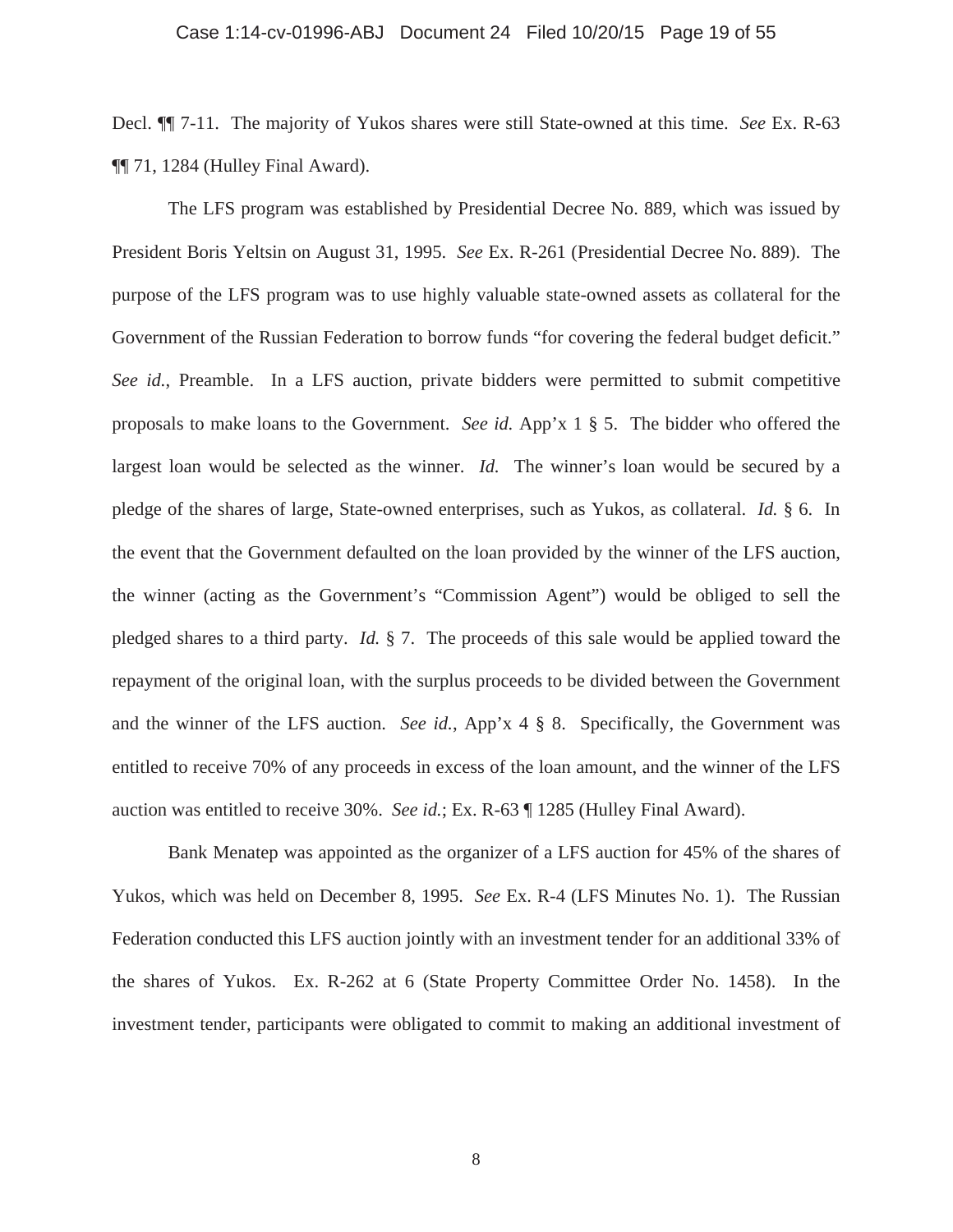### Case 1:14-cv-01996-ABJ Document 24 Filed 10/20/15 Page 20 of 55

US\$ 200 million for improvements in specific Yukos facilities ("the development of oil fields" and "a network of petroleum depots") between 1996 and 1998. *See id.* at 7.

As was stated explicitly in Presidential Decree No. 889, the LFS auction for the shares of Yukos would be invalid unless at least two independent bidders participated. Ex. R-261 § 6 (Presidential Decree No. 889). This requirement was repeated in State Property Committee Order No. 1458 and, even more fundamentally, was mandatory under Article 447(5), a peremptory provision of the Civil Code of the Russian Federation ("CCRF"). *See* Asoskov ¶ 36; Ex. R-262 § 26 (State Property Committee Order No. 1458); Ex. R-272, Art. 447(5) (CCRF). It was also explicitly provided by numerous provisions of Russian law, including Presidential Decree No. 889, that the LFS program was to be conducted in accordance with "principles of competitiveness," that "restricting competition [wa]s not allowed," and that any "[a]greements or concerted practices that may lead towards" the "lowering . . . of prices" were prohibited. *See*  Asoskov ¶¶ 36-40; Ex. R-261 § 7 (Presidential Decree No. 889); Ex. R-272, Art. 10, 168, 169, and 170 (CCRF); Ex. R-277, Art. 8 (Law No. 948-I on Competition); Ex. R-274, Art. 30(1) (Law No.1531-I On Privatization).

In disregard of these prohibitions under Russian law, the Oligarchs devised and implemented an elaborate and fraudulent scheme to manipulate the LFS auction and investment tender. This is confirmed by the declarations of the Oligarch's own employees, Mr. Anilionis and Mr. Zakharov, who at the direction of Messrs. Khodorovsky, Lebedev and others, helped to put this fraudulent scheme into motion. *See* Anilionis Decl. ¶¶ 7, 19-21; Zakharov Decl. ¶¶ 7-11.

*First*, the Oligarchs secretly created numerous shell companies to feign independence from one another and from the companies that the Oligarchs held openly: Bank Menatep and ZAO Rosprom. *See* Anilionis Decl. ¶¶ 7-14; Zakharov Decl. ¶¶ 2, 4-6. Khodorovsky and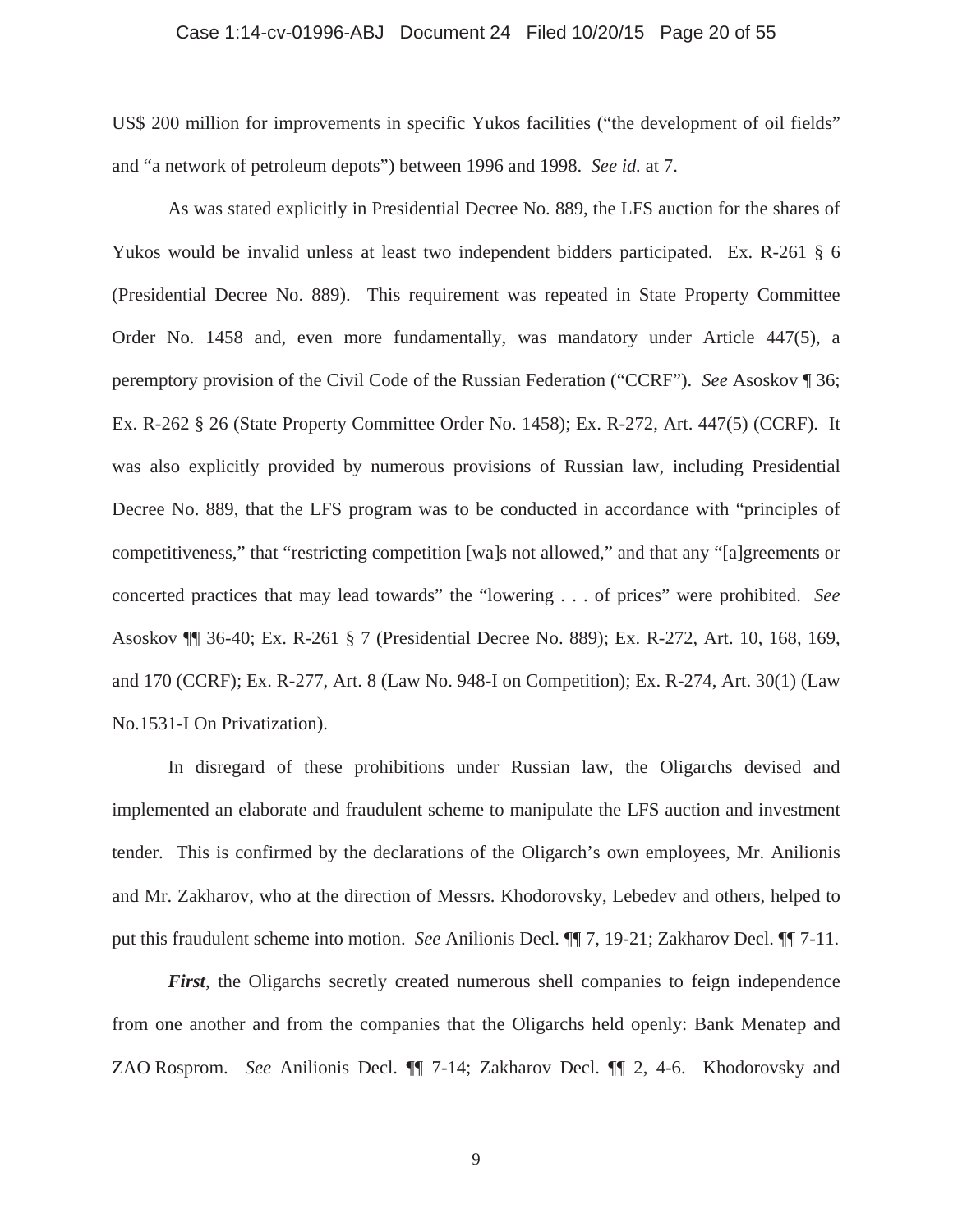### Case 1:14-cv-01996-ABJ Document 24 Filed 10/20/15 Page 21 of 55

Lebedev instructed the employees of joint venture RTT to establish and register companies to submit the collusive bids. *See* Anilionis Decl. ¶ 19. RTT's joint venture participants were Bank Menatep and Menatep S.A., which were owned and controlled by Mr. Khodorkovsky, Mr. Lebedev, and their fellow Oligarchs. *See* Anilionis Decl. ¶¶ 4-14; Zakharov Decl. ¶¶ 2-6. The Oligarchs instructed the RTT employees who registered these shell companies to serve also as their nominal directors for the purposes of signing corporate documents and executing contracts. Anilionis Decl. ¶ 12; Zakharov Decl. ¶ 2. The employees of RTT were not, however, permitted to make any decisions themselves regarding the corporate affairs of these shell companies. Anilionis Decl. ¶ 12; Zakharov Decl. ¶ 2. Rather, all decisions regarding these shell companies were made by the Oligarchs, who also provided all of the funding for any transactions – generally through loans and promissory notes provided by Bank Menatep. Anilionis Decl. ¶¶ 12-14; Zakharov Decl. ¶¶ 2, 9. This arrangement was kept carefully hidden from the Government and from the Russian public. All RTT employees were obliged to maintain confidentiality, and were aware that if they disclosed the nature of their work for the Oligarchs, their employment would be terminated. Anilionis Decl. ¶ 15; Zakharov Decl. ¶ 6.

*Second*, after Bank Menatep had been appointed as the organizer of the LFS auction and investment tender for Yukos shares, the Oligarchs instructed RTT employees to submit bids to the LFS auction and investment tender through two shell companies known as ZAO Laguna and ZAO Reagent. Anilionis Decl. ¶¶ 19-21; Zakharov Decl. ¶¶ 7-11. The general director of ZAO Laguna was Mr. Zakharov, who was also an RTT employee. *See* Ex. R-5 (LFS Minutes No. 2). The general director of ZAO Reagent was Mr. Andrei Vasilyevich Koval, who was Mr. Zakharov's colleague from RTT. *See* Anilionis Decl. ¶¶ 19-21; Zakharov Decl. ¶¶ 7-11; Ex. R-3 (List of RTT Employees). The bidding documentation did not reveal the shell companies' actual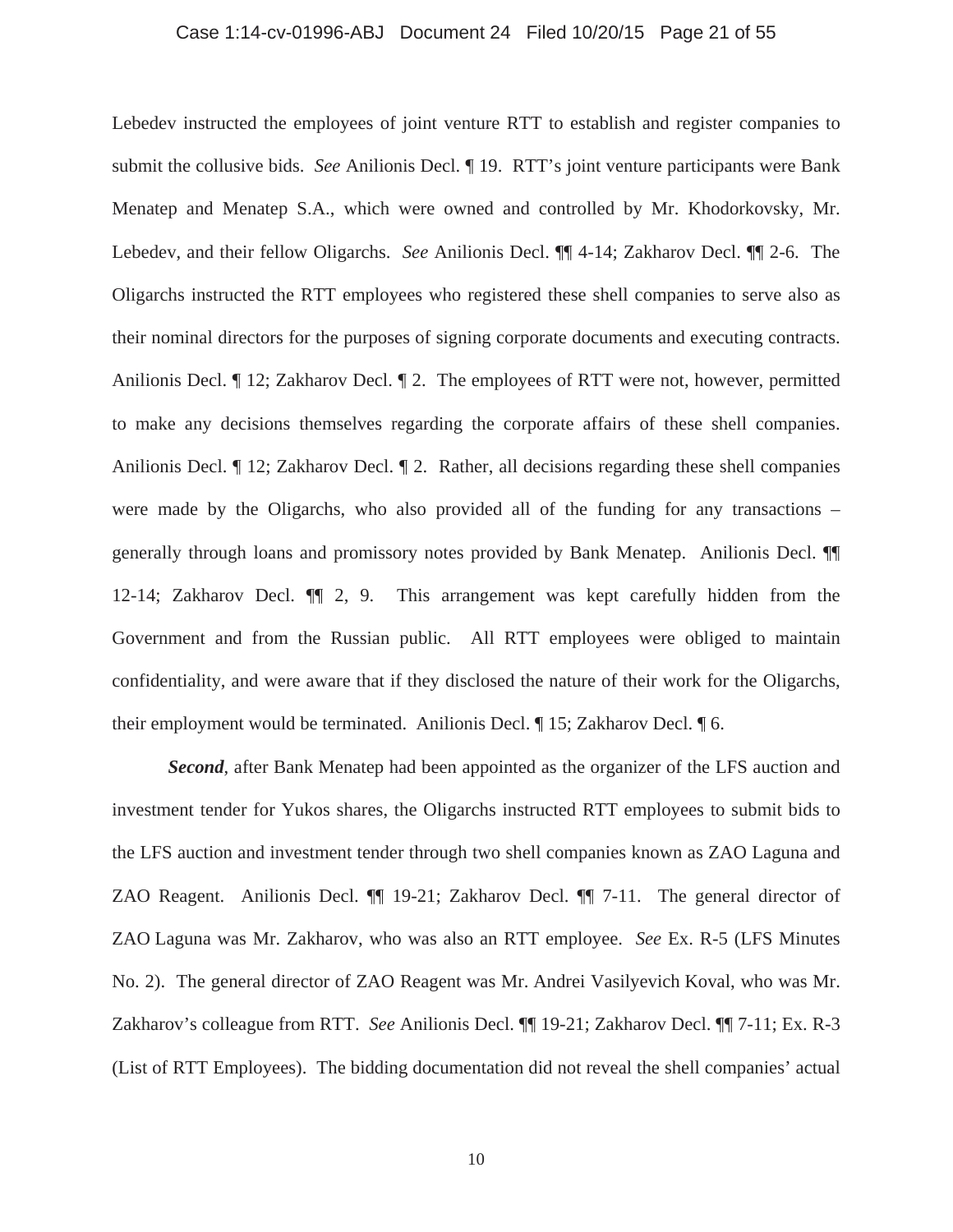### Case 1:14-cv-01996-ABJ Document 24 Filed 10/20/15 Page 22 of 55

connections – or the actual connections of their general directors, Mr. Zakharov and Mr. Koval – to the Oligarchs. *See* Ex. R-6 (Application of ZAO Laguna). Other than these two shell companies controlled by RTT employees (and, ultimately, by the Oligarchs), no other applicants were permitted to participate in the LFS auction or investment tender for Yukos shares. *See* Ex. R-4 (LFS Minutes No. 1); Ex. R-5 (LFS Minutes No. 2).

*Third*, the shell company controlled by Mr. Koval, ZAO Reagent, submitted a bid of US\$ 150.1 million, which was slightly above the minimum bidding price (of US\$ 150 million) and slightly below the bid submitted by ZAO Laguna, which was US\$ 159 million. *See* Ex. R-5 (LFS Minutes No. 2). This enabled ZAO Laguna to "win" the LFS auction (for 45% of Yukos) and investment tender (for 33% of Yukos) on behalf of Bank Menatep and ZAO Rosprom, and falsely created the appearance of competition. *See id.* This was illegal. Asoskov ¶¶ 36-40. *The Oligarchs' collusion to obtain the Yukos shares and deception concerning the real identity of the owners was not known by the Russian Government nor revealed to the Tribunal. See, e.g.*, Ex. R-437 ¶¶ 296, 365 n.553 (Hulley Rejoinder on Jurisdiction).

These bids were fixed, low-ball bids designed to secure the ownership of Yukos for nextto-nothing in real terms. By the summer of 1997, when the shares of Yukos began trading publicly, it was recognized that the market value of Yukos was actually *close to US\$ 6 billion*. Ex. R-263 (Wall St. J., *The Khodorkovsky Affair*, Nov. 17, 2003).

*Fourth*, the Oligarchs colluded illegally with other prospective bidders to ensure that their shell companies would not face any other competition in the LFS auction and investment tender for Yukos. Specifically, the Oligarchs entered into a collusive agreement with another criminal syndicate controlled by their fellow oligarch, Mr. Boris Berezovsky, to determine in advance who would win which LFS auction for the shares of which State-owned enterprise.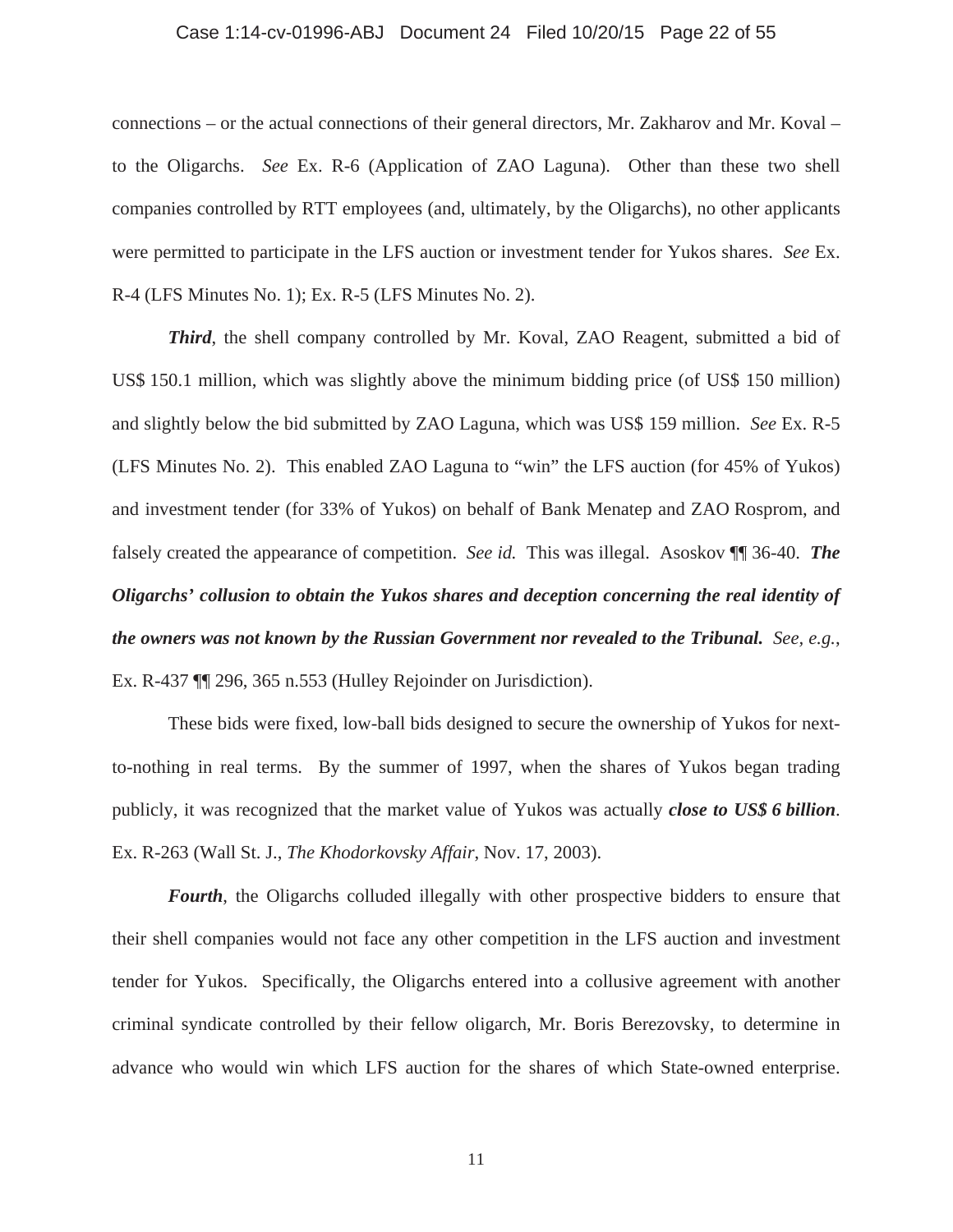# Case 1:14-cv-01996-ABJ Document 24 Filed 10/20/15 Page 23 of 55

Many years later, this collusive agreement was admitted publicly in the testimony of Mr. Berezovsky and other witnesses in a high-profile case before an English court in *Berezovsky v. Abramovich*, [2012] EWHC 2463 (Comm). As Mr. Berezovsky explained in that case, "I reached agreement with (among others) Mr Khodorkovsky and his Menatep colleagues . . . that we would not compete against each other in any of the loans-for-shares auctions." Ex. R-265 ¶ 121 (Berezovsky Statement); Ex. R-266 at 52 (Berezovsky Transcript). The High Court described this agreement in its decision. Ex. R-270 ¶¶ 224-231 (*Berezovsky v. Abramovich,*  [2012] EWHC 2463 (Comm)). It was also illegal under Russian law. Asoskov ¶ 36-40.

This agreement was also confirmed by Mr. Berezovsky's former colleague, Mr. Roman Abramovich, by Mr. Abramovich's attorney, and *by Mr. Leonid Nevzlin, who is the principal Oligarch behind Petitioners today*. *See* Ex. R-267 at 22-23 (Abramovich Transcript) ("Q. . . . [J]ust dealing with the agreement that Mr Berezovsky managed to make with Menatep, this was again a contribution that Mr Berezovsky's side made to the success of the auction bid, wasn't it? A. Yes."); Ex. R-268 at 19 (Abramovich's Attorney Transcript) ("Mr Berezovsky made a collusive agreement with Bank Menatep that they would bid fractionally less than [Mr. Berezovsky's shell company]."); Ex. R-269 at 65-66 (Nevzlin Transcript) ("[A]ll the companies which participated in these loans for share auctions, all, further down the line, became the owners of these privatised [companies]. And the question of ownership structure was discussed and decided by them before they entered the auction, before they made their investment.").

Indeed, the evidence demonstrates that a company controlled by Mr. Khodorkvosky through RTT employees, known as ZAO Tonus, provided the necessary second bid for a shell company controlled by Mr. Berezovsky and his associates to obtain another large, State-owned oil company known as Sibneft. *See* Ex. R-264 (*Moscow Times*, "Auctions End on Contentious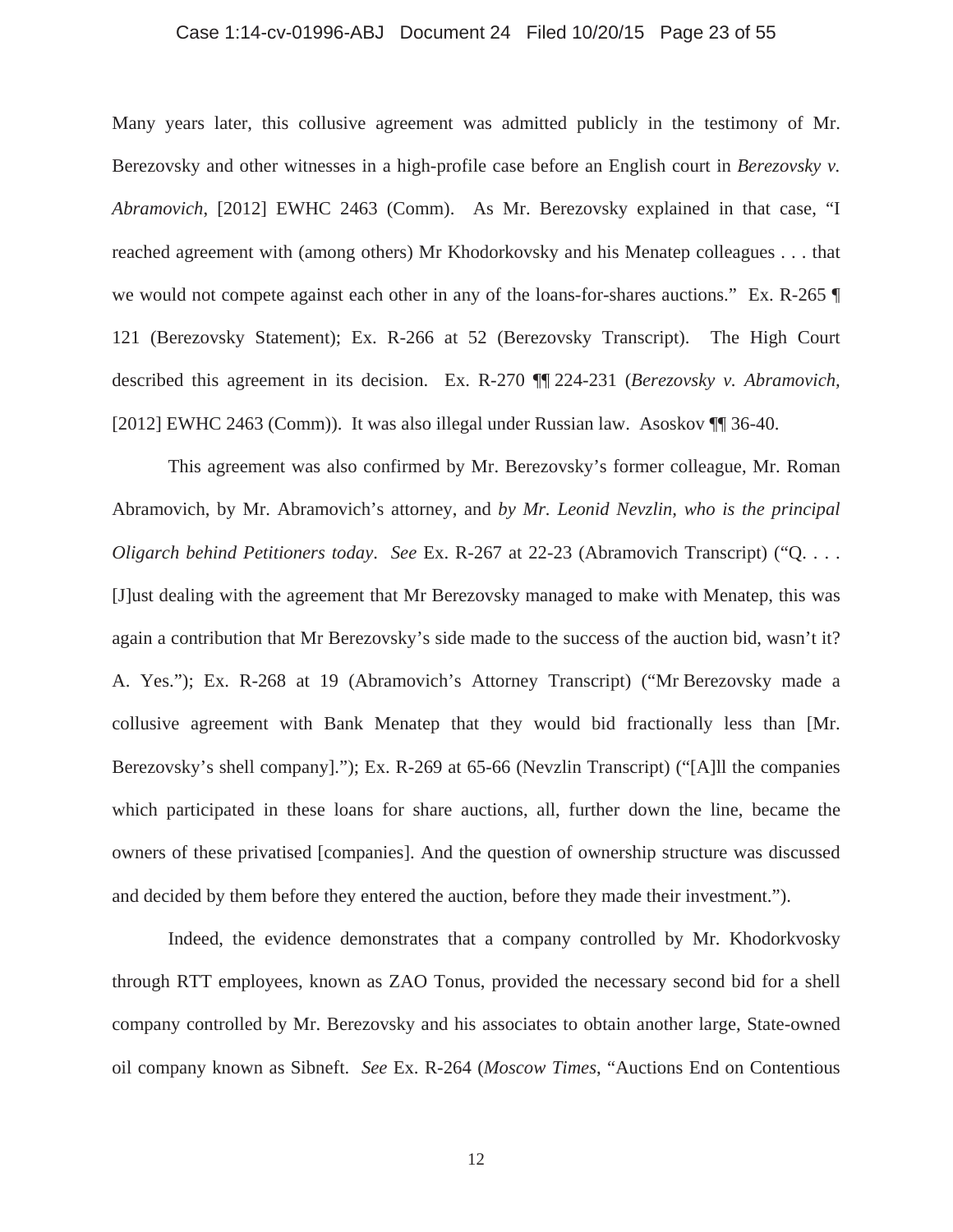# Case 1:14-cv-01996-ABJ Document 24 Filed 10/20/15 Page 24 of 55

Note"). In that auction, as Justice Gloster concluded, "[t]he only other bidder at the [LFS] auction [for Sibneft] was a syndicate organised by Bank Menatep, controlled by Mr. Khodorkovsky. He had agreed with Mr. Berezovsky, in advance, to bid slightly more than the reserve and slightly less than [Mr. Berezovsky's shell company]." *Berezovsky v. Abramovich*  ¶¶ 224, 231. As Justice Gloster further recounted, "this resulted from earlier agreements with Mr. Khodorkovsky and his Menatep colleagues, and with other oligarchs who were interested in obtaining control of other State businesses under the loan-for-shares scheme, that they would not compete against each other in any of the loans-for-shares auctions." *Id.* ¶¶ 224, 231.

*Fifth*, after the Government defaulted on its loan in 1996, the Oligarchs once again used collusive bidding to maintain control of Yukos. Pursuant to a Commission Agreement with the Russian Fund of Federal Property, Bank Menatep organized a tender for the sale of the collateralized shares of Yukos. Ex. R-464 (Bank Menatep's Commission Agreement); Ex. R-47 (1996 Report on Sale of Yukos Stock). Just as in the original 1995 LFS auction and investment tender for Yukos, once again only two companies – ZAO Monblan and the "Moscow Food Factory" – were permitted to participate. *See* Ex. R-47 (1996 Report on Sale of Yukos Stock). As explained by Mr. Anilionis and Mr. Zakharov, both of these companies were also ultimately controlled by the Oligarchs. Zakharov Decl. ¶ 10; Anilionis Decl. ¶ 27.

In this tender, the Moscow Food Factory submitted a bid of US\$ 160.05 million, which was slightly above the minimum price (of US\$ 160 million), and slightly below that of ZAO Monblan, which was US\$ 160.1 million. Ex. R-47 (1996 Report on Sale of Yukos Stock). This enabled ZAO Monblan to "win" the auction on behalf of Bank Menatep and ZAO Rosprom by bidding only US\$ 1.1 million above the original amount borrowed by the Government (US\$ 159 million), while once again artificially creating the illusion of competition. *Id.* The Oligarchs'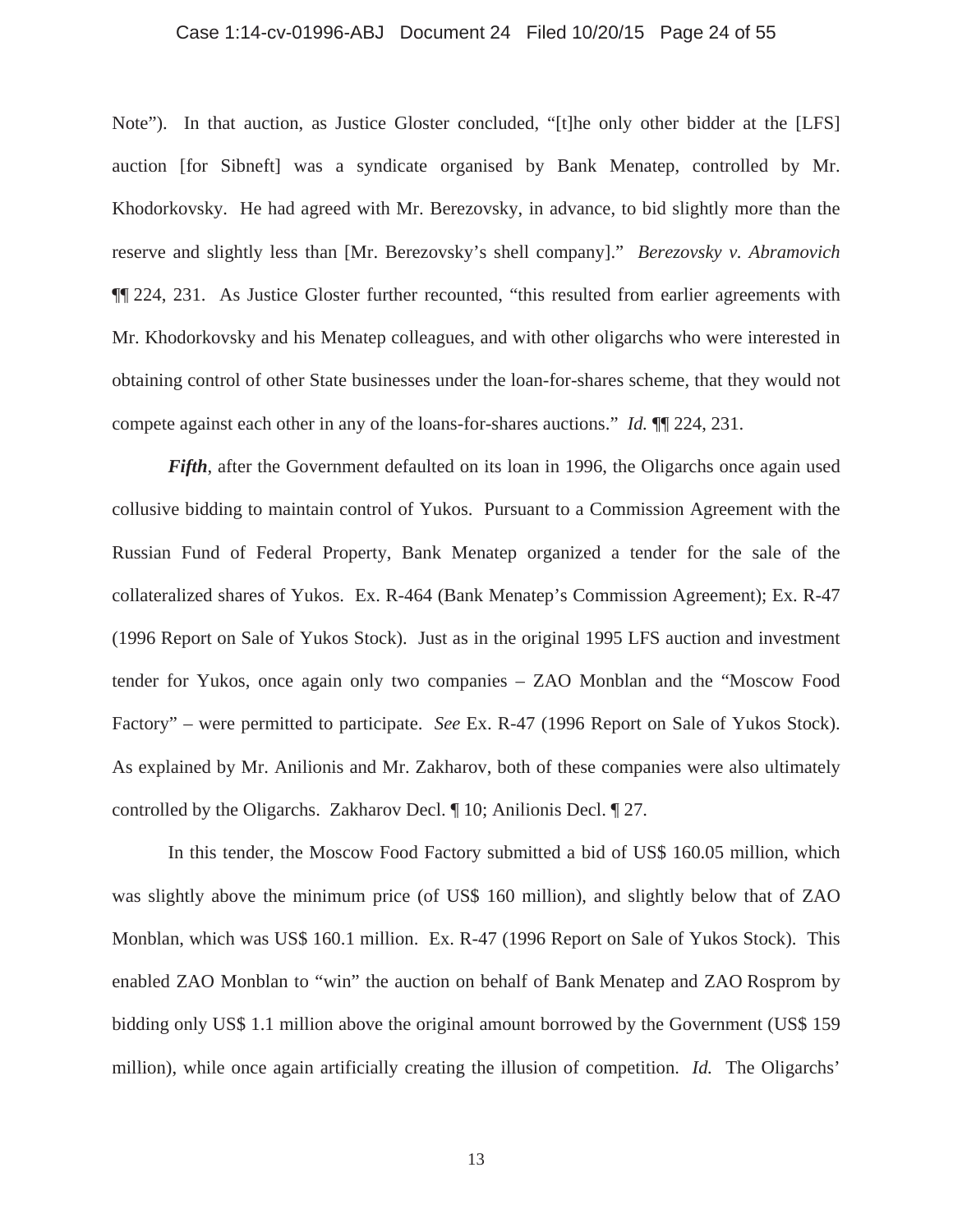#### Case 1:14-cv-01996-ABJ Document 24 Filed 10/20/15 Page 25 of 55

collusive bidding scheme ensured that the Russian Federation would receive only US\$ 770,000 from the 1996 tender of the collateralized shares of Yukos. *See* Ex. R-261, App'x 4 § 8 (Presidential Decree No. 889); Ex. R-63 (Hulley Final Award ¶ 1285).

The Oligarchs' corporate manipulations described above constituted manifest violations of Russian law, particularly Presidential Decree No. 889, and Articles 10, 168, 169, and 170 of the Civil Code of the Russian Federation. Asoskov ¶¶ 36-40. As explained by Professor Asoskov, Russian judicial practice unanimously confirms that any collusive bidding by auction or tender participants in order to fraudulently ensure the success of a secretly pre-selected bidder is unlawful. *See* Asoskov ¶¶ 41-46; *see also* Ex. R-280 (Presidium of the Supreme Commercial Court, Case No. 3894/14) ("If the relevant circumstances indicating *coordinated manipulation of prices* at the auction are established, *the court may recognize the bids and the contract for sale of property . . . invalid* based on Articles 10 and 168 of the Civil Code of the Russian Federation, and *apply the consequences of their invalidity*.") (emphasis added); Ex. R-281 (Resolution of the Federal Commercial Court for the Northern Caucasus District No. F 08-346/2005 dated March 10, 2005); Ex. R-282 (Resolution of the Federal Commercial Court for the North Caucasus District No. F08-2633 dated August 2001); Ex. R-283 (Resolution of the Federal Commercial Court for the Moscow District No. KG-A40/3254-08 dated May 27, 2008).

# **III. Between 1996 And 2000 The Oligarchs Implemented A Series Of Secret Transactions Devised To Consolidate The Yukos Shares Offshore, Avoid Russian Taxation And Currency Controls, And Conceal The Identity Of The True Owners**

Between 1996 and 2000, as Mr. Anilionis and Mr. Zakharov explain, the Oligarchs secretly instructed RTT employees to execute a series of transactions to transfer the shares of Yukos between an elaborate network of more than a dozen shell companies located in the Russian Federation and in offshore jurisdictions. Anilionis Decl. ¶¶ 22-33; Zakharov Decl. ¶¶ 12-15.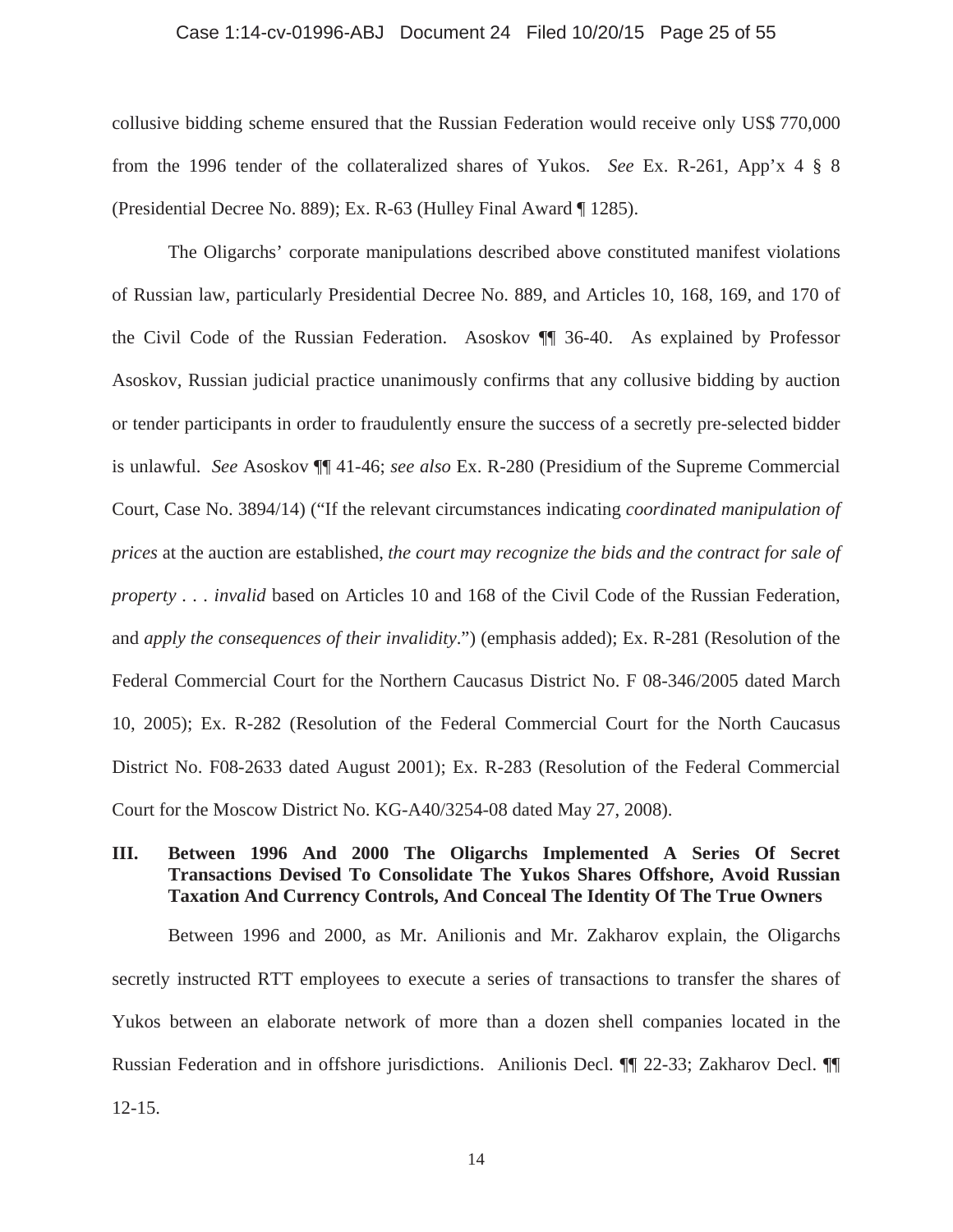# Case 1:14-cv-01996-ABJ Document 24 Filed 10/20/15 Page 26 of 55

This account is confirmed by Professor S.P. Kothari, who has conducted extensive analysis of the share registry for Yukos and traced the shares through the network of shell companies, including ZAO Astarta, ZAO Tonus, MQD International Ltd. (BVI), Parton Ltd. (unknown jurisdiction); Virtus Ltd. (unknown jurisdiction); Bels Ltd. (unknown jurisdiction); Ebon Crown Ltd. (Ireland), Medusa (Gibraltar), Avimore (Cyprus), Hawksmoor (Cyprus), and Kandall (Isle of Man), Kincaid Enterprises Ltd. (Cyprus), Temerain Enterprises Ltd. (Cyprus), Cayard Enterprises Ltd. (Cyprus), Wandworth Enterprises Ltd. (Cyprus), and Barion Enterprises Ltd. (Cyprus). Kothari Op. ¶¶ 14-44. As Professor Kothari concludes, it can be verified that 100% of the shares of Yukos currently in Petitioners' possession originated with the LFS auction and investment tender, and were moved by the Oligarchs in a chain of secret transactions through offshore shell companies until at last they were received by Petitioners in 2000 and 2001. *Id.* ¶¶ 10, 45. As is confirmed by Mr. Anilionis, Mr. Zakharov, and the contracts themselves, these transactions were executed by RTT employees acting at the specific direction of the Oligarchs. *See* Anilionis Decl. ¶¶ 22-33; Zakharov Decl. ¶¶ 12-15. Moreover, Mr. Anilionis and Mr. Zakharov explain that the revenues produced in Russia from the Yukos assets were transferred by RTT employees through a series of shell companies that contributed nothing and ultimately were destined for the Oligarchs. Anilionis Decl. ¶¶ 34-37; Zakharov Decl. ¶¶ 16-17.

As Professor Asoskov explains in his opinion, these secret transactions also violated Russian law. The Oligarchs' continuous efforts to divide the sales of Yukos shares into multiple small transactions – rather than a single large transaction – constituted repeated violations of Article 18 of Law No. 948-I on Competition. Asoskov ¶ 50. Under this provision, the "acquisition by a person (group of persons) of voting stock (shares) in the authorized capital or capital of an economic entity, giving such person (group of persons) the right to dispose of more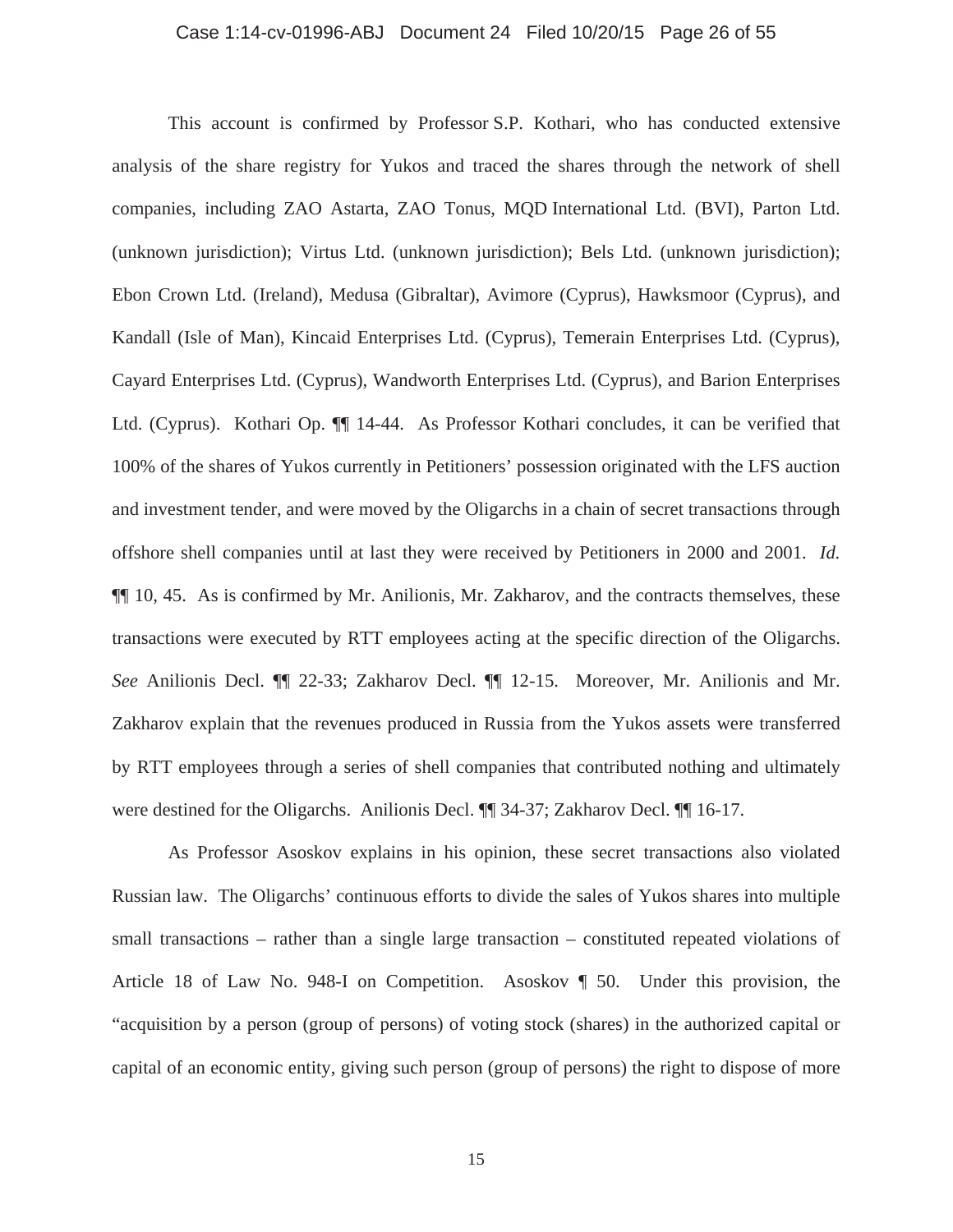# Case 1:14-cv-01996-ABJ Document 24 Filed 10/20/15 Page 27 of 55

than 20 percent of such stock (shares)" can only be performed with the "preliminary permission" of the Ministry of Anti-Monopoly Policy. Ex. R-277, Art. 18 (Law No. 948-I on Competition). Because all of the companies controlled by RTT employees were ultimately controlled by the Oligarchs, these companies constituted a "group of persons" under Article 8 of Law No. 948, such that an approval from the Ministry of Anti-Monopoly Policy was required before any of these sales could be made lawfully. Asoskov ¶ 50; Ex. R-277, Art. 18 (Law No. 948-I on Competition). Accordingly, because the total shares held by this "group of persons" was collectively far greater than 20% of Yukos, each of these sales between companies controlled by the Oligarchs was executed in violation of Russian law. Asoskov ¶ 50.

As is revealed by an internal memorandum written contemporaneously for Mr. Oleg Sheiko, one of the Oligarchs' key executives, a critical motivation for these transactions was to conceal the actual ownership of Yukos throughout this period. The Oligarchs were apprehensive that their fraudulent manipulation of the auctions and tenders in 1995 and 1996 would be discovered. *See* Ex. R-52 § 4 (2002 Sheiko Memorandum). Mr. Sheiko warned that "[b]y *disclosing the beneficiary holders of its shares and how they acquired them* the Company may trigger the *attempts for the revision of the entire privatization*," and that "the full disclosure of all of the Controlling Shareholders" may "entail possible attacks on the respective shareholders on the *legal and regulatory grounds*." *Id.* §§ 1, 4 (emphasis added).

Indeed, long before this internal memorandum was written, it was widely recognized both by the Government and by the Russian public that many of the LFS auctions had been won through collusive bidding and other fraudulent manipulation. In this regard, on December 4, 1998, the State Duma enacted Resolution No. 3331-II GD. As explained in this Resolution, the State Duma concluded that many of the loans-for-shares auctions were actually sham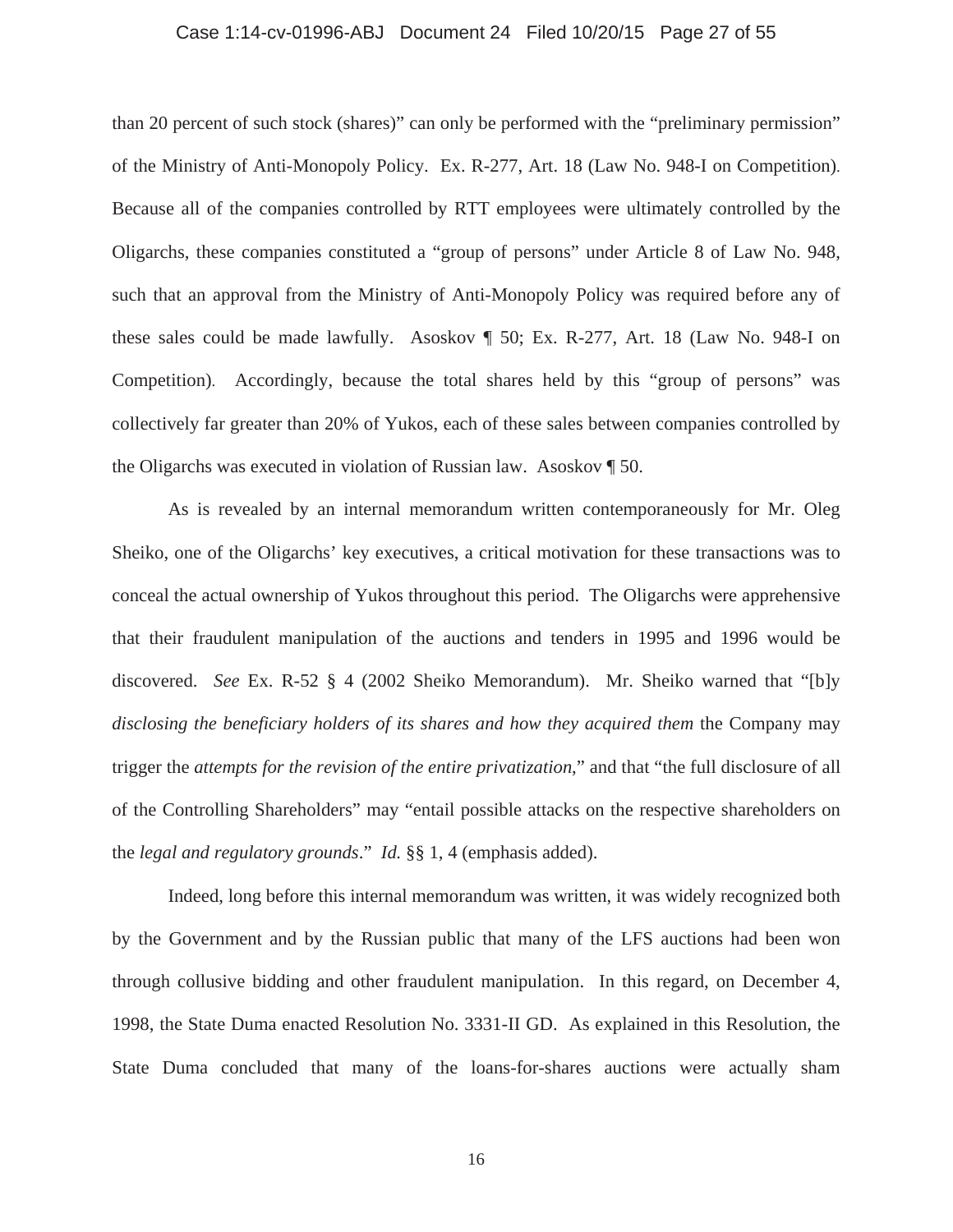# Case 1:14-cv-01996-ABJ Document 24 Filed 10/20/15 Page 28 of 55

transactions because the participants were "by turns, the same legal entities, which allowed them to co-ordinate their actions in advance in order to acquire blocks of shares at a marked-down price." Ex. R-284 (State Duma Resolution No. 3331-II GD). As the State Duma concluded, these transactions were thus void *ab initio* under Article 170 of the CCRF. *Id.*

In 2004, the same conclusion was reached by a comprehensive report issued by the Audit Chamber of the Russian Federation. As the Audit Chamber explained, the LFS auction for Yukos had resulted in transactions that were void *ab initio* because, specifically, "competition was *de facto* absent," "the auction itself was a veiled form of self-purchase of shares," and "the disposition of federal property was made at significantly lower prices," such that "the tender actually assumed a sham character." Ex. R-285 (2004 Report of the Audit Chamber). The Audit Chamber concluded that Bank Menatep had actually lent the Russian Federation its own money, given that the amount of the loan amount was roughly identical to the amount of dormant funds that the Ministry of Finance had deposited with Bank Menatep. *Id.* 

Based on the timing of the 1998 Resolution of the State Duma, the 2002 memorandum to Mr. Sheiko, and the 2004 Report issued by the Audit Chamber, it is evident that the Oligarchs intended to keep their actual ownership of Yukos secret in order to avoid the consequences of their unlawful activities. The LFS auction for Yukos, as well as other fraudulently manipulated LFS auctions, had deprived the Government and the Russian public of a substantial part of the Russian Federation's property and rights to develop its own natural resources. In this environment, as Mr. Sheiko was advised, "disclosing the beneficiary holders of [Yukos's] shares and how they acquired" might indeed have "trigger[ed] the attempts for the revision of the entire privatization." Ex. R-52 §§ 1, 4 (Sheiko Memorandum).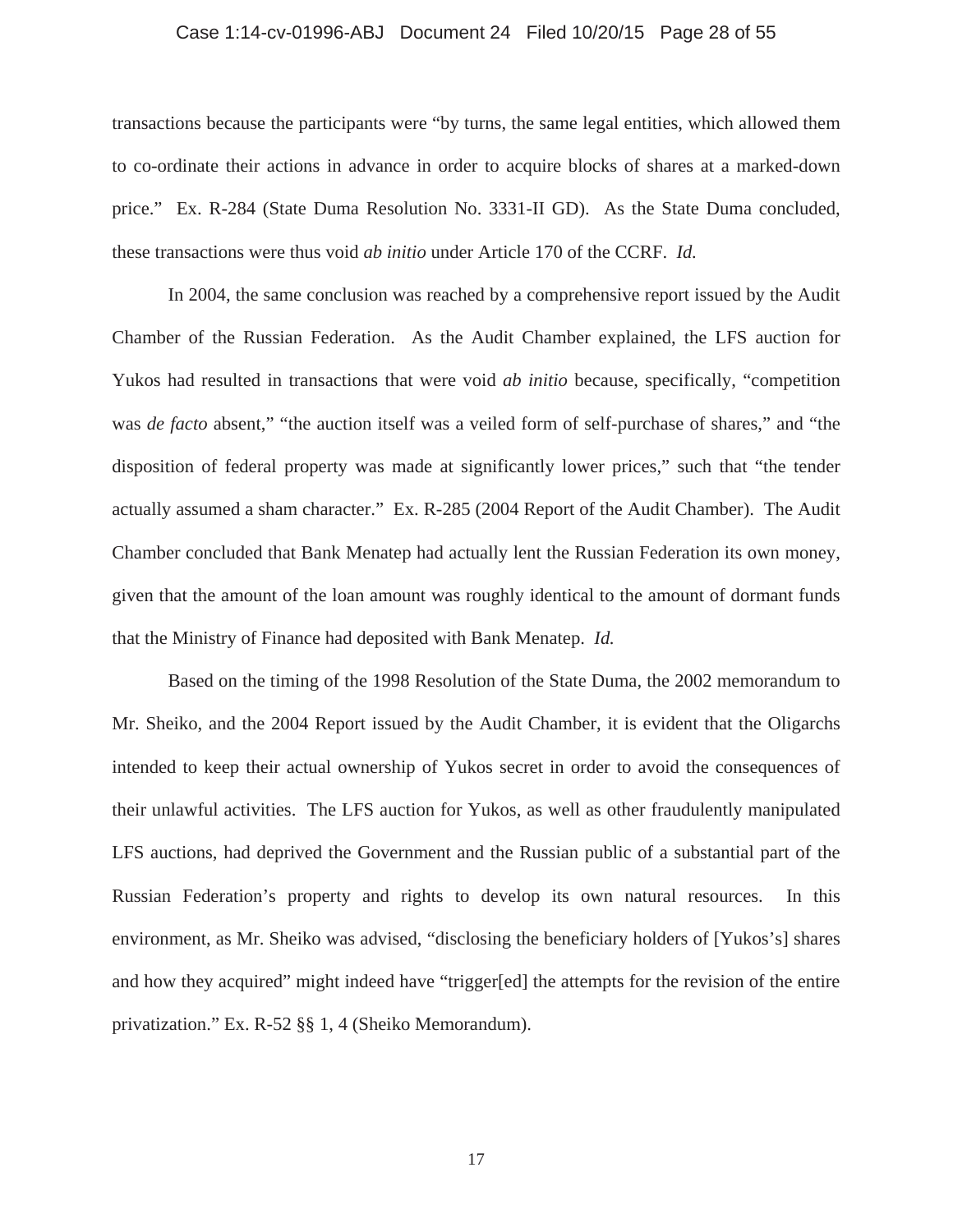### Case 1:14-cv-01996-ABJ Document 24 Filed 10/20/15 Page 29 of 55

As elaborated below, the Oligarchs also sought to avoid taxes on the revenue earned by the production of crude oil, and did so by establishing shell companies in so-called low-tax regions in Russia that sold to entities in offshore tax havens such as the Isle of Man, Cyprus, and the British Virgin Islands. The low-tax regions, however, were established to spur development in depressed areas, not allow tax evasion schemes. The Oligarchs also apparently sought to avoid currency controls requiring repatriation of foreign exchange earnings.

Accordingly, the Oligarchs implemented their plan to deceive the Russian Federation from the outset, subsequently concealing material evidence from the Tribunal as to the true ownership of Petitioners, their Russian nationality, and their connection to the illegality of the initial investment.

## **IV. The Oligarchs Implemented A Massive Tax Evasion Scheme, Defrauding The Russian Federation Of Billions Of Dollars In Taxes**

From 1999 through 2004, by systematically shifting its profits to sham trading entities registered in the Russian Federation's low tax regions, Yukos evaded billions of dollars in taxes. Much like the shell companies used to conceal the actual ownership of Yukos, these sham trading entities also consisted of shell companies owned and controlled by the Oligarchs through their nominal directors, who were RTT employees. *See* Anilionis Decl. ¶¶ 34-37; Zakharov Decl. ¶¶ 16-17.

This fraudulent scheme is well-documented. The European Court of Human Rights ("ECHR") concluded in two separate unanimous judgments that the company had engaged in tax evasion on a massive scale:

> [T]he company's "tax optimisation techniques" applied with slight variations throughout 2000-2003 consisted of switching the tax burden from the applicant company and its production and service units to letter-box companies in domestic tax havens in Russia. These companies, with no assets, employees or operations of their own, were nominally owned and managed by third parties,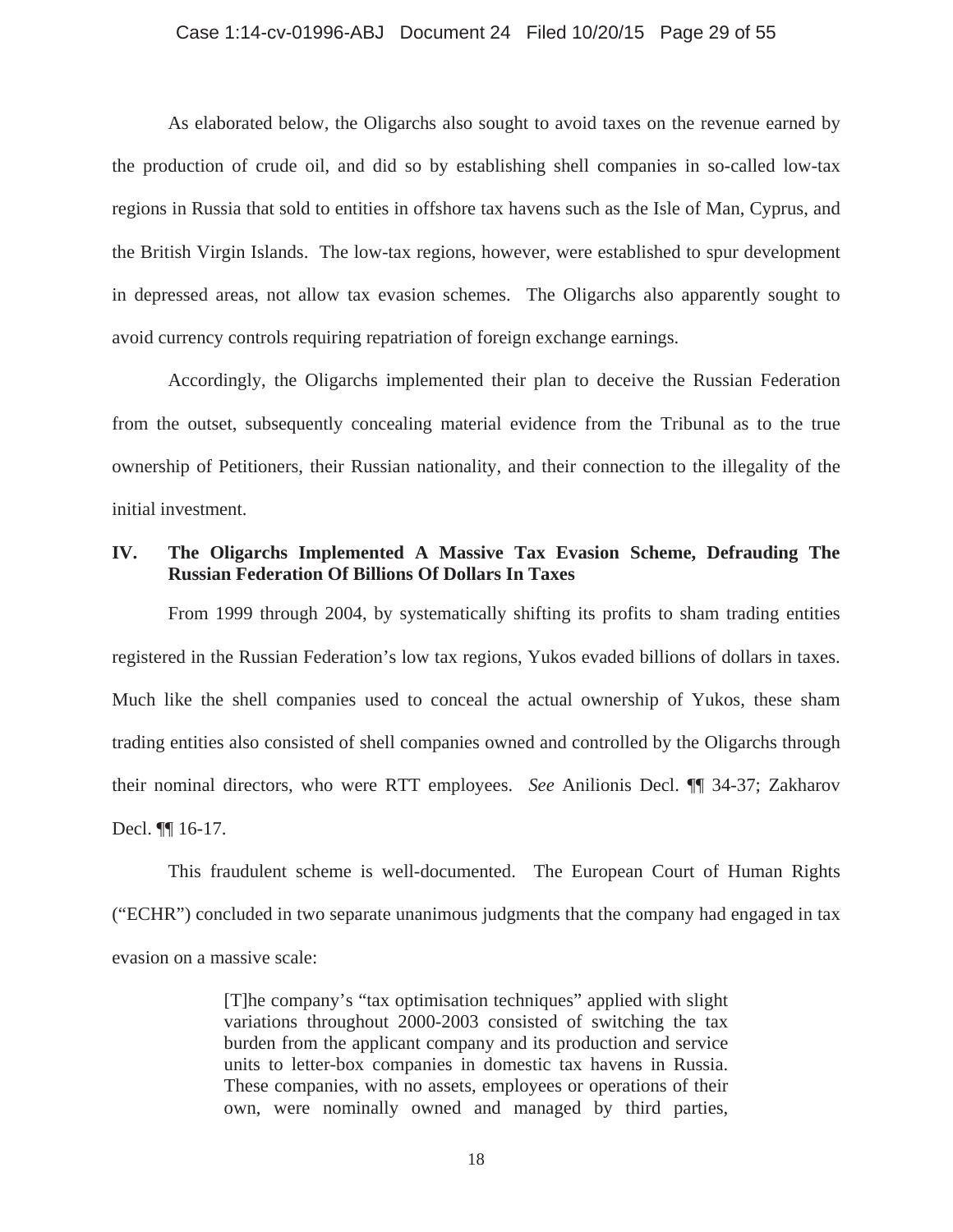although in reality they were set up and run by the applicant company itself. In essence, the applicant company's oil-producing subsidiaries sold the extracted oil to the letter-box companies at a fraction of the market price. The letter-box companies, acting in cascade, then sold the oil either abroad, this time at market price or to the applicant company's refineries and subsequently re-bought it at a reduced price and re-sold it at the market price. Thus, the letter-box companies accumulated most of the applicant company's profits. Since they were registered in domestic low-tax areas, they enabled the applicant company to pay substantially lower taxes in respect of these profits. Subsequently, the letter-box companies transferred the accumulated profits unilaterally to the applicant company as gifts. The Court observes that substantial tax reductions were only possible through the mixed use and simultaneous application of at least two different techniques. The applicant company used the method of transfer pricing, which consisted of selling the goods from its production division to its marketing companies at intentionally lowered prices and the use of sham entities registered in the domestic regions with low taxation levels and nominally owned and run by third persons . . .

*OAO Neftyanaya Kompaniya Yukos v. Russia*, App. No. 14902/04, Judgment ¶ 591

(Eur. Ct. H.R. Sept. 20, 2011) ("First ECHR Judgment"). *See also Khodorkovskiy and Lebedev v. Russia*, Apps. Nos. 11082/06, 13772/05, Judgment ¶ 786 (Eur. Ct. H.R. July 25, 2013) ("Second ECHR Judgment"). "The arrangement was obviously aimed at evading the general requirements of the Tax Code, which expected taxpayers to trade at market prices . . . , and by its nature involved certain operations, such as unilateral gifts between the trading companies and the applicant company through its subsidiaries, which were incompatible with the rules governing the relations between independent legal entities . . . ." First ECHR Judgment ¶ 593; Second ECHR Judgment ¶ 786.

Yukos's scheme was not mere tax optimization. It was also money laundering, tax evasion, and a structure established to violate numerous provisions of Russian law. The European Court found that Yukos and its senior managers actively "misrepresented or concealed some important aspects that scheme," that "the system of oil sales set by Yukos was deliberately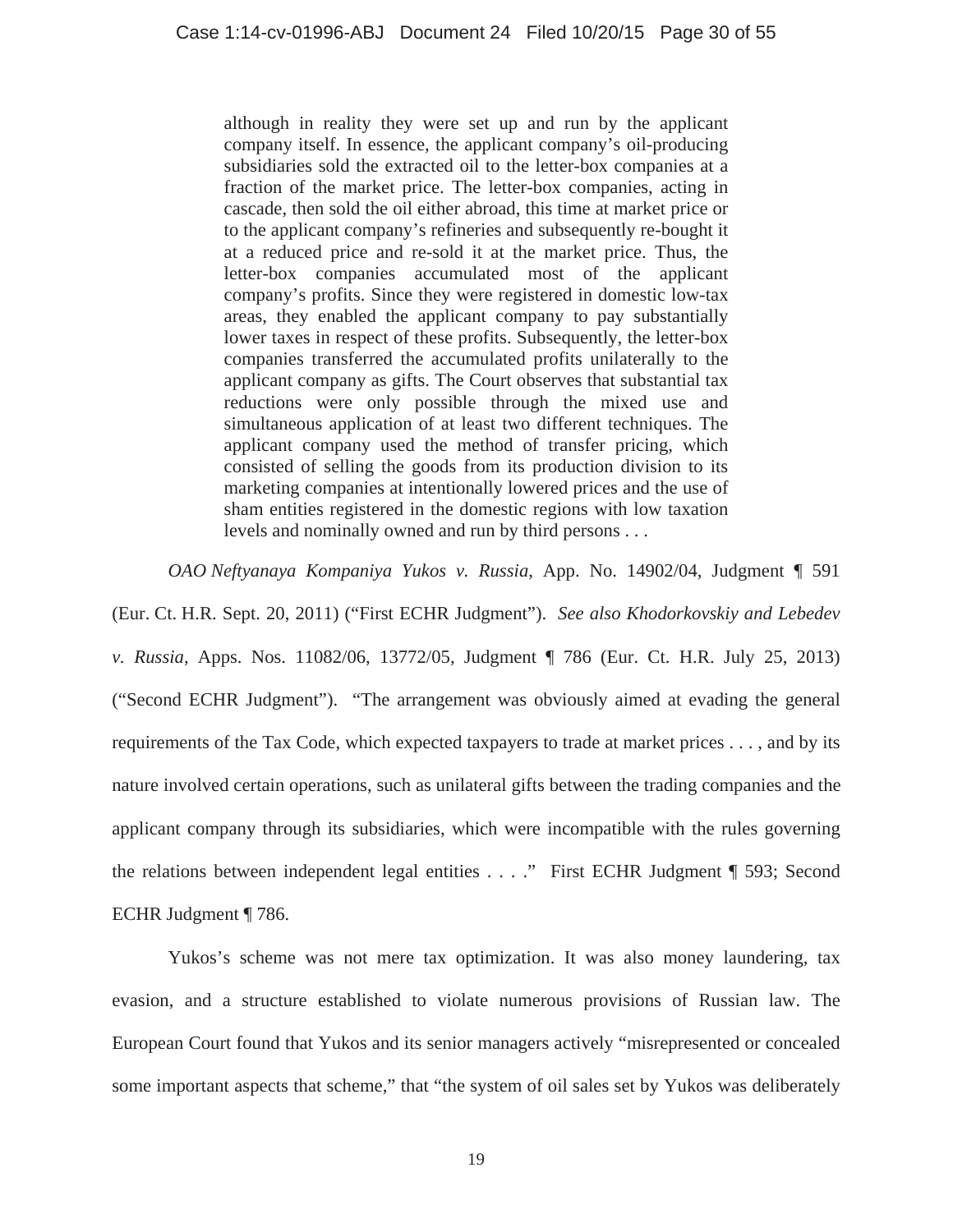### Case 1:14-cv-01996-ABJ Document 24 Filed 10/20/15 Page 31 of 55

opaque," that "[t]he trading companies were registered in the names of third persons not formally connected to Yukos or its managers, and had been managed by fictional directors," that "Yukos was not prepared to defend the lawfulness of the tax optimisation technique in courts," that certain trading entities located in one low-tax region were wound up and then immediately reorganized in another low-tax region "in order to render it more difficult for the authorities to scrutinize the business operations of those companies, to trace their assets and their affiliation with other companies and persons," and generally that "the scheme was organised in such a way as to complicate possible investigations into it." Second ECHR Judgment ¶¶ 808-09, 818.

## **V. The Russian Federation Sought To Enforce Its Tax Laws**

Starting in December 2003, the Russian tax authorities issued a series of tax assessments in respect of the Oligarchs' fraudulent scheme, seeking from Yukos approximately \$24.15 billion in back profit taxes and VAT, interest and fines. Gaillard Decl., Ex. A ¶ 517, (Dkt. # 2-1); Ex. B  $\P$  517, (Dkt. # 2-2), Ex. C  $\P$  517, (Dkt. # 2-1). These assessments were upheld by the Russian courts. *Id.*

Petitioners suggest that the crackdown by the Russian authorities on the Oligarchs' fraudulent scheme was baseless and motivated by a desire to silence its Chairman and CEO, Mikhail Khodorkovsky, because of his apparent political ambitions. *See* Pet. ¶ 12. The European Court addressed and rejected that contention twice. Contrary to Petitioners, the European Court found that the factual conclusions of the Russian courts in respect of the tax assessments were "sound" and that their conclusions that Yukos' tax arrangements were unlawful were "neither arbitrary nor manifestly unreasonable" (First ECHR Judgment ¶¶ 590; 594), that, to the contrary, "there existed a sufficiently clear legal basis for finding [Yukos] liable in the Tax Assessments 2000-2003" (*id.* ¶ 599), that "each of the Tax Assessments 2000-2003 pursued a legitimate aim of securing the payment of taxes and constituted a proportionate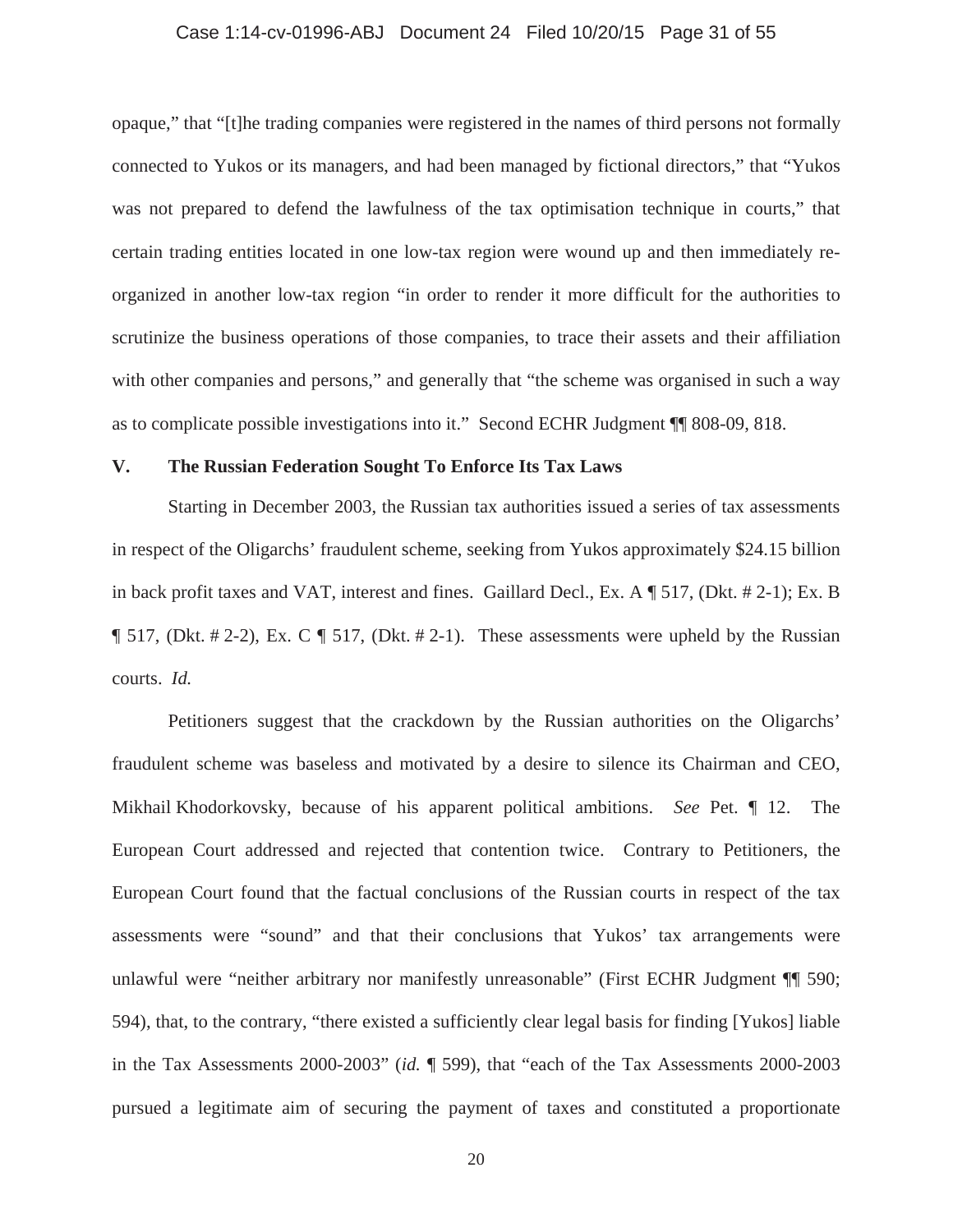## Case 1:14-cv-01996-ABJ Document 24 Filed 10/20/15 Page 32 of 55

measure in pursuance of this aim" and that "given the gravity of [Yukos]'s actions there is nothing in the case file to suggest that the rates of the fines or interest payments can be viewed as having imposed an individual and disproportionate burden, as such, on the applicant company." *Id.* ¶ 606.

The ECHR likewise considered and rejected the notion that the tax assessments of Yukos

were politically motivated and imposed for an improper purpose:

[As regards] the applicant company's references to the allegedly political motivation behind the prosecution of the applicant company and its owners and officials . . . . The fact remains, however, that those statements were made within their respective context and that as such they are of little evidentiary value for the purposes of Article 18 of the Convention. Apart from the findings already made earlier, the Court finds no indication of any further issues or defects in the proceedings against [Yukos] which would enable it to conclude that there has been a breach of Article 18 of the Convention on account of [Yukos'] claim that the State had misused those proceedings with a view to destroying [Yukos] and taking control of its assets.

First ECHR Judgment ¶ 665. The ECHR similarly rejected Mr. Khodorkovsky's claim that the

charges brought against him were politically motivated:

[A]ny person in the applicant's [Mr. Khodorkovsky] position would be able to make similar allegations. In reality, it would have been impossible to prosecute a suspect with the applicant's profile without far-reaching political consequences. The fact that the suspect's political opponents or business competitors might directly or indirectly benefit from him being put in jail should not prevent the authorities from prosecuting such a person if there are serious charges against him. In other words, high political status does not grant immunity.

*Case of Khodorkovskiy v. Russia*, App. No. 5829/04, Judgment ¶¶ 257-58 (Eur. Ct. H.R. November 28, 2011). In so concluding, the ECHR observed that the case had received considerable public attention and cautioned against basing one's decision on public opinion,

rather than evidence: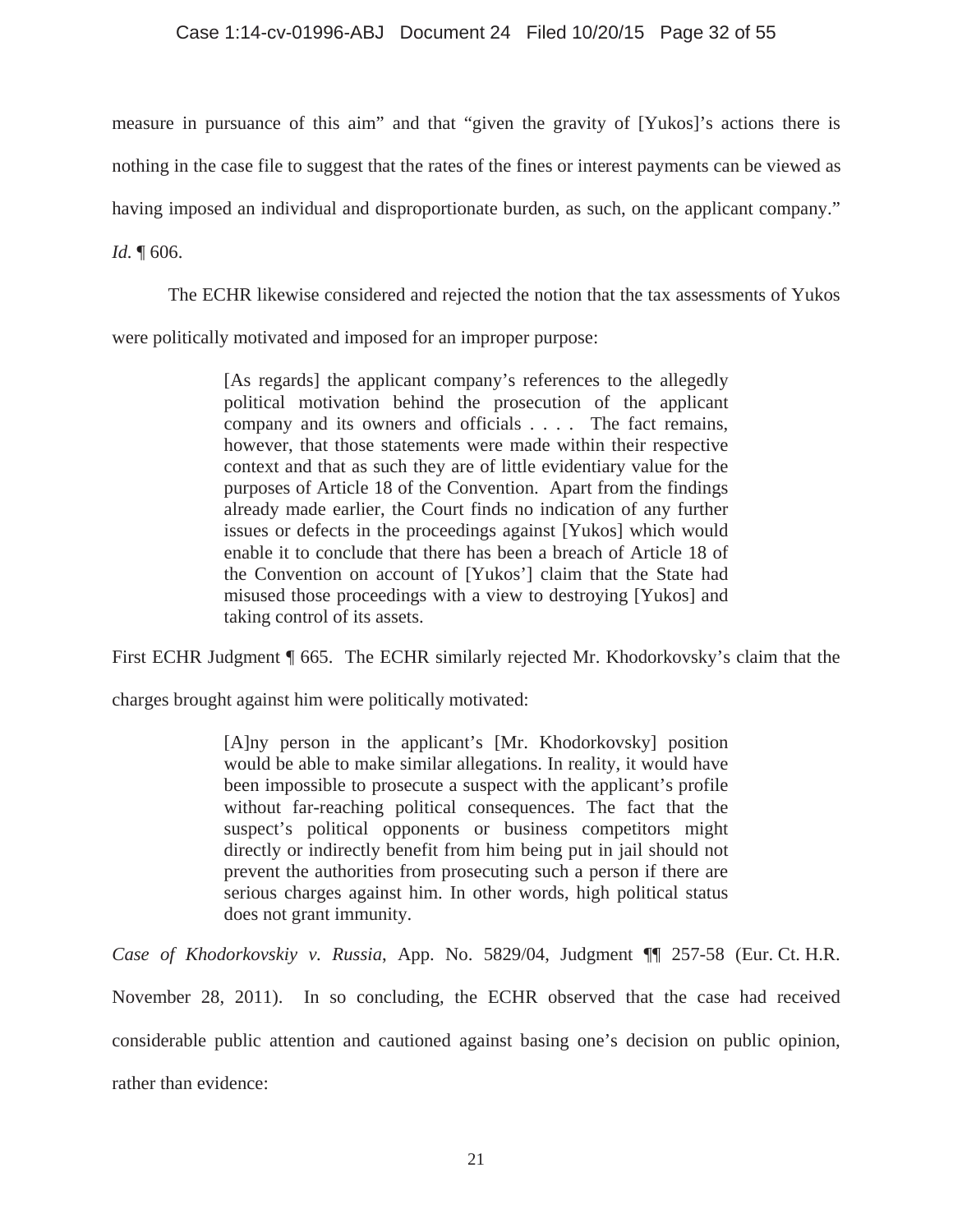[The] political process and adjudicative process are fundamentally different. It is often much easier for a politician to take a stand than for a judge, since the judge must base his decision only on evidence in the legal sense.

*Id.* ¶ 259.

 $\overline{a}$ 

The admonition was appropriate. In the period 2003 to 2009, Petitioners and related entities – including Group Menatep and GML – engaged in an extensive public relations campaign, spending at least \$3.7 million for lobbying activities in the United States.<sup>4</sup> Among the explicit aims of these lobbying efforts were (a) an attempt to convince Congress to pass resolutions condemning the Russian Federation, and (b) other lobbying activities addressing issues such as "actions taken by the Russian authorities against principals of GML and Yukos." Investigative journalist Lucy Komisar described that aggressive PR campaign as "Spinning Khodorkovsky." Ex. R-159 (Lucy Komisar, *Yukos Kingpin on Trial*, CorpWatch (May 10, 2005)). She observed that, as a result, "[m]ajor U.S. media routinely obscure references to [Mr. Khodorkovsky's] criminality . . . . But, contrary to U.S. press reports, Khodorkovsky and Yukos were not singled out by Putin . . . . Today, Russian authorities have continued the crackdown on tax-evading transfer pricing schemes . . . ." *Id*.

# **VI. On The Basis Of A Treaty That Russia Never Ratified, An Arbitral Tribunal Sitting In The Hague (Not Knowing The Extent Of The Oligarchs' Deception And Collusive Activities) Awarded Petitioners Over \$50 Billion**

As more fully described in the memorandum of law supporting the companion N.Y. Convention Motion ("N.Y. Convention Brief"), in November 2004, Petitioners initiated three arbitrations against the Russian Federation in The Hague, in the Netherlands (the

<sup>4</sup> *See*, *e.g.*: (*i*) APCO Worldwide Inc., 2003 Year End Lobbying Report for Yukos Oil Company, U.S. Senate, Lobbying Disclosure Act Database, Ex. R-465 (detailing Yukos' U.S.-only expenditures of more than \$40,000 for 2003); (*ii*) BKSH & Associates, 2004 Midyear and Year End Lobbying Reports for Yukos Oil Company, U.S. Senate, Lobbying Disclosure Act Database, Ex. R-466 (detailing Yukos' U.S.-only expenditures of more than \$40,000 for 2004); (*iii*) Greenberg Traurig, Lobbying Reports for Group Menatep, U.S. Senate, Lobbying Disclosure Act Database, R-467 (detailing Group Menatep's U.S. only expenditures of more than \$820,000 for 2006-2009); *see also* Ex. R-468.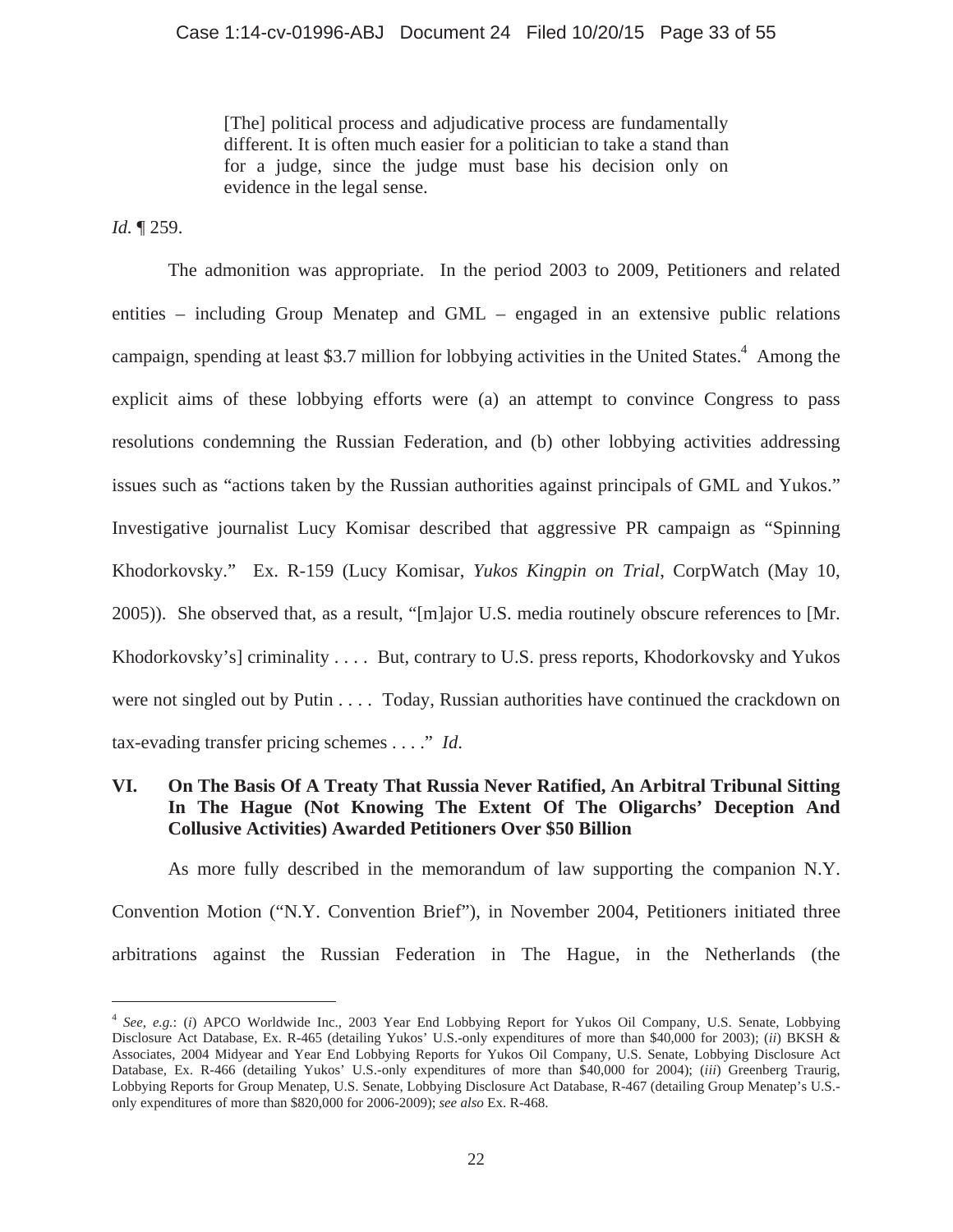## Case 1:14-cv-01996-ABJ Document 24 Filed 10/20/15 Page 34 of 55

"Arbitrations").5 *See* Pet. ¶¶ 34-35. Petitioners purported to bring the proceedings under the ECT, a treaty that the Russian Federation signed, but never ratified. Gaillard Decl., Ex. D ¶ 37, (Dkt. # 2-4); Ex. E ¶ 37, (Dkt. # 2-5), Ex. F ¶ 37, (Dkt. # 2-6).

The Russian Federation objected to the Tribunal hearing the dispute on several jurisdictional grounds. The Tribunal ultimately rejected the jurisdictional challenges in three Interim Awards on Jurisdiction and Admissibility (the "Interim Awards") dated November 30, 2009, and in its Final Awards dated July 18, 2014 (the "Final Awards" and, together with the Interim Awards, the "Awards"). *See* Convention Br. Background § I.

Petitioners hid from the Tribunal evidence that the Oligarchs who control them acquired Yukos fraudulently, through systematic rigging of the Loan-for-Shares auctions, concealment of the true identity of the bidders and deceit as to the legitimacy of the competition. During the arbitration, Petitioners nebulously represented to the Tribunal that they had "*first purchased Yukos Shares in 1999*," and that the shares had originated with "*a variety of companies ('the original sellers').*" Ex. R-437 ¶ 296 (Hulley Rejoinder on Jurisdiction) (emphasis added). Petitioners failed to disclose that all of these supposed "original sellers," *i.e.*, Hawksmoor, Avimore, Ebon Crown, Medusa Shipping, and Kandall, had also been effectively owned and controlled by RTT employees on behalf of the Oligarchs. *See* Anilionis Decl. ¶ 29; Zakharov Decl. ¶ 12; Kothari Op. ¶¶ 14-21, Table 2. Petitioners failed to disclose that the actual owners of Yukos shares were at all times the Oligarchs, who created multitudes of shell companies to obscure their collusive activity. Petitioners also asserted that, when Mr. Gulin signed contracts on behalf of Hulley Enterprises Ltd., "Mr. Gulin was acting pursuant to a Power of Attorney issued to him by [Hulley Enterprises Ltd.] (and executed by [Hulley Enterprises Ltd.'s] two

<sup>&</sup>lt;sup>5</sup> Pursuant to the Court's October 19, 2015 Minute Order and D.C. Local Civil Rule 7(n)(1), a certificate of the complete record of the arbitration proceedings is filed with the Russian Federation's motions.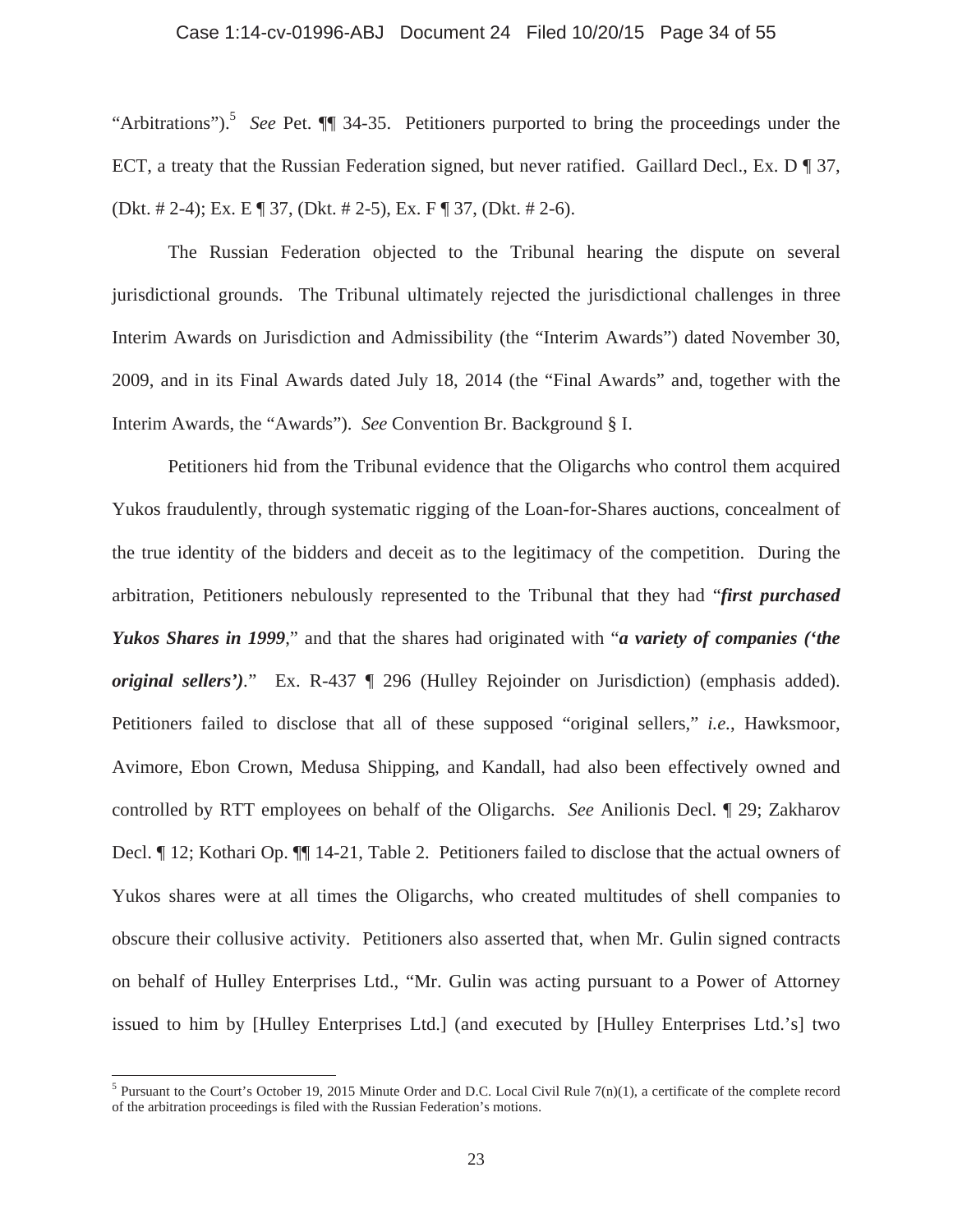### Case 1:14-cv-01996-ABJ Document 24 Filed 10/20/15 Page 35 of 55

Cypriot directors)." Ex. R-437 ¶ 365 n.553 (HEL Rejoinder on Jurisdiction). Petitioners failed to reveal that Mr. Gulin, like all other RTT employees, actually took all of his secret instructions exclusively from the Oligarchs, and that the Oligarchs routed the Yukos shares through numerous shell companies in order to conceal the actual ownership of Yukos. Anilionis Decl. ¶¶ 22-33; Zakharov Decl. ¶ 12.

In upholding its jurisdiction to hear the dispute, the Tribunal (unaware of the true facts due to Petitioners' continuing deception) found *inter alia* that:

(1) The Russian Federation was bound to arbitrate with Petitioners under the ECT, notwithstanding the fact that it never ratified that treaty. Gaillard Decl., Ex. D ¶ 600 (Dkt. # 2-4); Ex. E ¶ 601 (Dkt. # 2-5), Ex. F ¶ 612 (Dkt. # 2-6);

(2) Petitioners were protected investors under the ECT, notwithstanding the facts that they were mere shell companies owned by Russian nationals and that, as the Tribunal acknowledged, "the ECT is directed towards *the promotion of foreign investment, especially of investment by Western sources* in the energy resources of the Russian Federation and other successor States of the USSR." *Id.* ¶ 433-34 (emphasis added).

(3) The Tribunal could hear the claims, notwithstanding the facts that the ECT requires in mandatory terms that questions of "whether a tax constitutes an expropriation" shall be first referred to the tax authorities of the relevant Contracting States and no such referral took place. Gaillard Decl., Ex. A ¶ 1429 (Dkt. # 2-1); Ex. B ¶ 1429 (Dkt. # 2-2), Ex. C ¶ 1429 (Dkt. # 2-3).

 (4) The claims were not barred, notwithstanding Petitioners and their affiliates' widespread fraud in acquiring and operating Yukos, because the fraud involved not Petitioners themselves, but the Russian individuals who controlled them, and because in the Tribunal's opinion the "unclean hands" doctrine is not known in international law. *Id.* ¶¶ 1357-72.

24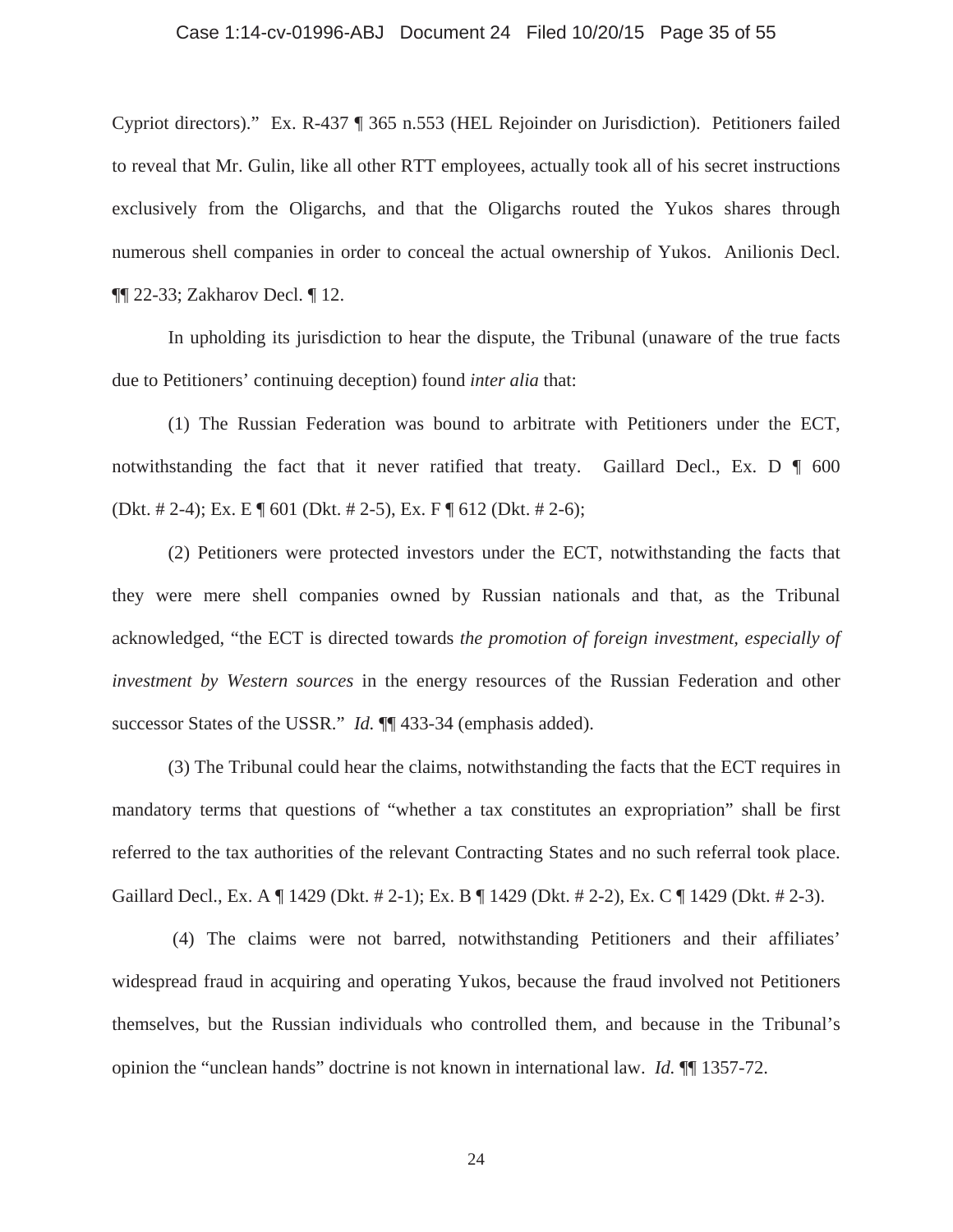# Case 1:14-cv-01996-ABJ Document 24 Filed 10/20/15 Page 36 of 55

As discussed below, these issues all relate to whether any agreement to arbitrate existed at all, and should be considered by this Court anew, as courts in other jurisdictions are currently considering. As detailed in the N.Y. Convention Brief, those proceedings include set-aside proceedings in the Netherlands where the Awards were rendered, opposing enforcement actions in Belgium and France, and an application to dismiss an enforcement proceeding in the United Kingdom for lack of jurisdiction. All of these proceedings remain pending.

### **ARGUMENT**

There are "two prerequisites" to a district court's subject matter jurisdiction over an action seeking to enforce a foreign arbitral award against a foreign sovereign: (1) there must be a basis upon which the court may enforce a foreign arbitral award; and (2) the foreign sovereign must not enjoy sovereign immunity from such an enforcement action. *Creighton Ltd. v. Gov't of the State of Qatar*, 181 F.3d 118, 121 (D.C. Cir. 1999); *Diag Human*, 64 F. Supp. 3d at 27.

Here, neither prerequisite is present. As discussed below, the Russian Federation is immune from enforcement of the Awards under the FSIA and there is no jurisdiction under the FAA provisions codifying the New York Convention.

## **I. The Court Lacks Subject-Matter Jurisdiction Under The FSIA**

"[T]he FSIA provides the sole basis for obtaining jurisdiction over a foreign state in federal court[.]" *Argentine Republic v. Amerada Hess Shipping Corp.*, 488 U.S. 428, 439 (1989). Under the FSIA, "a foreign state is presumptively immune from the jurisdiction of the United States courts unless a specified exception applies." *Saudi Arabia v. Nelson*, 507 U.S. 349, 355 (1993); *Diag Human*, 64 F. Supp. 3d at 30.

Petitioners assert that the Court has subject-matter jurisdiction because the exceptions to sovereign immunity for confirming arbitral awards and implied waivers of immunity apply.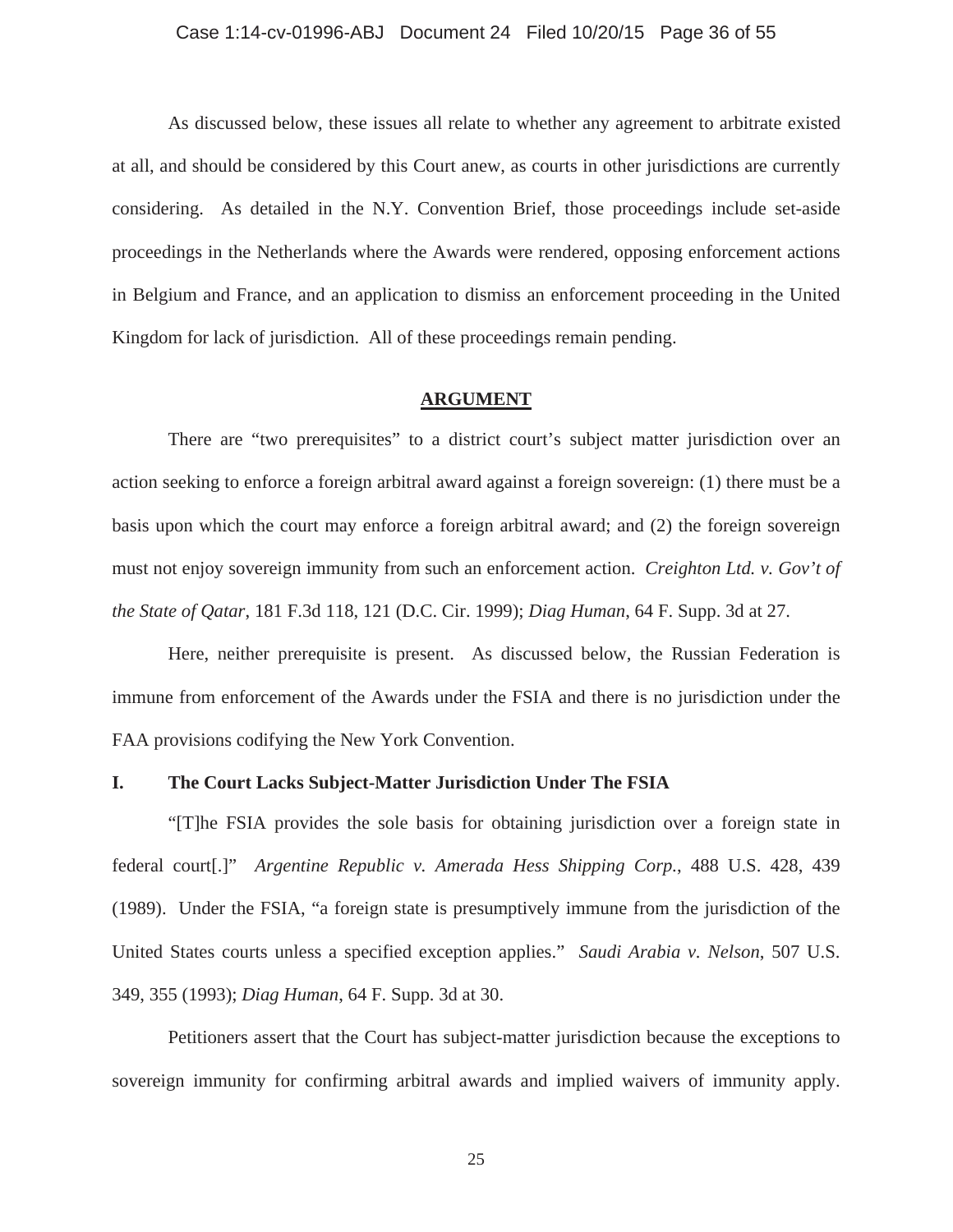Petition ¶ 7. Petitioners are wrong. Neither of these exceptions applies because an agreement to arbitrate was never formed between Petitioners and Russia, and the Russian Federation has not waived its sovereign immunity in the ECT or otherwise. *See Chevron Corp. v. Ecuador*, 795 F.3d 200, 204 (D.C. Cir. 2015) ("If there is no arbitration agreement or no award to enforce, the District Court lacks jurisdiction over the foreign state and the action must be dismissed.").

## **A. Applicable Standards For A Jurisdictional Determination Under the FSIA**

In a challenge to subject-matter jurisdiction under the FSIA, the plaintiff "bears the initial burden of supporting its claim that the FSIA exception applies," but the ultimate decision requires a factual inquiry and determination. *Chevron*, 795 F.3d at 204 (inside quotation and citation omitted). The D.C. Circuit explained in *Chevron* that:

> Once Chevron made [its] showing, the burden shifted to Ecuador to demonstrate by a preponderance of the evidence that the BIT and the notice to arbitrate did not constitute a valid arbitration agreement between the parties. *The jurisdictional task before the District Court was to determine whether Ecuador had sufficiently rebutted the presumption that the BIT and Chevron's notice of arbitration constituted an agreement to arbitrate*.

*Chevron*, 795 F.3d at 205 & n.3 (emphasis added) (holding that it "was error" for the district court to "eschew[] making this determination as part of its jurisdictional analysis").

The Court must go beyond the pleadings to make its jurisdictional determination. *E.g., Phoenix Consulting Inc. v. Republic of Angola*, 216 F.3d 36, 40 (D.C. Cir. 2000) ("[T]he court may not deny the motion to dismiss [under the FSIA] merely by assuming the truth of the facts alleged by the plaintiff and disputed by the defendant. Instead, the court must go beyond the pleadings and resolve any disputed issues of fact the resolution of which is necessary to a ruling upon the motion to dismiss."); *Foremost-McKesson, Inc. v. Islamic Republic of Iran*, 905 F.2d 438, 449 (D.C. Cir. 1990) (same); *Diag Human*, 64 F. Supp. 3d at 27 ("When considering dismissal for lack of jurisdiction, the court is not limited to the allegations of the complaint.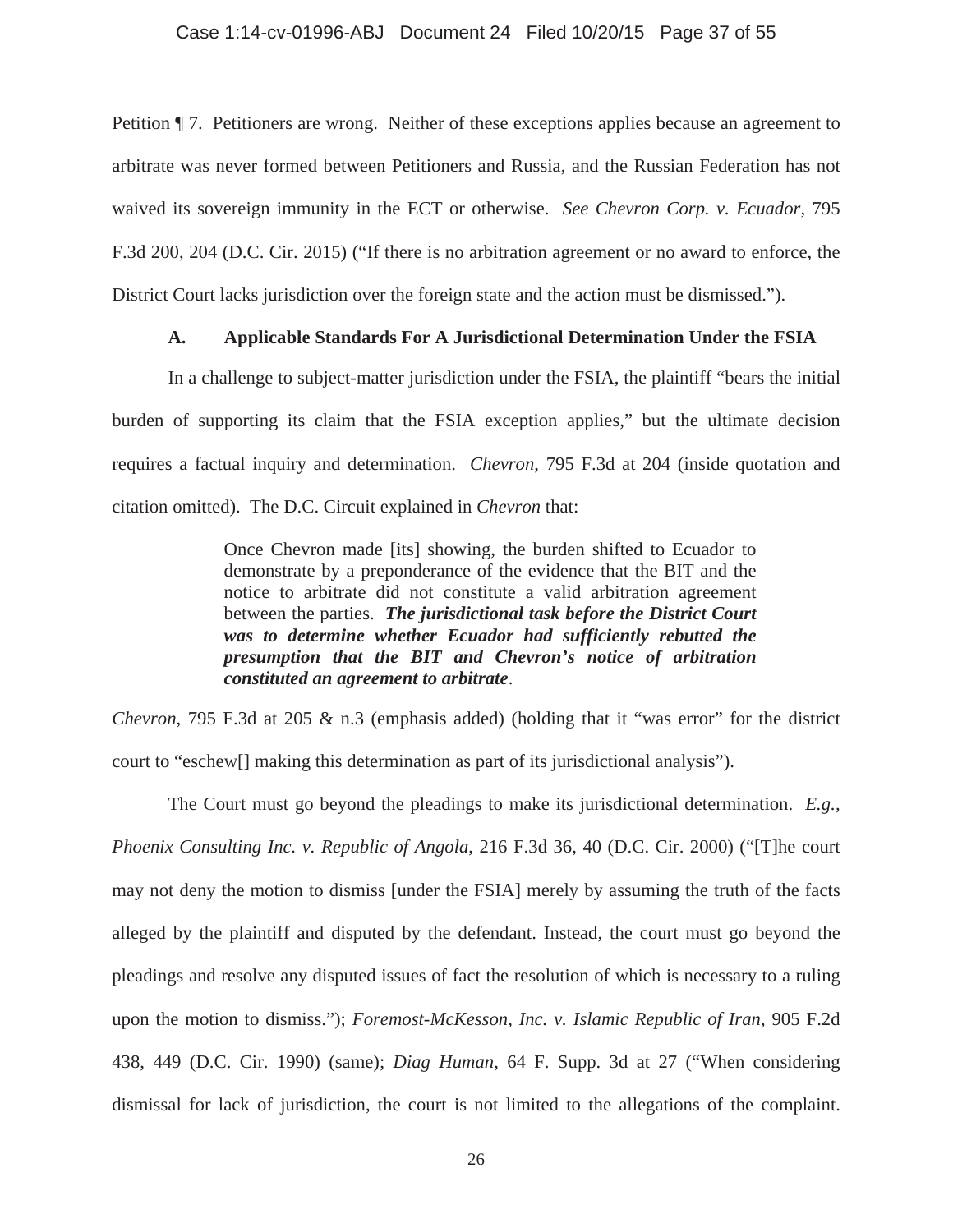### Case 1:14-cv-01996-ABJ Document 24 Filed 10/20/15 Page 38 of 55

Rather, a court may consider such materials outside the pleadings as it deems appropriate to resolve the question of whether it has jurisdiction to hear the case.") (inside quotation and citations omitted).

The Court's determination is guided by federal common law, which includes international law. *See First Nat'l City Bank v. Banco Para El Comercio Exterior de Cuba*, 462 U.S. 611, 622-23 & n.11 (1983) ("*Bancec*") (holding that when Congress enacted the FSIA, it "expressly acknowledged 'the importance of developing a uniform body of law' concerning the amenability of a foreign sovereign to suit in United States courts," that "international law. . . is part of our law," and that "the principles governing this case are common to both international law and federal common law, which in these circumstances is necessarily informed . . . by international law") (internal quotations and citations omitted). Further, "[t]he interpretation of a treaty, like the interpretation of a statute, begins with its text." *Medellín v. Texas*, 522 U.S. 491, 506 (2008). The negotiation and drafting history of the treaty, as well as the post ratification understanding of signatory nations, are also considered as "aids to [the] interpretation" of a treaty. *Id.* at 507.

Most critically, the Court determines its jurisdiction *de novo*. Thus, in this case, the Court must make an independent determination as to whether or not an agreement to arbitrate was formed between Petitioners and the Russian Federation. It is well-settled that *the Court* – not the arbitrators – decide whether an arbitration agreement was formed. *See, e.g.*, *Granite Rock Co. v. Teamsters*, 561 U.S. 287, 299-300 (2010) (holding that disputes "over the formation of the parties' arbitration agreement" are "matters . . . *the court must resolve*") (emphasis added); *Nat'l R.R. Passenger Corp. v. Boston & Maine Corp.*, 850 F.2d 756, 761 (D.C. Cir. 1988) ("if the parties disagree as to whether they ever entered into any arbitration agreement at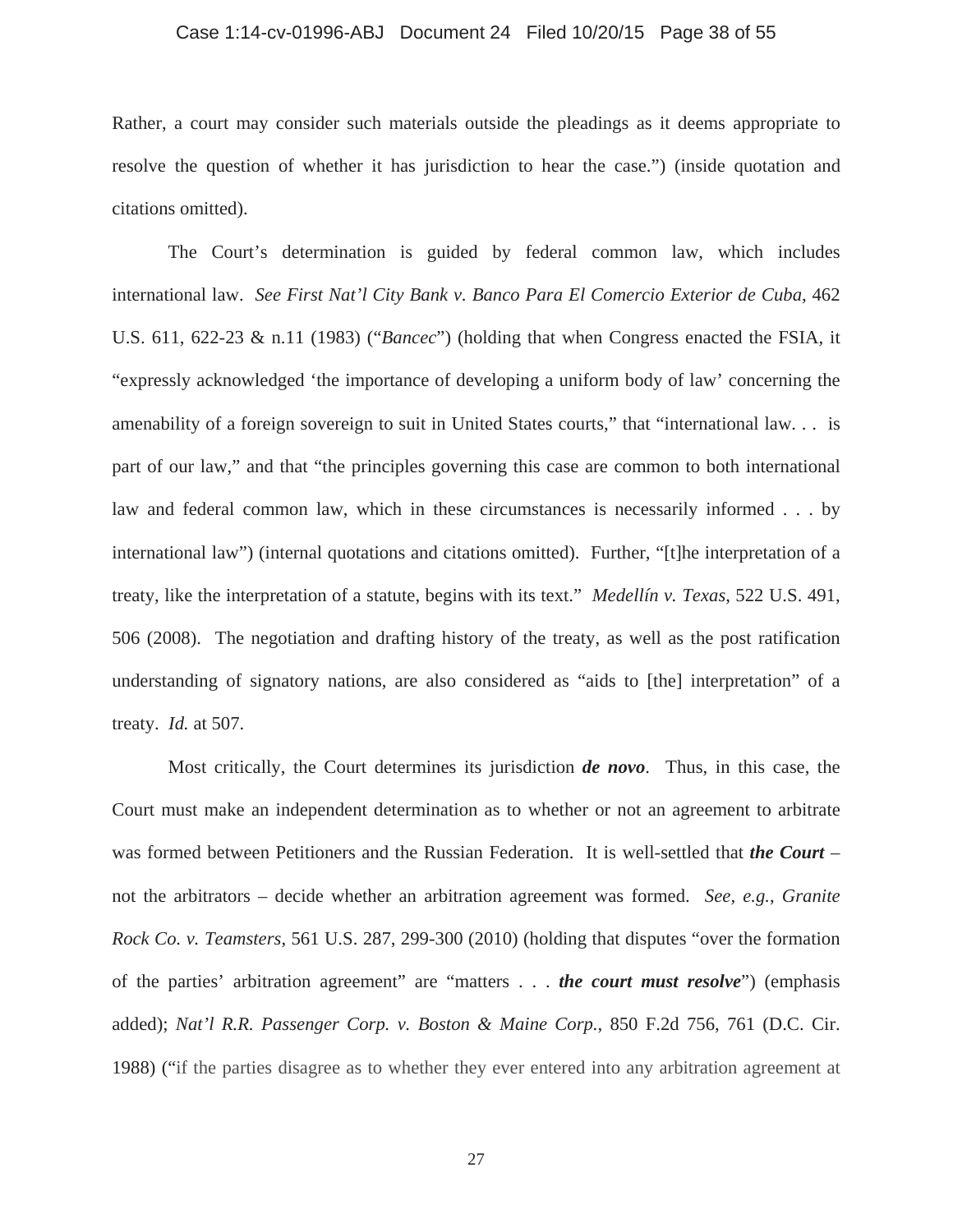## Case 1:14-cv-01996-ABJ Document 24 Filed 10/20/15 Page 39 of 55

all, the court must resolve that dispute") (internal quotation and citation omitted); *China Minmetals Materials Imp. & Exp. Co., Ltd. v. Chi Mei Corporation*, 334 F.3d 274, 288-89 (3d Cir. 2003) (holding that "a party that opposes enforcement of a foreign arbitration award under the Convention on the grounds that the alleged agreement containing the arbitration clause on which the arbitral Tribunal rested its jurisdiction was *void ab initio* is entitled to present evidence of such invalidity to the district court, which must make *an independent determination* of the agreement's validity and therefore of the arbitrability of the dispute") (emphasis added). The same rule applies in foreign courts. Bermann  $\P$  17-23 (citing cases).

# **B. The Exception To Sovereign Immunity For Confirming An Arbitral Award Does Not Apply Because There Was No Agreement to Arbitrate**

Section 1605(a)(6) of the FSIA provides that a foreign state shall not be immune from the jurisdiction of the Court in any case:

> In which the action is brought either to enforce *an agreement made by the foreign state* . . . or to confirm an award made pursuant *to such an agreement to arbitrate*, if . . . (B) the agreement or award is or may be governed by a treaty or other international agreement in force for the United States calling for the recognition and enforcement of arbitral awards.

28 U.S.C § 1605(a)(6) (emphasis added).

As noted above, the arbitration exception of the FSIA does not apply in the absence of an

agreement to arbitrate. *Chevron*, 795 F.3d at 204. For the reasons discussed below, an

agreement to arbitrate was never formed in this case.

# **1. An Agreement to Arbitrate Was Not Formed Because Russia's Provisional Application of the ECT Did Not Include Application of The Arbitration Provisions in Article 26**

Article 45(1) of the ECT provides: "Each signatory agrees to apply this Treaty

provisionally pending its entry into force for such signatory in accordance with Article 44, to the extent that such provisional application is not inconsistent with its constitution, laws or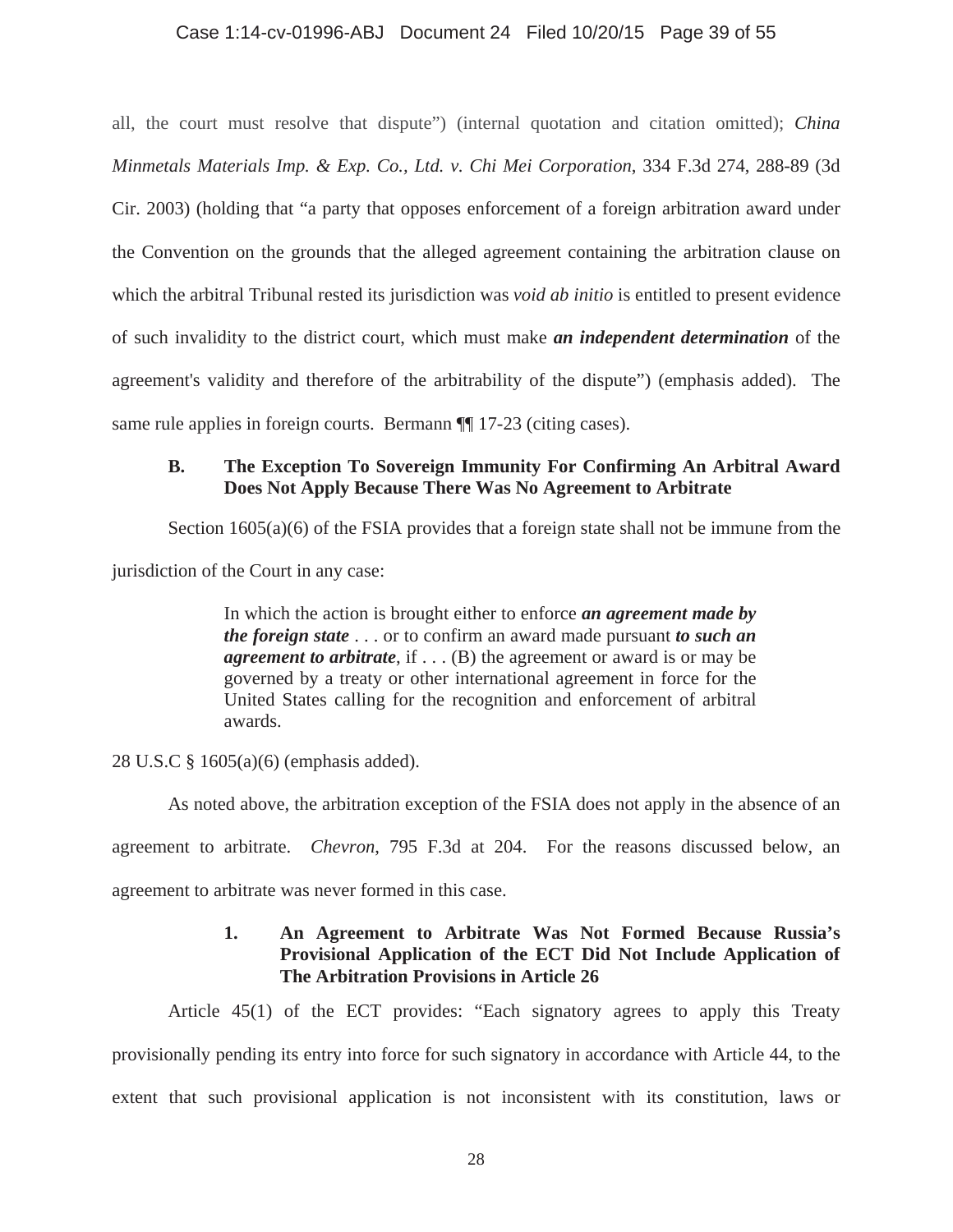### Case 1:14-cv-01996-ABJ Document 24 Filed 10/20/15 Page 40 of 55

regulations." The meaning of Article 45(1) is that, until the treaty enters into force, only those provisions of the treaty will be applied that are not inconsistent with a signatory State's laws. Dolzer ¶¶ 11-88; Bermann ¶¶ 29, 33.

Accordingly, signatories such as Austria, France, and Germany applied only those provisions of the ECT that were consistent with their constitutions, laws or regulations. Dolzer ¶¶ 76-80. Indeed, the European Community, itself a party to the ECT, and its members States expressed in a joint statement that Article 45(1) "does not create any commitment beyond what is compatible with the existing internal legal order of the Signatories" and "this interpretation allows the Community to limit provisional application to matters which fall under its competence." Dolzer ¶ 72 (citing Ex. R-469 (1994 Joint EC Statement)); *see also* Dolzer ¶ 84 (discussing statements by the U.S. and Japanese governments during the preparatory work of the ECT that the provisional application of the treaty will be different from country to country and signatories need not change their domestic laws to be consistent with the treaty during provisional application).

In the case of Russia's provisional application of the ECT, Article 26, which contains the arbitration provisions, was never applied because it was inconsistent with Russian law, and Russia never ratified the treaty. Professor Asoskov explains that Russian law prohibits the arbitration of public law disputes, which encompasses most disputes involving the government, including government contracts. Asoskov ¶¶ 53-59; *see also* Dolzer ¶ 90 (explaining that, unlike bilateral commercial arbitration, multi-lateral treaty investor-State arbitration is essentially a mechanism to resolve public law disputes). The dispute between Petitioners and Russia is a public law dispute under Russian law because Petitioners claims are brought under the ECT and are in connection with the exercise of Russia's exercise of its police powers*, i.e.*, to impose tax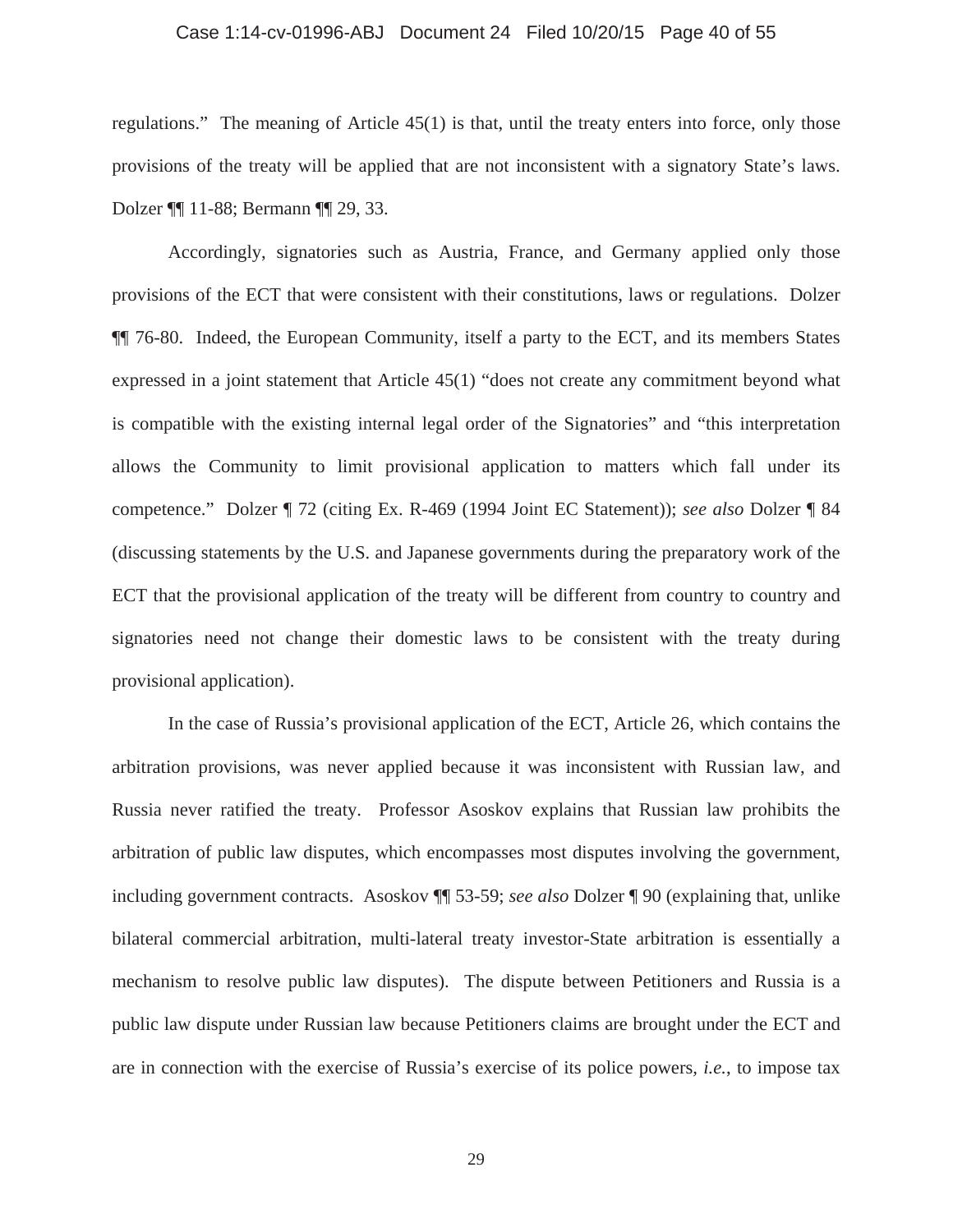## Case 1:14-cv-01996-ABJ Document 24 Filed 10/20/15 Page 41 of 55

penalties and prosecute tax evasion, and procurement powers, *i.e.*, the Loans for Shares auction. Asoskov ¶¶ 53-59; *see, e.g.*, Ex. R-470 (Resolution of the Supreme Commercial Court No. 11535/13 (28 Jan. 2014), in the matter *Production-Tech. Ass'n for Capital Repairs v. ArbatStroy LLC* (reversing the arbitration court's award in a dispute arising out of an auction because the dispute concerned public procurement, which is a matter of public law and non-arbitrable))). For this reason, ECT Article 21 contains a provision that any dispute regarding tax discrimination or expropriation "shall" be referred to the competent tax authorities by the Investor and, if the Investor does not make the referral, the Tribunal must do so. *See* Argument § I.B.4 below. To the extent that the dispute is not viewed as a tax dispute, its foundation is in the LFS Public Procurement Program and the exercise of the State's police powers visa-vis its nationals. Russian law also precludes the arbitration of such disputes. Asoskov ¶¶ 55-59. Consequently, Russia's provisional application of the ECT could not include an offer to arbitrate under Article 26, because any such offer would have related to a public law dispute under the ECT, and particularly in this case the exercise of its sovereign police and procurement powers. Dolzer ¶ 93; Bermann ¶¶ 32-33. Asoskov ¶¶ 55-59.

The Tribunal erroneously concluded that "Investor-State disputes such as the present one are arbitrable under Russian Law." *See, e.g.*, Ex. R-62 ¶ 370 (Hulley Interim Award). The Tribunal's understanding is wrong because, as Professor Asoskov explains, nothing in the *Russian Law on Foreign Investment*, cited by the Tribunal, converts "public law" disputes (as opposed to private law disputes) into arbitrable disputes. Expert Report of Prof. Asoskov dated Oct. 30, 2014 (Ex. R-293) ¶ 106. The arbitral tribunal also misinterpreted Article 45(1) to mean that "by signing the ECT, the Russian Federation agreed that the Treaty as a whole would be applied provisionally pending its entry into force unless the principle of provisional application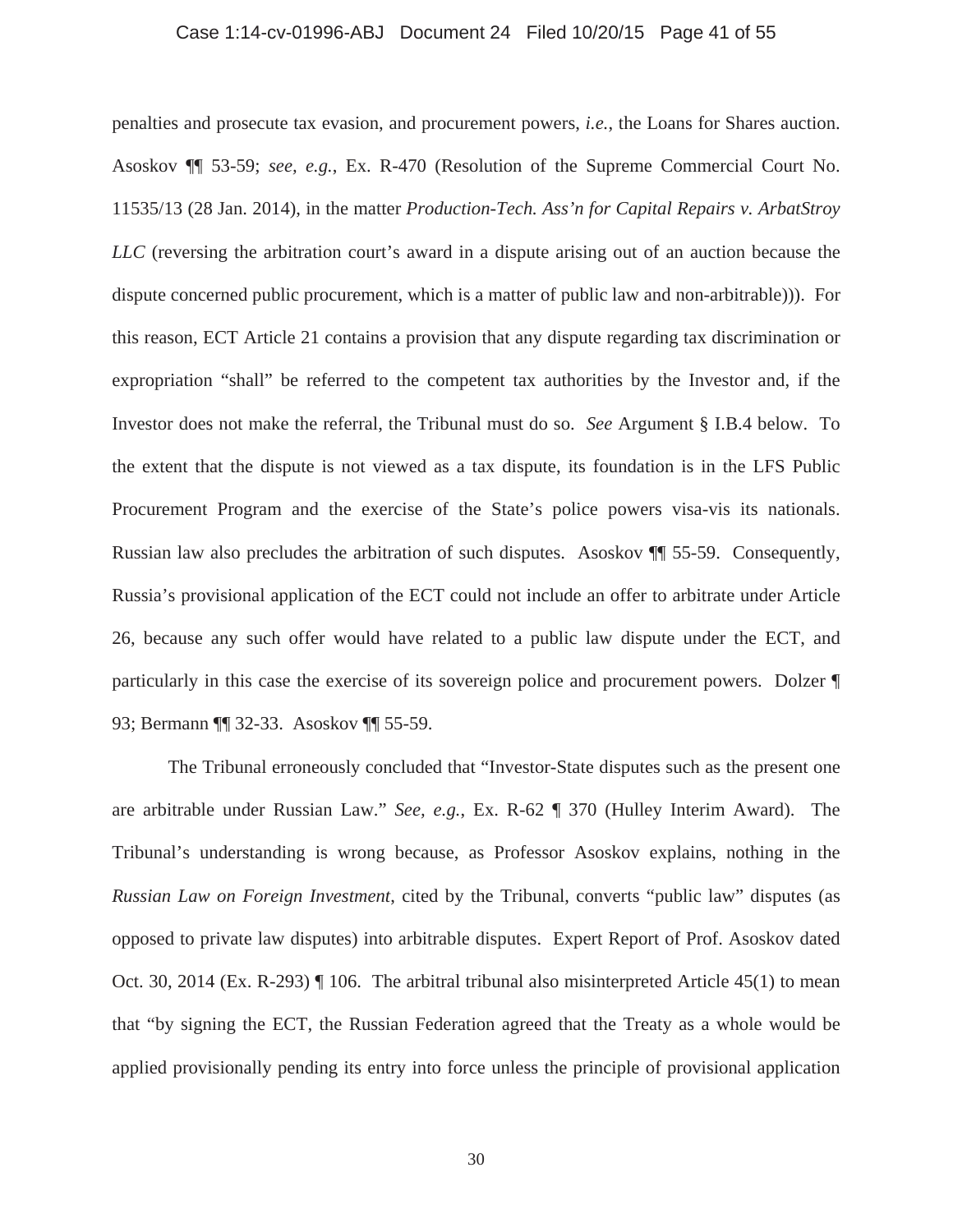### Case 1:14-cv-01996-ABJ Document 24 Filed 10/20/15 Page 42 of 55

*itself* were inconsistent 'with its constitutions, laws or regulations.'" *See, e.g.*, Ex. R-62 ¶ 301 (Hulley Interim Award) (emphasis added); Dolzer ¶¶ 18-88; Bermann ¶¶ 29, 33 (both discussing why the tribunal's "all or nothing" interpretation of Article 45(1) was incorrect).

Therefore, pursuant to Article 45(1) of the ECT, the dispute resolution provisions of Article 26 of the ECT were excluded from the provisional application of the treaty, and were not applicable absent ratification of the ECT by the Russian Federation, which never occurred. Accordingly, no offer was ever made by Russia to arbitrate with Petitioners, no agreement to arbitrate was formed between Russia and Petitioners, and Russia did not consent to any arbitration with Petitioners. Dolzer ¶¶ 93-95; Bermann ¶¶ 30-33; Asoskov ¶¶ 53-59.

# **2. An Agreement to Arbitrate Was Not Formed Because The Russian Federation Did Not Make An Offer to Arbitrate Under the ECT To Fraudsters**

Even if the ECT's provisional application included a standing offer, Russia did not make any offer to Petitioners. It is well-established that arbitration is a matter of consent and that parties are not bound to arbitrate unless they have agreed to do so. *BG Grp PLC v. Republic of Argentina*, 134 S. Ct. 1198, 1206 (2014) ("'[A] party cannot be required to submit to arbitration any dispute which he has not agreed to so submit.'") (quoting *Steelworkers v. Warrior & Gulf Nav. Co.*, 363 U.S. 574, 582 (1960)); *AT&T Techs., Inc. v. Commc'ns Workers of Am.*, 475 U.S. 643, 648-49 (1986) ("arbitrators derive their authority to resolve disputes only because the parties have agreed in advance to submit such grievances to arbitration").

An arbitration agreement may be formed pursuant to an investment treaty by means of a state's standing offer contained in the treaty to arbitrate a dispute falling within the terms of the treaty, and an investor's acceptance as contained in its notice to arbitrate. *See BG Grp*, 134 S. Ct. at 1211 (recognizing "how an offer to arbitrate in an investment treaty can be accepted"); *Chevron*, 795 F.3d at 205 (holding that Ecuador may rebut "the presumption that the BIT and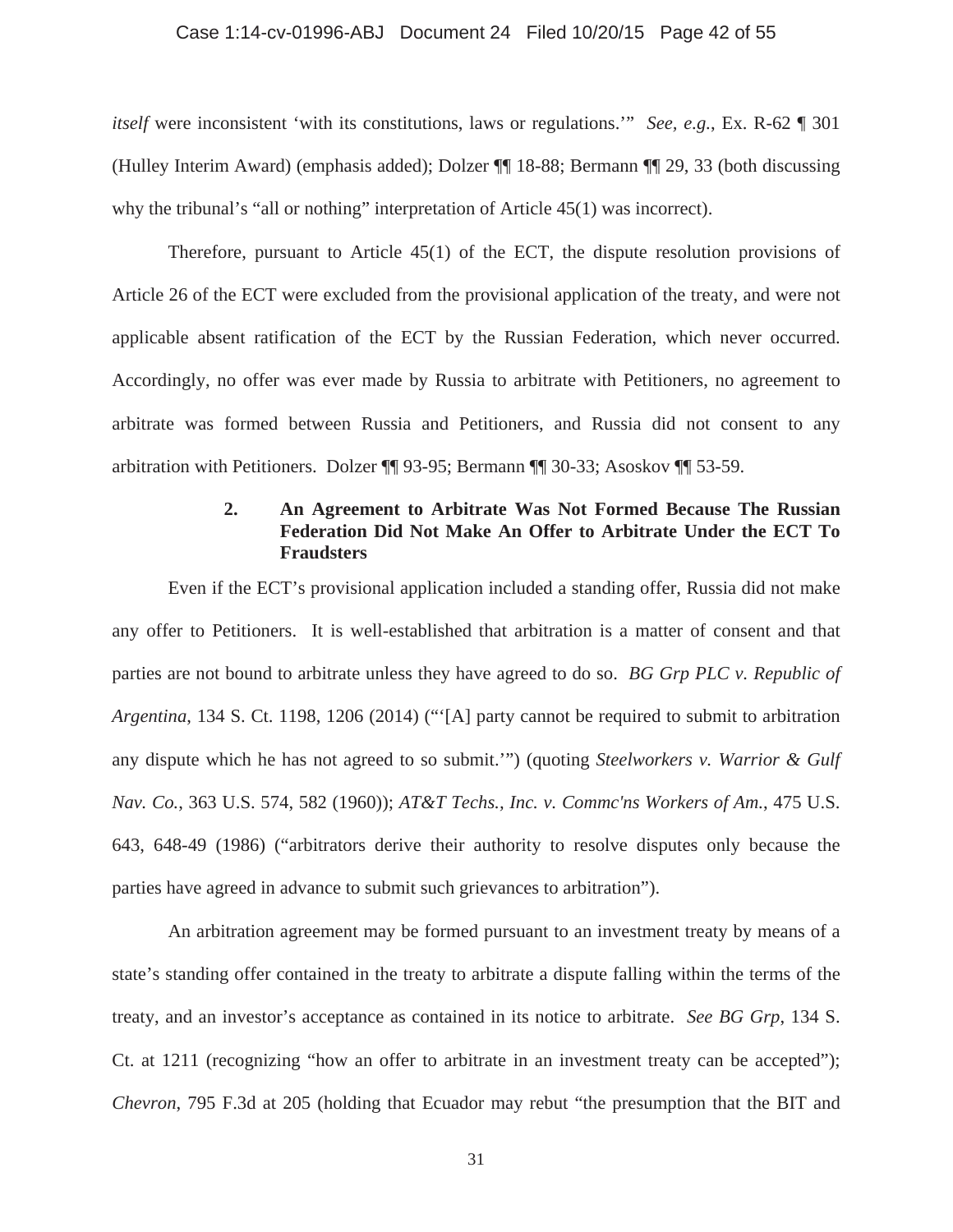# Case 1:14-cv-01996-ABJ Document 24 Filed 10/20/15 Page 43 of 55

Chevron's notice of arbitration constituted an agreement to arbitrate."); *Republic of Ecuador v. Chevron Corp.*, 638 F. 3d 384, 392-93 (2d Cir. 2011) (explaining that for an agreement to arbitrate under a treaty, there must be consent to arbitrate "in accordance with the Treaty's terms").

ECT Article 26(3) contains the Russian Federation's standing offer. It provides that "each Contracting Party hereby gives its unconditional consent to the submission of a dispute to international arbitration." Petitioners' consent required to perfect the arbitration agreement once a dispute has arisen is contained in ECT Article 26(4), which provides that "the Investor shall further provide its consent in writing" only "[i]n the event that an Investor chooses to submit the dispute" to international arbitration.

The Russian Federation's offer contains the implicit and inherent condition that Petitioners acted lawfully; that is, that Petitioners' shareholdings of Yukos had not been obtained and perpetuated by fraud and unlawful conduct. Professors Dolzer and Bermann explain that this principle is well-established. Dolzer ¶¶ 112-152; Bermann ¶¶ 40-44; *see, e.g.*, *SAUR Int'l S.A. v. Argentine Republic*, ICSID Case No. ARB/04/4, Decision on Jurisdiction and Liability (June 6, 2012) ¶ 308 ("The condition of not committing a serious violation of the legal order is a tacit condition, inherent to any BIT as, in any event, it is incomprehensible that a State offer the benefit of protection through arbitration if the investor, in order to obtain such protection, has acted contrary to the law."); *Plama Consortium Ltd. v. Republic of Bulgaria*, ICSID Case No. ARB/03/24, Award (Aug. 27, 2008) ¶¶ 138-139 (concluding that "the substantive protections of the ECT cannot apply to investments that are made contrary to law"). Thus, where international tribunals have found illegality, including fraud, in the making of an investment, they have concluded that they lacked jurisdiction because the host State could not be deemed to have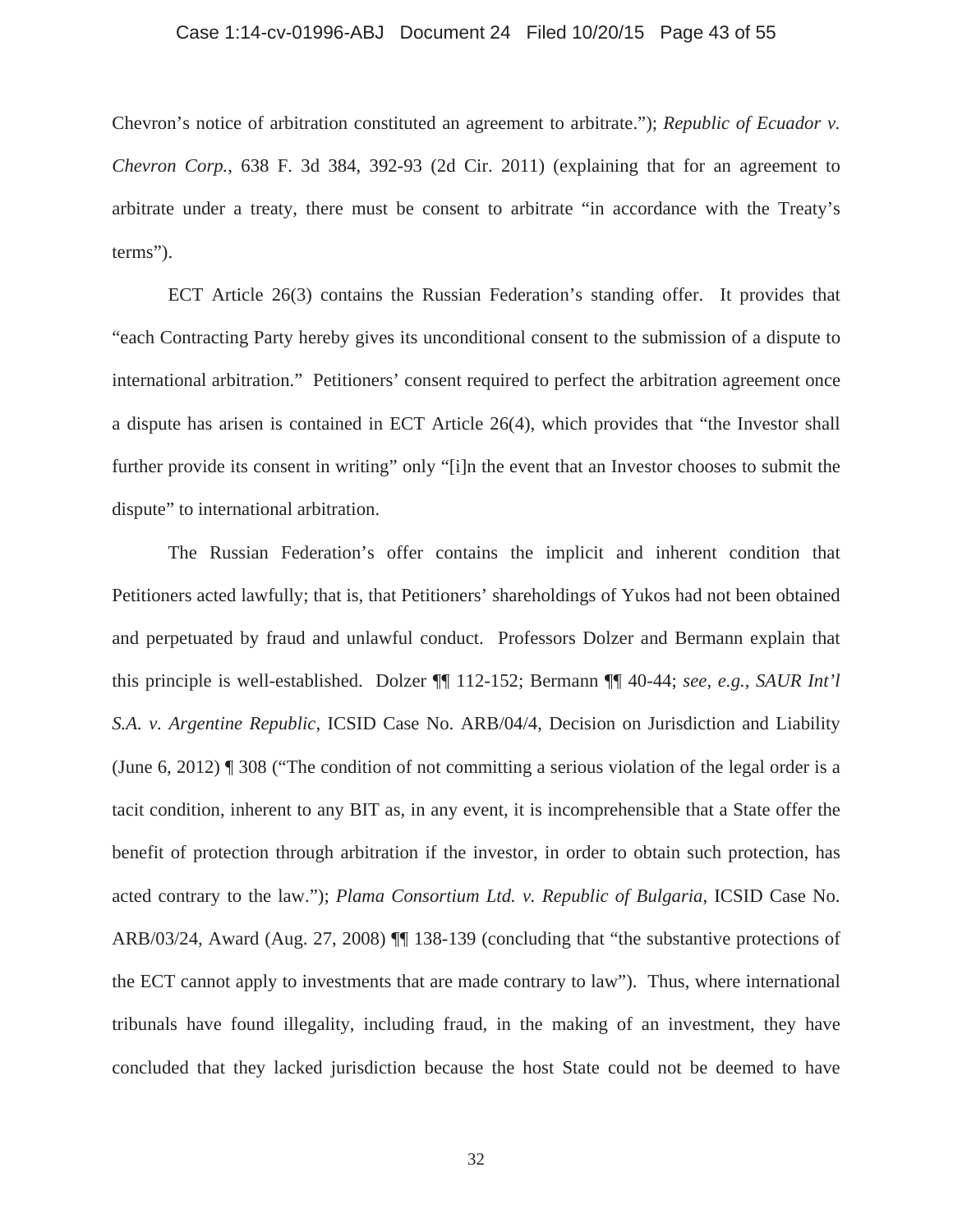offered its consent to purported investors who made their investments in violation of the host State's law. Dolzer  $\P$  112-152 (citing arbitral decisions).

Similarly, under U.S. law and international law, the corporate form will "not be regarded when to do so would work fraud or injustice," or when "a corporate entity is so extensively controlled by its owner that a relationship of principal and agent is created." *See e.g.*, *Bancec*, 462 U.S.at 630; *Scandinavian Satellite Sys., AS v. Prime TV Ltd.*, 291 F.3d 839, 846 (D.C. Cir. 2002) (same). In the *Case Concerning The Barcelona Traction, Light & Power Co. Ltd. (Belgium v. Spain)*, the International Court of Justice ruled that the principle of piercing the corporate veil also was part of international law:

> The wealth of practice already accumulated on the subject in municipal law indicates that the veil is lifted, for instance, to prevent the misuse of the privileges of legal personality, as in certain cases of fraud or malfeasance, to protect third persons such as a creditor or purchaser, or to prevent the evasion of legal requirements or of obligations. . . . In accordance with the principle expounded above, the process of lifting the veil . . . is equally admissible to play a similar role in international law.

*Barcelona Traction*, 1970 I.C.J. Rep. 3, 39 ¶ 58; *see also Tokios Tokeles v. Ukraine*, ICSID Case No. ARB/02/18, Decision on Jurisdiction (29 April 2004), paras. 54-56 (reasoning that corporate nationality will be disregarded when "the Claimant used its formal legal nationality for an improper purpose"); Dolzer  $\P$  160-166 (citing arbitral decisions).<sup>6</sup> Thus, the Oligarchs who beneficially own and control Petitioners cannot hide behind the veil of a corporate shell to conceal their ownership of Yukos shares and perpetuate their fraud.

 $\overline{a}$ 

<sup>6</sup> *E.g., Aguas del Tunari v. Bolivia*, ICSID Case No. ARB/02/3, Decision on Jurisdiction (21 October 2005), para. 245 ("[T]he corporate form may be abused and that form may be set aside for fraud or on other grounds."); *ADC Affiliate Limited et al. v. Hungary*, ICSID Case No. ARB/03/16, Award (2 October 2006), para. 358 (confirming that corporate nationality is legally irrelevant "where the real beneficiary of the business misused corporate formalities in order to disguise its true identity and therefore to avoid liability"); *Saluka v. Czech Republic*, UNCITRAL, Partial Award (17 March 2006), para. 230 (explaining that courts and tribunals should "look behind the corporate structures of companies involved in proceedings before it … where corporate structures had been utilized to perpetrate fraud or other malfeasance")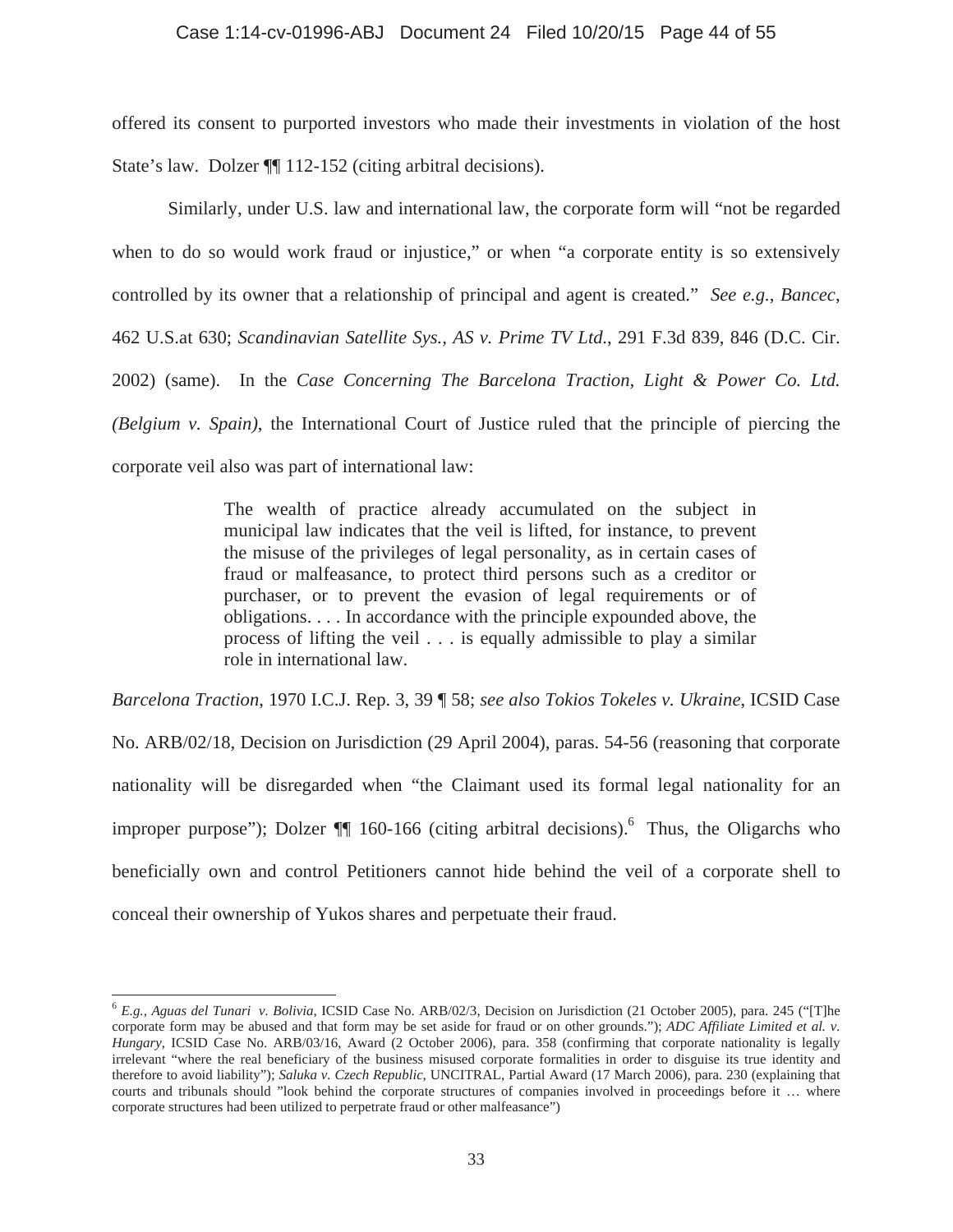### Case 1:14-cv-01996-ABJ Document 24 Filed 10/20/15 Page 45 of 55

Accordingly, Russia's standing offer to arbitration in Article 26 of the ECT was not made to fraudsters or their shell companies. Russia – or any sovereign for that matter – could not consent to such an arbitration. It is beyond dispute that the LFS auctions were fraudulent. *See* 1998 Resolution of the Duma (Ex. R-284); 2004 Audit Report (Ex. R-285); Asoskov ¶¶ 36-48. The only unresolved issue in the arbitration was the connection between those auctions and the Petitioners. *See* Yukos Universal Ltd. Final Award ¶ 1370 (Ex. R-63). As detailed in the Background Section above, and in the witness statements and expert reports submitted herewith, the Oligarchs fraudulently obtained their shares of Yukos through the LFS program in 1995 and perpetuated that fraud by transferring their shares through on and off-shore shell companies to conceal their ownership of the shares from the Russian Federation (and the Tribunal), including transferring them to Petitioners. *See* Anilionis ¶¶ 16-33; Zakharov ¶¶ 7-14; Kothari ¶¶ 14-44 and Figures 1-3 (charts tracing transactions). Moreover, Petitioners intently withheld this information from the Tribunal. *See* Background §VI, above.

Due to this pattern of fraud and illegality, there was no offer or consent to arbitrate as a matter of law. Thus, the FSIA's arbitration exception does not apply to vitiate Russia's sovereign immunity.

## **3. An Agreement to Arbitrate Was Not Formed Because The Russian Federation Did Not Offer to Arbitrate With Russian Nationals**

Russia's offer under the ECT, if any, is for "[d]isputes between a Contracting Party and an Investor of another Contracting Party relating to an Investment of the latter in the Area of the former." ECT Art. 26(1). Such provisions are common in investment treaties because under customary international law, a national does not have the right to bring an international law claim against its own State. *See e.g., Loewen Group Inc. v. United States of America*, Award, ICSID Case No. ARB(AF)/98/3 (June 26, 2003) ¶¶ 222-24 ("The format of NAFTA is clearly intended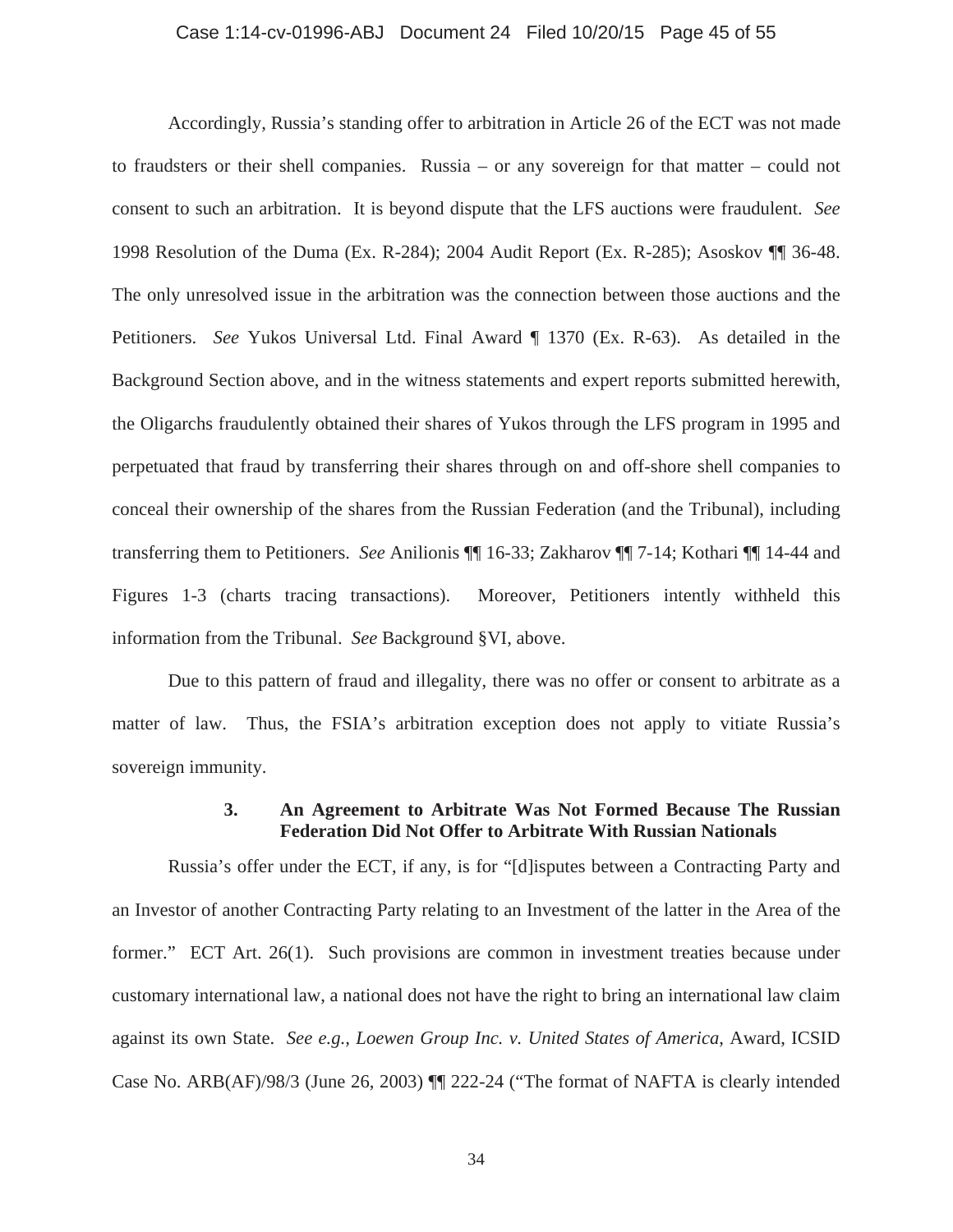### Case 1:14-cv-01996-ABJ Document 24 Filed 10/20/15 Page 46 of 55

to protect the investors of one Contracting Party against unfair practices occurring in one of the other Contracting Parties."); United States-Singapore Free Trade Agreement, Art. 15.11(b) (providing a denial of benefits clause pursuant to which the host State of the investment denies the treaty's benefits to an investor of the other Party that has no substantial business activities in that State and is owned or controlled by a national of the host State); Dolzer ¶¶ 167-214 (citing arbitration decisions).

As a result, a host State's offer to arbitrate is not made to claimants that are mere shell companies owned and controlled by the host State's own nationals, and the latter cannot accept the standing offer to arbitrate. Moreover the same veil piercing theory above operates here to reveal the true owners were the Russian nationals, who participated in the LFS collusion and own and control Petitioners today. Bermann ¶¶ 34-38; *see e.g., Nat'l Gas S.A.E. v. Arab Republic of Egypt*, ICSID Case No. ARB/11/7, Award (Apr. 3, 2014) ¶¶ 136-137 (dismissing case because the claimant was under the control of an Egyptian national). Indeed, Article 17 of the ECT allows the host State to deny benefits to shell companies owned by *third*-State investors; *a fortiori*, the ECT would not protect shell companies owned by the host State's own nationals. When the veil of contrived and deceptive corporate ownership is pulled aside, the Oligarchs who are all Russian nationals under ECT Article  $1(7)(a)(i)$  cannot as such accept the offer, if any, to arbitrate under the ECT.

As detailed in the Fact section above, each of Petitioners acknowledged during the arbitration that it is a shell company that does not engage in any substantial business activity in its respective place of organization (or elsewhere) and that its principal activity is holding the shares of Yukos. *See* Ex. R-439 (Nov. 3, 2006 letter to Tribunal by Petitioners). Petitioners also did not contest, and the Tribunal confirmed, that through a series of shell companies and trusts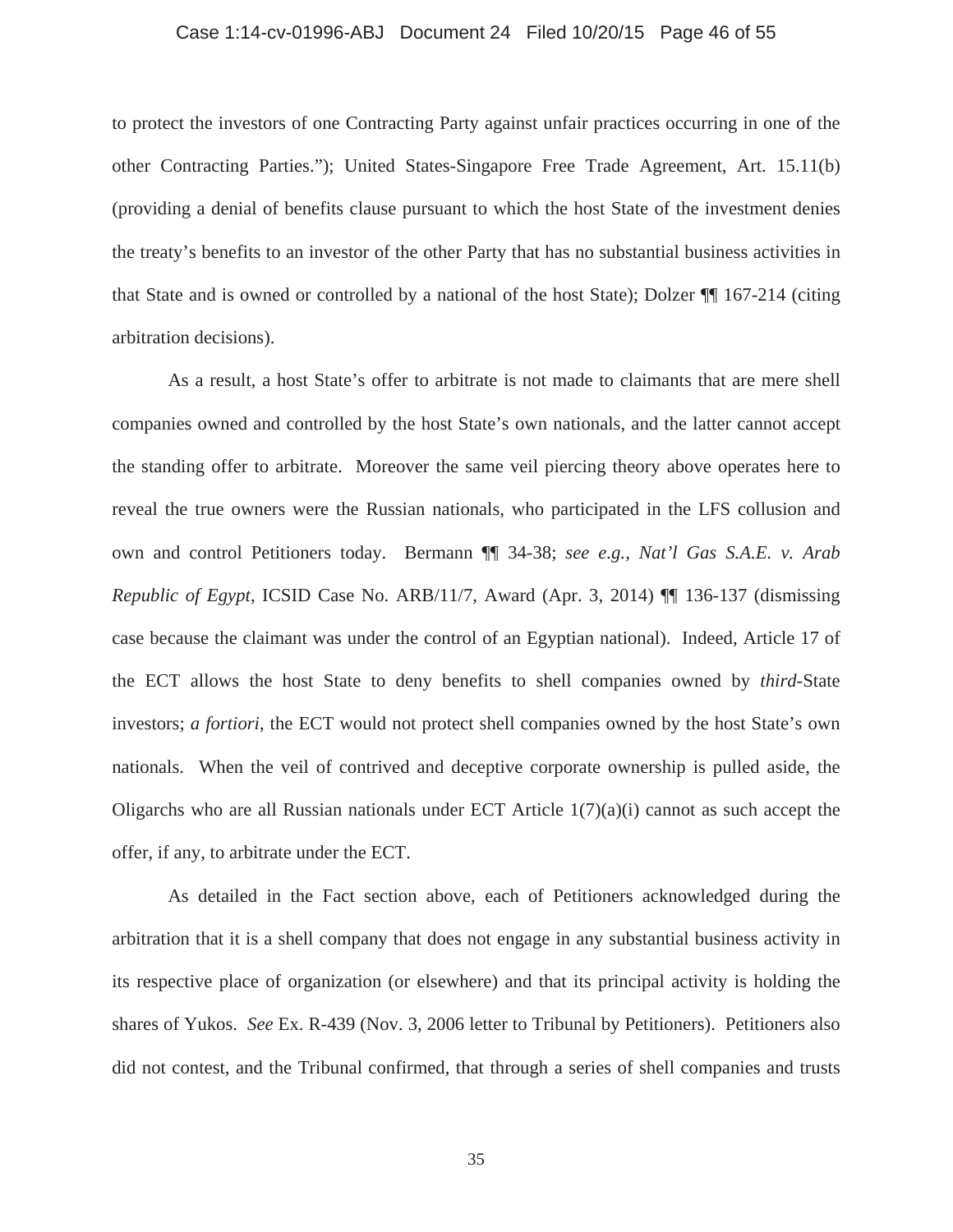## Case 1:14-cv-01996-ABJ Document 24 Filed 10/20/15 Page 47 of 55

the ultimate beneficiaries that own and control Petitioners were at all relevant times Russian nationals, *i.e.*, the Oligarchs. *See* Ex. R-439 (Nov. 3, 2006 letter to Tribunal by Petitioners); *see also* Kothari ¶¶ 14-44.

Accordingly, because Petitioners admittedly are mere shells that are owned and controlled by Russian nationals, and with no purpose other than holding Yukos shares for the purpose of perpetuating the Oligarchs' fraud and illegal behavior, Russia did not make an offer of arbitration under the ECT to Petitioners, and Petitioners could not accept any such offer. Therefore, Russia did not consent to arbitration with Petitioners and there was no agreement to arbitrate.

# **4. An Agreement to Arbitrate Was Not Formed Because Neither Petitioners Nor the Tribunal Followed A Mandatory Precondition Under the ECT**

An agreement to arbitrate also was not formed because the Petitioners failed to use the mandatory tax-dispute referral mechanism under Article 21(5) of the ECT, which is a precondition to the formation of consent with respect to tax disputes under the treaty.

Under Article 21(5) of the ECT, an investor that alleges that a tax is expropriatory or discriminatory, as Petitioners did here, is obliged to refer to the Competent Tax Authority the question of whether a tax constitutes an expropriation or is discriminatory:

> The Investor or the Contracting Party alleging expropriation shall refer the issue of whether the tax is an expropriation or whether the tax is discriminatory to the relevant Competent Tax Authority.

ECT Art.  $21(5)(b)(i)$ ; Dolzer  $\P$  215. Further, if the Investor does not do so, the tribunal "shall make a referral to the relevant Competent Tax Authorities." *Id.* ECT Article 21(5)(b)(iii) further provides that the determination by the Competent Tax Authorities on whether a tax assessments is discriminatory is binding on the Tribunal: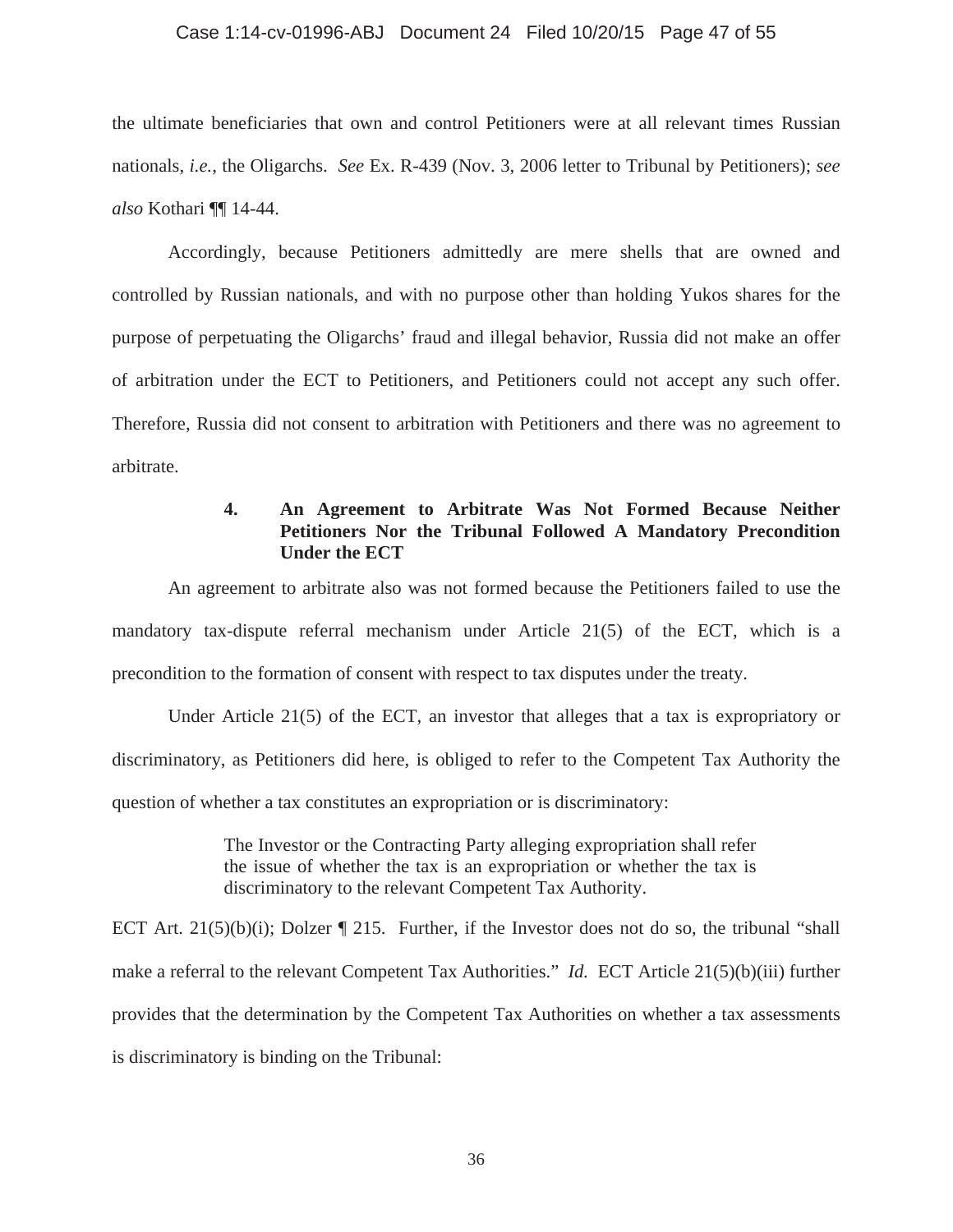Bodies called upon to settle disputes pursuant to Article  $26(2)(c)$  or 27(2) may take into account any conclusions arrived at by the Competent Tax Authorities regarding whether the tax is an expropriation. Such bodies shall take into account any conclusions arrived at within the six-month period prescribed in subparagraph (b)(ii) by the Competent Tax Authorities regarding whether the tax is discriminatory. Such bodies may also take into account any conclusions arrived at by the Competent Tax Authorities after the expiry of the six-month period.

Similar referral mechanisms are common in investment treaties, including many U.S. investment treaties and the 2012 Model BIT. Dolzer ¶ 217. The mechanism is necessary to ensure that the ultimate decision-maker "has appropriate expertise to resolve the specialized matter before it." L. Caplan & J. Sharpe, *United States*, in *Commentaries On Select Model Investment Treaties* 848 (Chester Brown, ed. 2013). In the specific context of the ECT, the mechanism was designed to assist tribunals "to distinguish normal and abusive taxes." W. Park, *Tax Arbitration and Investor Protection*, in *Investment Protection And The Energy Charter Treaty* 131 (Graham Coop & Clarisse Ribeiro, eds. 2008); Dolzer ¶ 219.

In *BG Group*, the U.S. Supreme Court distinguished between preconditions to the *formation* of an arbitration agreement, which are substantive conditions to the State's consent to enter into an arbitration agreement, and procedural preconditions to an arbitration agreement, which implicate performance of an agreement but not the State's consent to enter into an arbitration agreement. *See BG Grp*, 134 S. Ct. at 1207. The provision at issue in BG Group was a requirement in Article 8(2) of the investment treaty between Argentina and England that a claimant first file its dispute with the domestic courts of Argentina, and then after 18 months it may send notice of an arbitration. *Id.* The Supreme Court held this provision was not a precondition to the formation of an arbitration agreement because it was:

> *a purely procedural requirement*—a claims-processing rule that governs when the arbitration may begin, but not whether it may occur or what its substantive outcome will be on the issues in dispute.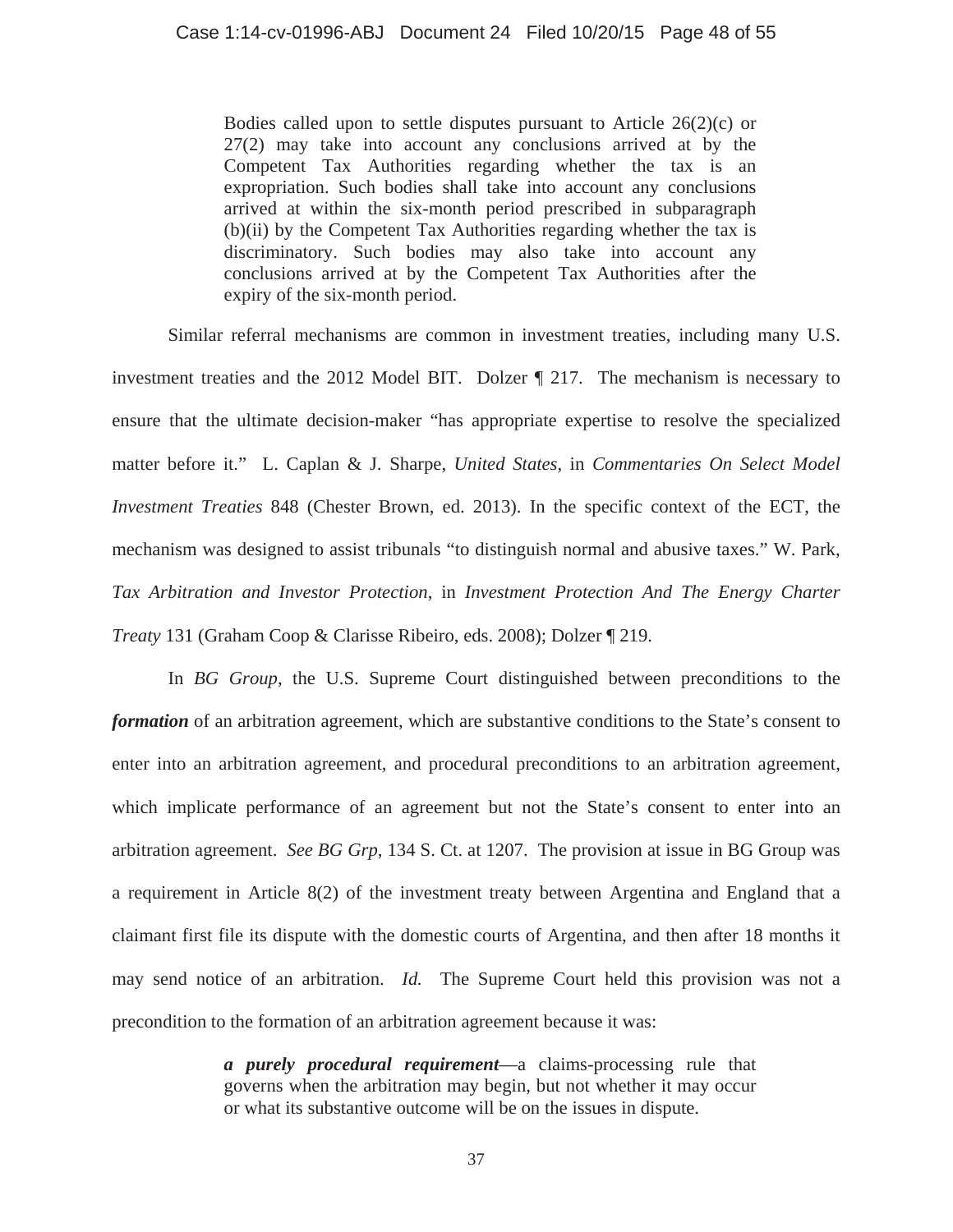*BG Grp*, 134 S. Ct. at 1207 (emphasis added).

The reference to the Competent Tax Authorities in Yukos' case would have been to the tax authorities in England, Cyprus, and Russia. Dolzer ¶ 223. The reference was a precondition to the formation of an arbitration agreement because – unlike the procedural provision at issue in *BG Group* – the determination by these Competent Tax Authorities on whether the tax assessments of Yukos were discriminatory is *substantive* and would have been *binding* on the Tribunal pursuant to Article  $25(1)(b)(iii)$ . Dolzer  $\P$  225. A substantive provision cannot be brushed aside as "a purely procedural requirement—a claims-processing rule that governs when the arbitration may begin . . . ." *BG Grp*, 134 S. Ct. at 1207.

Yet the Tribunal wrongly brushed aside the referral mechanism under Article 21(5) as "an exercise in futility" and held that "this is simply not a case in which the Tribunal could have been assisted by referring the matter to the tax authorities." *See, e.g.*, Hulley Final Award ¶¶ 1421-27. The Tribunal's conclusion that "there is no possibility that the relevant authorities would in fact be able to come to some timely and meaningful conclusion about the dispute or make any timely determinations that could potentially serve to assist the Tribunal's decisionmaking" violated the mandatory terms of Article 21(5) requiring the Tribunal to make the referral if the Investor does not.

Petitioners never referred their tax issues to the Competent Tax Authorities. Nor did the Tribunal. Thus, the Russian Federation's purported offer to arbitrate in the ECT was never accepted *in accordance with its terms* and no agreement to arbitrate was ever formed.

# **C. The Exception To Sovereign Immunity For Confirming An Arbitral Award Does Not Apply Because The Award Is Not Subject to the New York Convention**

The arbitration exception of the FSIA provides as a further jurisdictional requirement that the award to be confirmed or the arbitration agreement underlying it "is or may be governed by a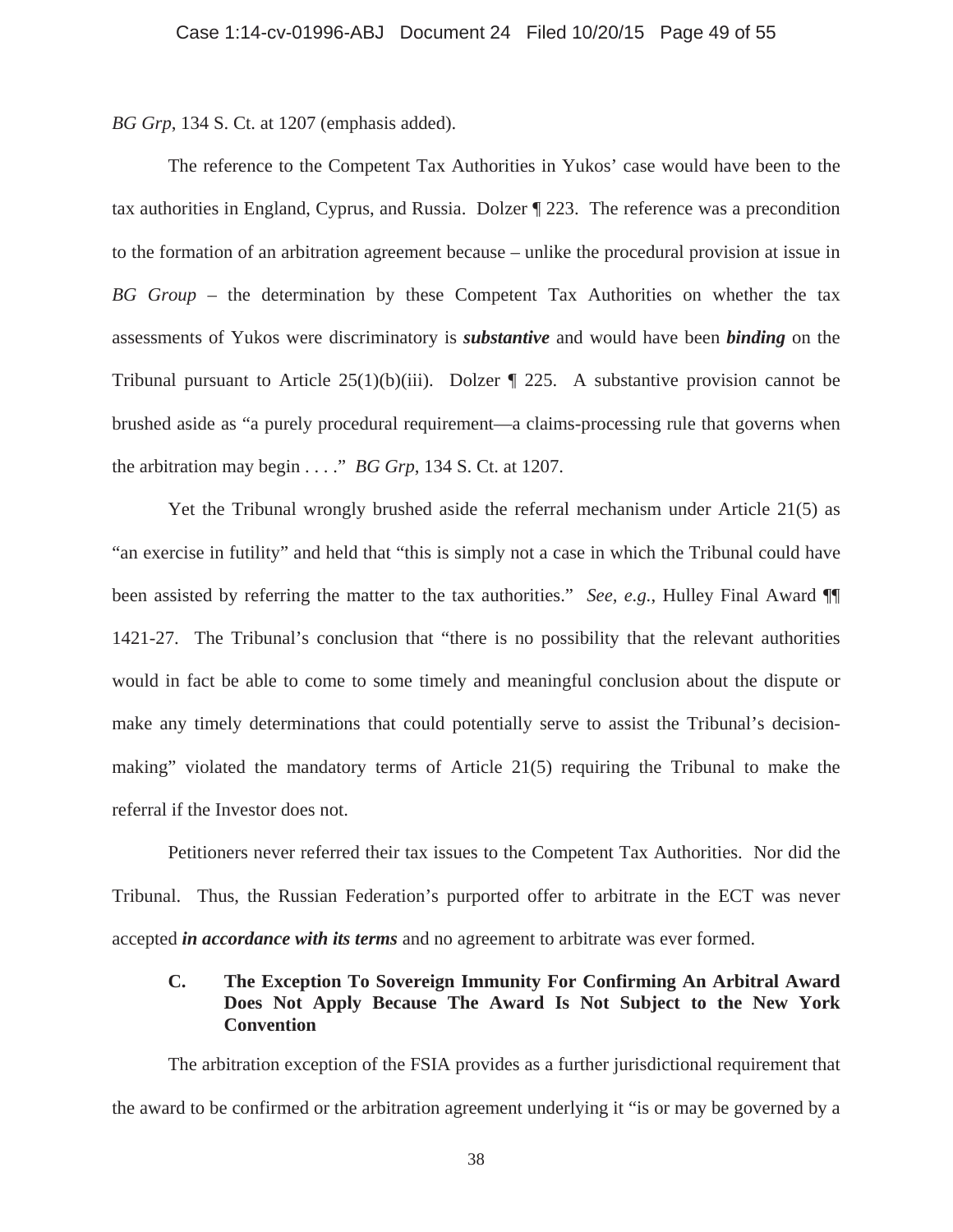### Case 1:14-cv-01996-ABJ Document 24 Filed 10/20/15 Page 50 of 55

treaty or other international agreement in force for the United States calling for the recognition and enforcement of arbitral awards." 28 U.S.C  $\S$  1605(a)(6)(B). The New York Convention is the relevant treaty in this case.

 *Social Dev. Corp. v. Government of Belize*, 794 F.3d 99, 103 (D.C. Cir. 2015).

 In *Belize*, the DC Circuit explained that the New York Convention, as codified in § 202 of the FAA, applies to awards that arise "out of a legal relationship, whether contractual or not, which is considered as commercial." *Id.* The award in this case is not governed by the New York Convention because it does not arise from a legal relationship "which ha<sup>[s]</sup> a connection to commerce." *Id.* at 105; *Diag Human*, 64 F. Supp. 2d at 28. As explained more fully in Argument § II.B.2 below, the dispute and legal relationship between Petitioners and Russia is not "commercial." Petitioners' claims concern public law matters because they are in connection with the exercise of Russia's sovereign police and regulatory powers of taxation and procurement.

Because the jurisdictional requirements of  $\S$  1605(a)(6)(b) are not met, this exception to sovereign immunity does not apply.

## **D. The Russian Federation Has Not Waived Its Sovereign Immunity**

The FSIA's waiver exception provides that a foreign state shall not be immune from the jurisdiction of U.S. courts it "has waived its immunity either explicitly or by implication[.]" 28 U.S.C.  $\S$  1605(a)(1). The exception does not apply in this case because the Russian Federation has not waived its sovereign immunity explicitly or implicitly in the ECT or otherwise.

Explicit waivers of sovereign immunity are narrowly construed "in favor of the sovereign" and are not enlarged "beyond what the language requires." *World Wide Minerals, Ltd. v. Republic of Kazakhstan*, 296 F.3d 1154, 1162 (D.C. Cir. 2002) (internal quotes and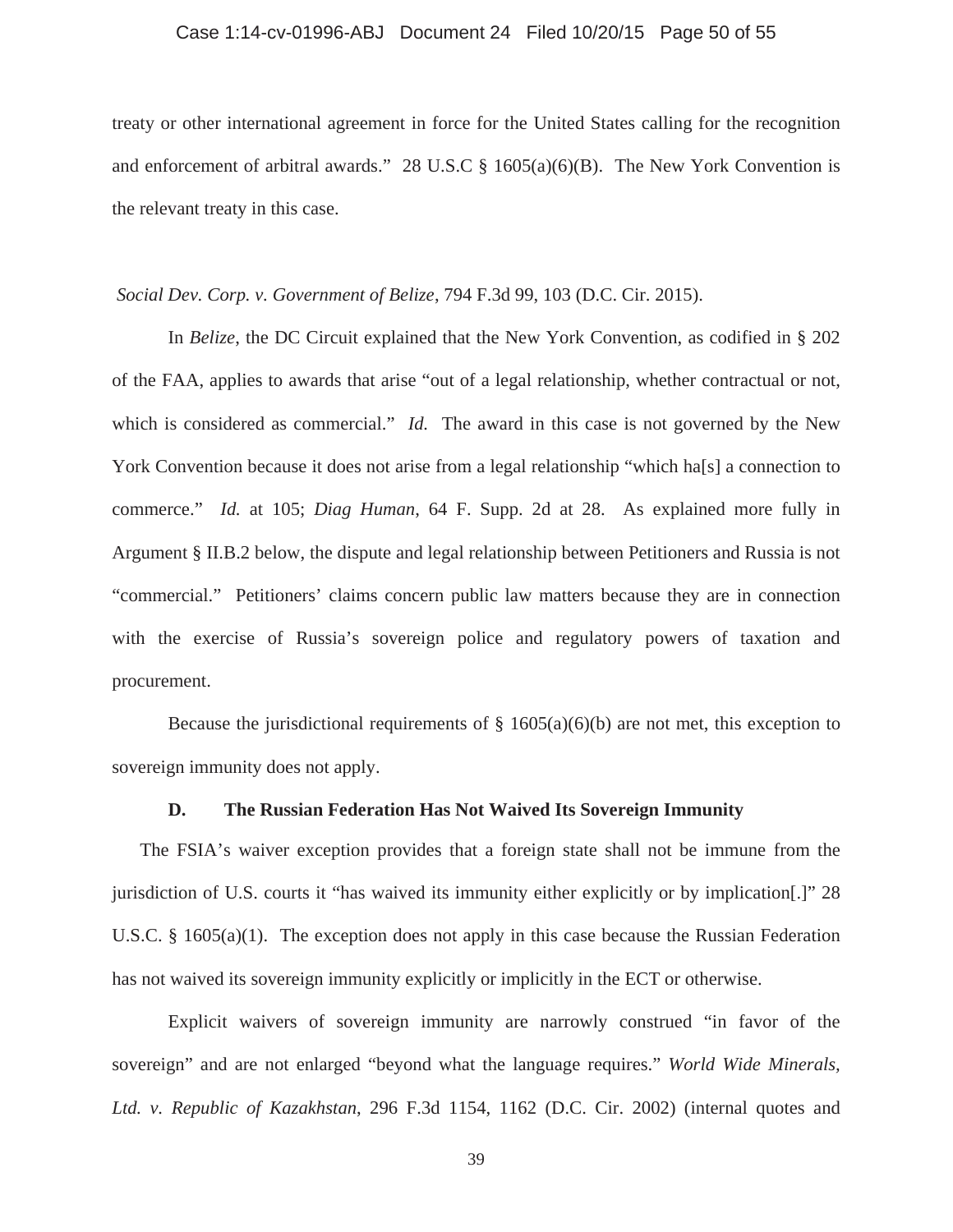### Case 1:14-cv-01996-ABJ Document 24 Filed 10/20/15 Page 51 of 55

citation omitted). "[A] foreign sovereign will not be found to have waived its immunity unless it has clearly and unambiguously done so." *Id.* (citing and quoting *Aquamar S.A. v. Del Monte Fresh Produce N.A., Inc.,* 179 F.3d 1279, 1292 (11th Cir.1999) ("An express waiver under section 1605(a)(1) must give a clear, complete, unambiguous, and unmistakable manifestation of the sovereign's intent to waive its immunity.")); *see also Maritime Int'l Nominees Establishment v. Republic of Guinea,* 693 F.2d 1094, 1100 n. 10 (D.C.Cir.1982) (holding that under the FSIA, Congress contemplated waivers of a "specific and explicit nature"); *Capital Ventures Int'l v. Republic of Argentina*, 552 F.3d 289, 293 (2d. Cir. 2009) ("The term 'explicit,' in this context, takes its normal meaning of 'clear and unambiguous.'").

The ECT does not contain an express waiver by a contracting state of its sovereign immunity from suit, and the Russian Federation has not otherwise made *any* statement – let alone a clear and unambiguous one –waiving its sovereign immunity in this case. *See Amerada Hess*, 488 U.S. at 442-43 ("we do not see how a foreign state can waive its immunity under § 1605(a)(1) by signing an international agreement that contains no mention of a waiver of immunity to suit in United States courts or even the availability of a cause of action in the United States.").

Implicit (or implied) waivers also are construed narrowly, and deduced from state conduct demonstrating an intention to waive immunity. *Creighton*, 181 F.3d at 122; *Foremost-McKesson*, 905 F.2d at 444; *Diag Human*, 64 F. Supp. 3d at 31. The D.C. Circuit has found implied waivers in three circumstances: when "(1) a foreign state has agreed to arbitration in another country; (2) a foreign state has agreed that the law of a particular country governs govern a contract; or (3) where a foreign state has filed a responsive pleading in an action without raising the defense of sovereign immunity." *Foremost-McKesson*, 905 F.2d at 444 (citing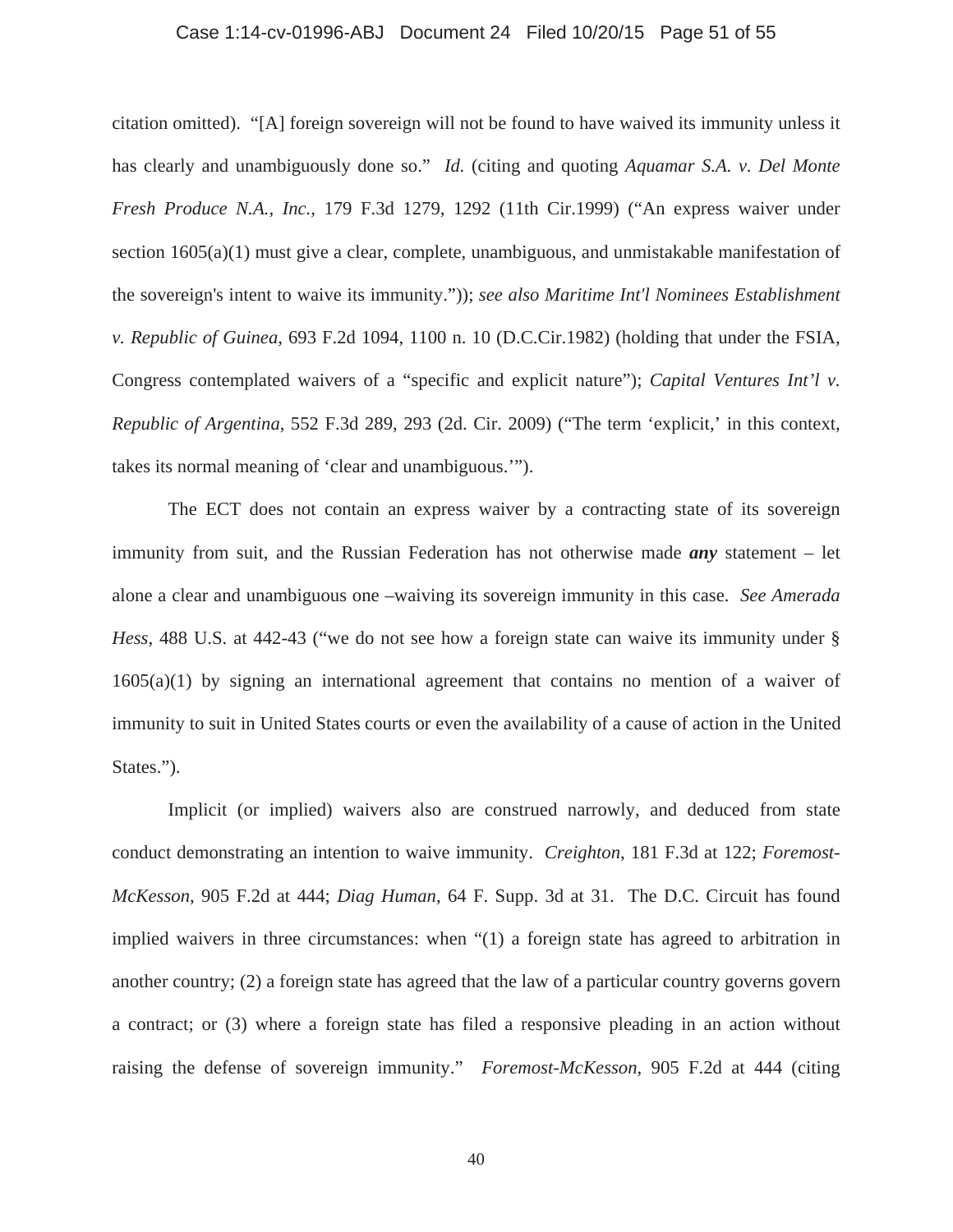### Case 1:14-cv-01996-ABJ Document 24 Filed 10/20/15 Page 52 of 55

statute's legislative history); *Diag Human*, 64 F. Supp. 3d at 30. "[C]ourts have been reluctant to stray beyond these [three] examples when considering claims that a nation has implicitly waived its defense of sovereign immunity." *Princz v. Fed. Republic of Germany*, 26 F.3d 1166, 1174 (D.C. Cir. 1994).

Courts also have construed these three examples to require a nexus to the United States – such as selecting U.S. law to govern a dispute – in order to find an implicit waiver of immunity from U.S. jurisdiction. *See Creighton*, 181 F.3d at 122-23. With respect to agreements to arbitrate, courts will not find an implicit waiver of foreign sovereign immunity unless the arbitration is to be conducted in the United States. *Id.* at 122 (quoting *Frolova v. U.S.S.R.*, 761 F.2d 370, 377 (7th Cir. 1985) ("most courts have refused to find an implicit waiver of immunity to suit in American courts from a contract clause providing for arbitration in a country other than the United States.")).

None of the three specific circumstances that U.S. courts have held to constitute an implied waiver of foreign sovereign immunity is present here.

First, the Russian Federation has not "agreed to arbitration" with Petitioners, whether in the United States or anywhere else. For the reasons discussed in Argument § I.B above, an arbitration agreement was never formed between Russia and Petitioners. For this very same reason, the suggested exception that a signatory to the N.Y. Convention may have impliedly waived its sovereign immunity does not apply: absent an arbitration agreement, signing the N.Y. Convention alone is not dispositive of the jurisdictional prerequisite. *See Diag Human*, 64 F. Supp. 3d at 30-31 n.3 (holding that the Czech Republic did not impliedly waive its sovereign immunity because, among other things, there was not an arbitration agreement between the parties). In other words, absent an arbitration agreement with Petitioners, the Russian Federation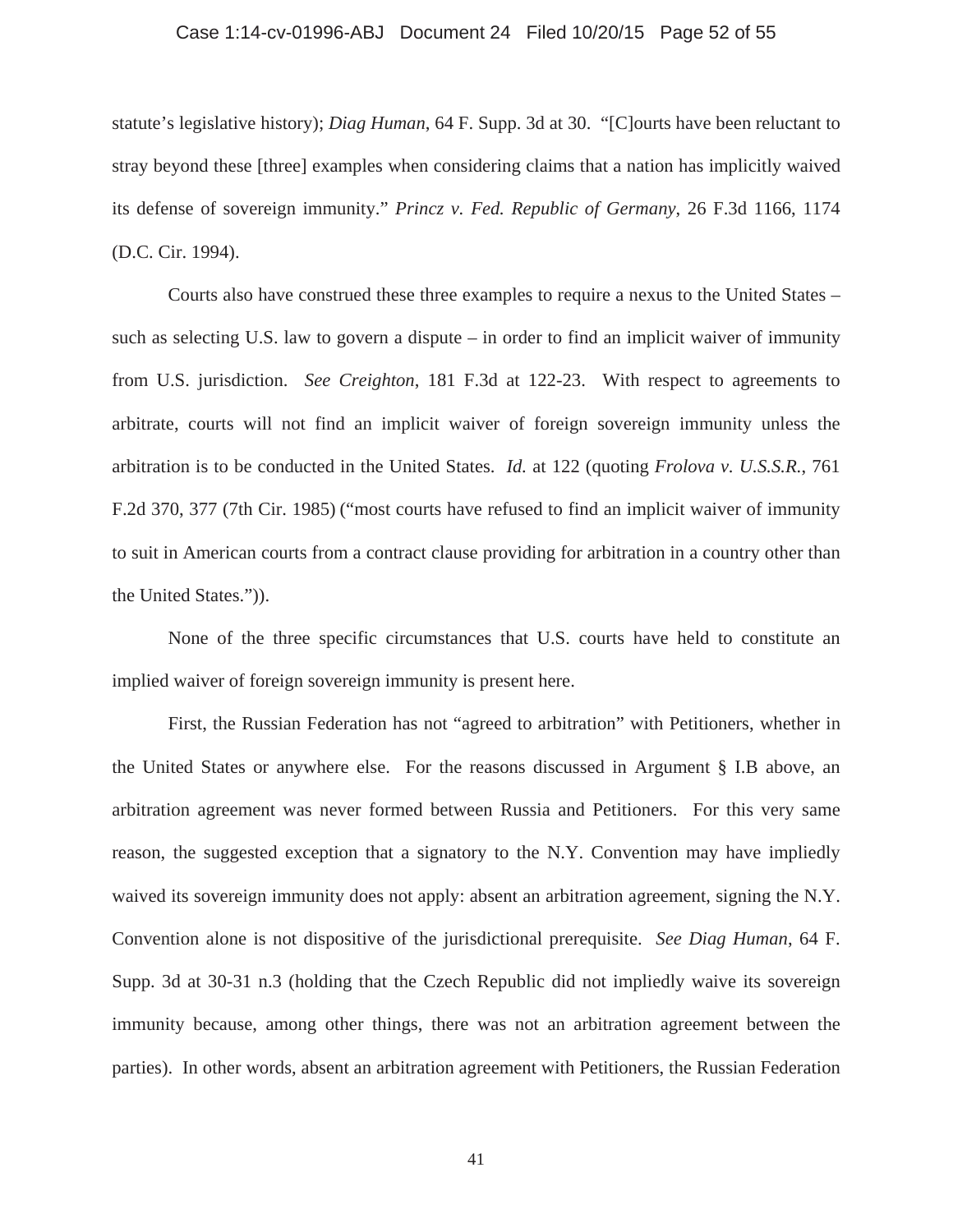did not "contemplate enforcement actions in other signatory states," including the United States. *Creighton*, 181 F.3d at 123.

Second, the Russian Federation has never agreed that U.S. law would govern the arbitration or the alleged arbitration agreement with Petitioners. Third, the Russian Federation has not implicitly waived its immunity by appearing or filing any responsive pleading in the U.S. litigation at issue that does not preserve its sovereign immunity.

# **II. The Court Lacks Subject Matter Jurisdiction Under The FAA And N.Y. Convention**

The second jurisdictional prerequisite is that there must be a basis upon which the court may enforce the foreign arbitral award. That basis would be provided by the FAA and New York Convention, but is lacking here.

## **A. Applicable Standard For a Jurisdictional Determination Under the FAA and New York Convention**

Section 202 of the FAA provides in relevant part: "An arbitration agreement or arbitral award arising out of a legal relationship, whether contractual or not, which is considered as commercial, including a transaction, contract, or agreement described in section 2 of this title, falls under the Convention." 9 U.S.C. § 202. As this Court explained in *Diag Human*, there is a "four-part test for when the Convention and FAA will apply:"

> "(1) There is a written agreement; (2) the writing provides for arbitration in the territory of a signatory of the convention; (3) the subject matter is commercial; and (4) the subject matter is not entirely domestic in scope."

64 F. Supp. 2d at 28 (quoting *U.S. Titan, Inc. v. Guangzhou Hua Shipping Co.*, 241 F.34d 135, 146 (2d Cir. 2001)). "If each requirement is satisfied, then the agreement properly falls under the New York Convention." *Diag Human*, 64 F. Supp. 2d at 28. Here, the first and third requirements are not met.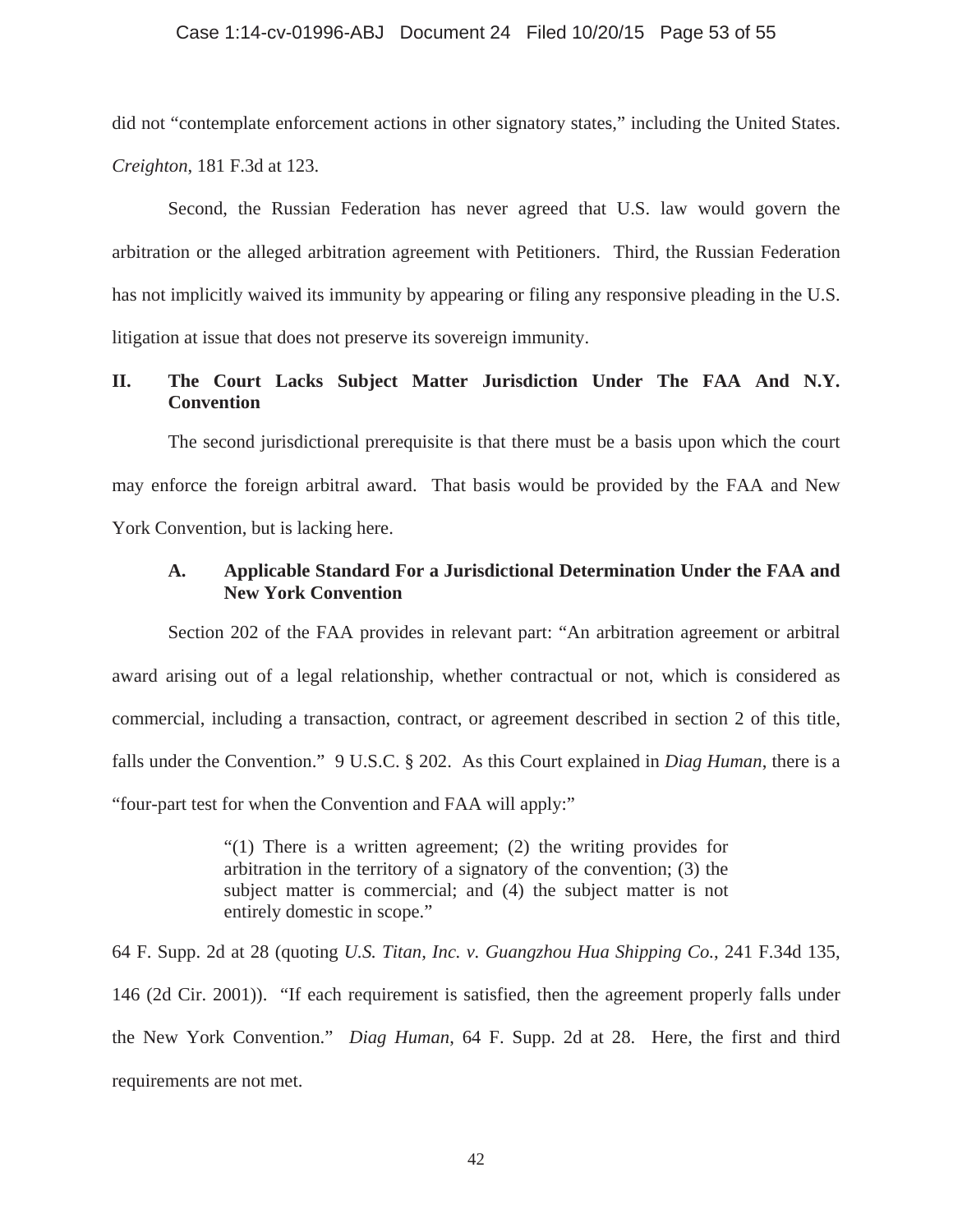## **B. The Award Does Not Meet the Jurisdictional Requirements Under the FAA and New York Convention**

## **1. There Is No Agreement To Arbitrate**

For all the reasons discussed in Argument Section I above, there was no arbitration agreement between Petitioners and the Russian Federation, let alone a written arbitration agreement. Therefore, not all the requirements of Section 202 are met and, accordingly, the Court lacks subject matter jurisdiction to hear the Petition under the FAA and N.Y. Convention.

## **2. The Subject Matter Of The Dispute And Claims Is Not Commercial**

In *Diag Human*, this Court explained that a "commercial legal relationship" has been interpreted to mean "either a maritime transaction or a contract involving commerce." 64 F. Supp. 2d at 28 (inside quotation and citation omitted). The D.C. Circuit has further explained that the term "commercial" in the FAA § 202 and Article I of the New York Convention "refers to matters which have a connection to commerce." *Belize*, 794 F.3d at 105 (holding that an agreement to sell real property and provide telecommunications services is commercial and governed by the New York Convention).

Unlike the circumstances in *Belize*, here there was no arbitration agreement. More critically, even if there was an agreement, the dispute between Petitioners and Russia is not "commercial." As explained in Argument § I.B.1, above, Petitioners' claims concern public law matters because they are in connection with the exercise of Russia's sovereign authority: its police, taxation, procurement, and enforcement powers. The "nature of the relationship between the parties," is clearly regulatory, not commercial. *Diag Human*, 64 F. Supp. 3d at 29.

Article 26(5)(b) of the ECT does not support a different outcome. That Article provides that any claims submitted to arbitration "shall be considered to arise out of a commercial relationship or transaction for the purposes of Article I of the [New York] Convention."

43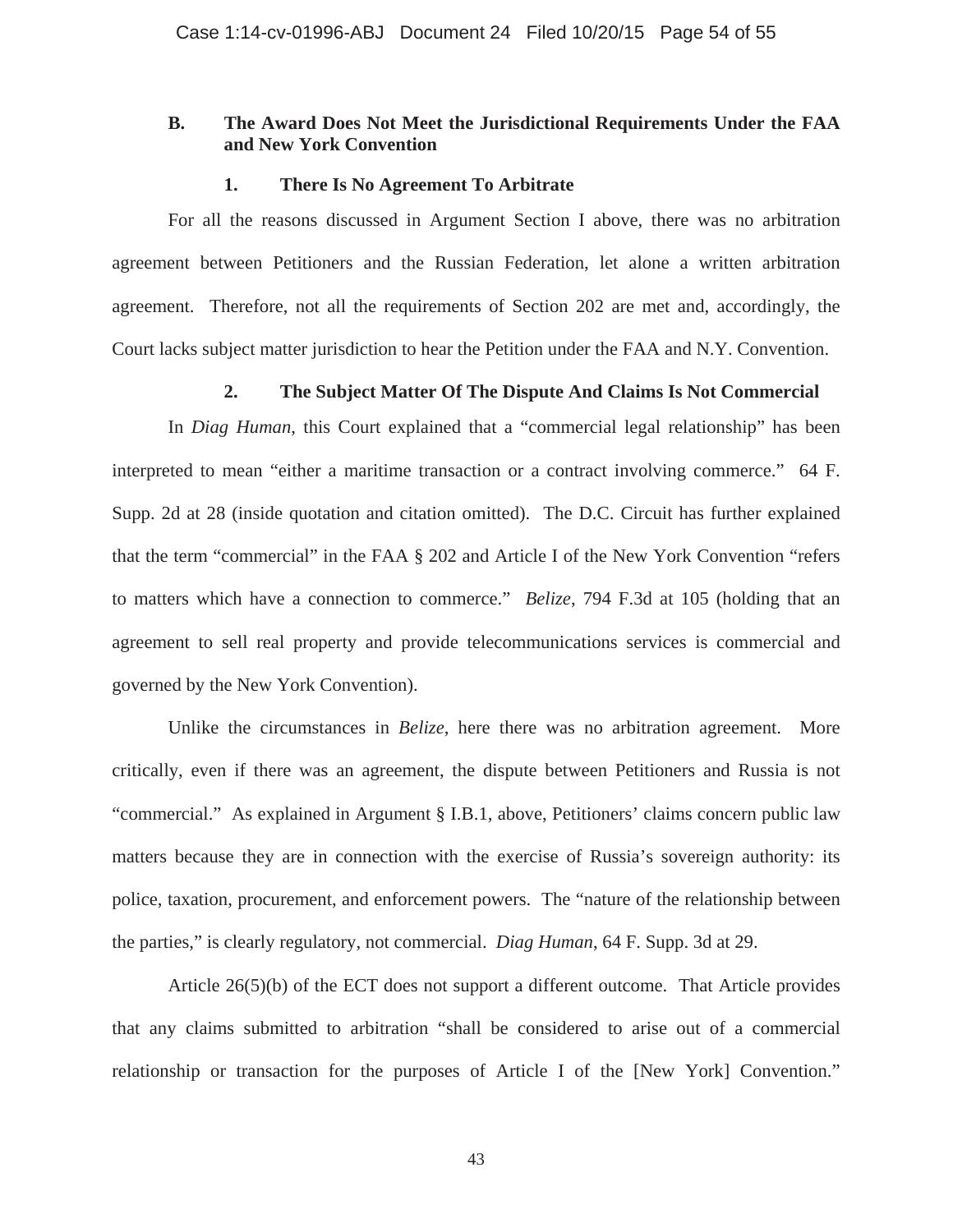## Case 1:14-cv-01996-ABJ Document 24 Filed 10/20/15 Page 55 of 55

However, as also explained in Argument § I.B.1 above, because public law disputes are not arbitrable under Russian law, pursuant to ECT Article 45(1) the dispute resolution provisions of Article 26 of the ECT, including Article 26(5)(b), were excluded from the provisional application of the treaty. Asoskov ¶¶ 53-59; Dolzer ¶ 95.

 Because the subject matter of the dispute and award is not "commercial," not all the requirements of FAA § 202 are met. Accordingly, the Court lacks subject matter jurisdiction to hear the Petition under the FAA and N.Y. Convention.

### **CONCLUSION**

 For the reasons stated above, Petitioners' Petition should be dismissed because, in the absence of an arbitration agreement, the Court lacks subject matter jurisdiction under the FSIA to adjudicate the Petition, and the Petition cannot be confirmed or enforced under the New York Convention.

Date: October 20, 2015 Respectfully submitted,

## **WHITE & CASELLP**

 $\frac{1}{s}$  CarolynB.Lamm Carolyn B. Lamm (D.C. Bar No. 221325) Francis A. Vasquez, Jr. (D.C. Bar No. 442161) Frank Panopoulos (D.C. Bar No. 459365) Eckhard Robert Hellbeck (D.C. Bar No. 437619) Chauncey Bratt (D.C. Bar No. 1018133) 701 Thirteenth Street, N.W. Washington, D.C. 20005 Phone: (202) 626-3600 Fax: (202) 639-9355 clamm@whitecase.com fvasquez@whitecase.com

*Counsel for the Russian Federation*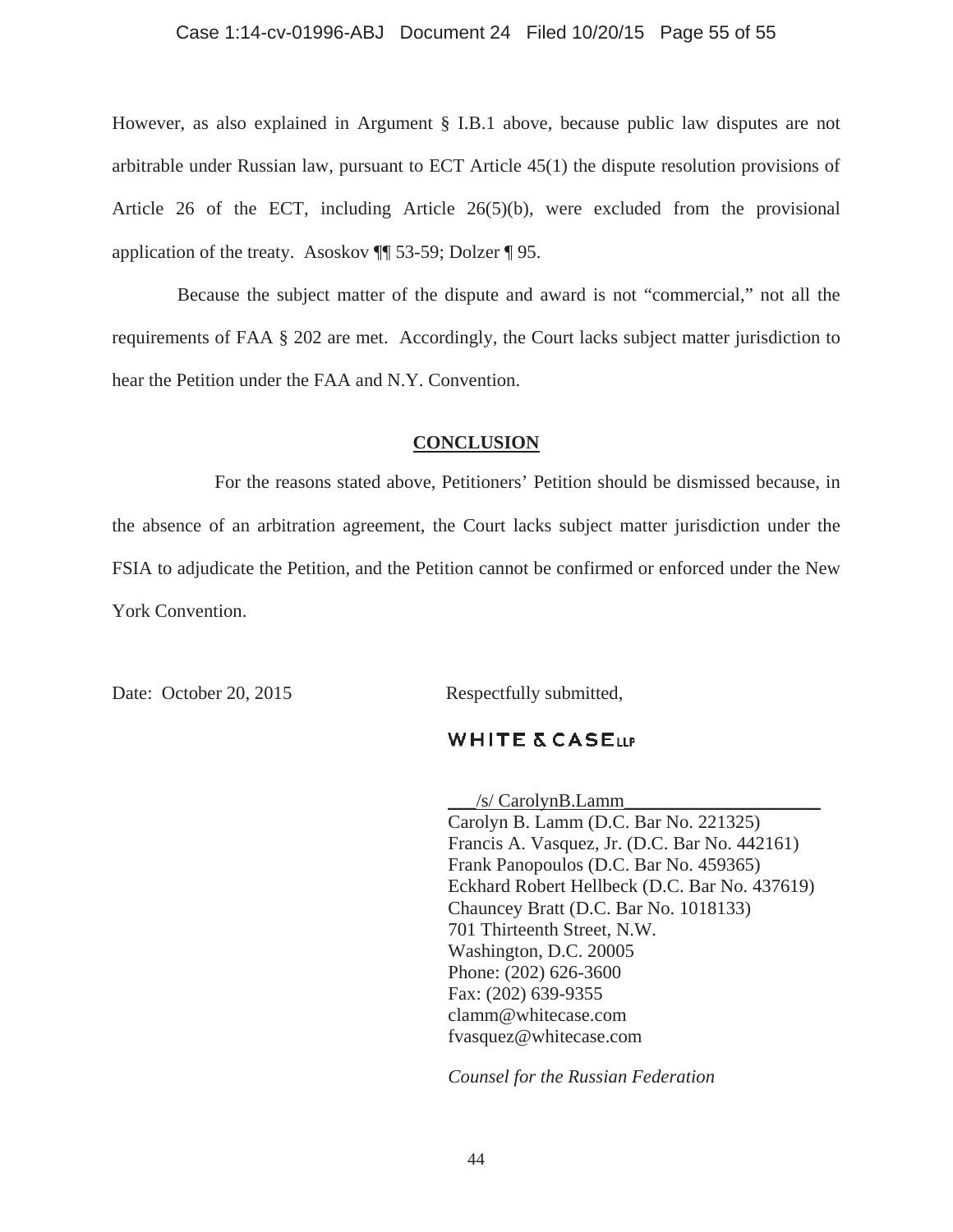# **UNITED STATES DISTRICT COURT DISTRICT OF COLUMBIA**

| HULLEY ENTERPRISES LTD.,  |  |
|---------------------------|--|
| YUKOS UNIVERSAL LTD., and |  |
| VETERAN PETROLEUM LTD.,   |  |
|                           |  |
| Petitioners,              |  |
|                           |  |
| ν.                        |  |
|                           |  |
| THE RUSSIAN FEDERATION    |  |
|                           |  |
| Respondent.               |  |
|                           |  |

) Case No. 1:14-cv-01996-ABJ

## **ORDER**

Having reviewed and considered Respondent the Russian Federation's Motion to Deny Confirmation of Arbitration Awards Pursuant to New York Convention**,** the papers accompanying the motion, Petitioner's Opposition papers, and Respondent's Reply papers, and the entire record in the case, it is hereby

ORDERED, that Respondent's motion is GRANTED; it is further

ORDERED, that the Petition is DISMISSED; and it is further

ORDERED, that Petitioners are ordered to pay Respondent's costs pursuant to Fed. R.

Civ. P. 54(d) in an amount to be assessed.

SO ORDERED this <u>quality</u> day of \_\_\_\_\_\_\_\_, 2015.

 Amy Berman Jackson United States District Judge